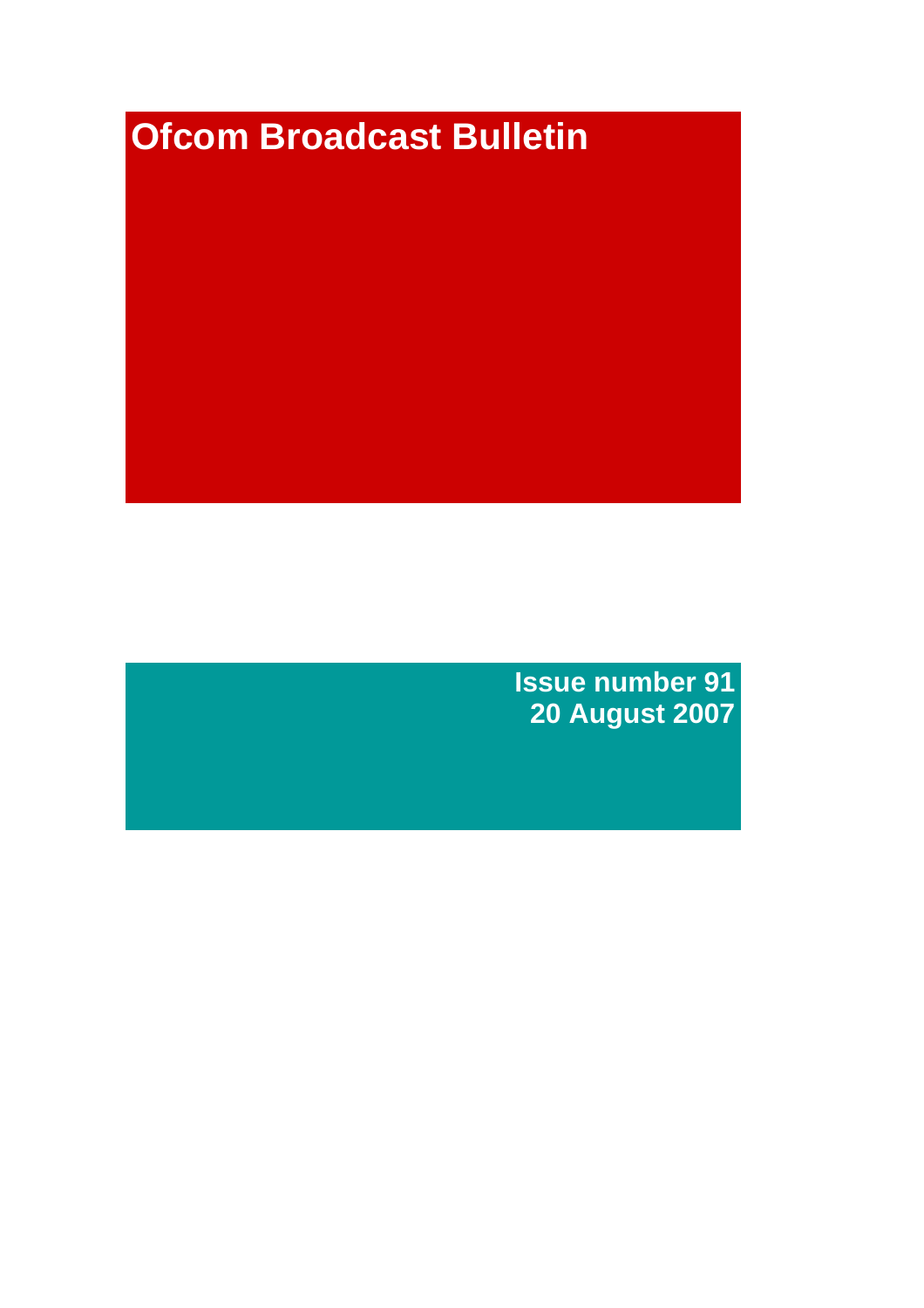# **Contents**

| Introduction                        | 3  |
|-------------------------------------|----|
| <b>Standards cases</b>              |    |
| In Breach                           | 4  |
| Resolved                            | 11 |
| <b>Fairness &amp; Privacy cases</b> |    |
| Upheld in Part                      | 13 |
| Not Upheld                          | 21 |
|                                     |    |

Other programmes not in breach/outside remit 35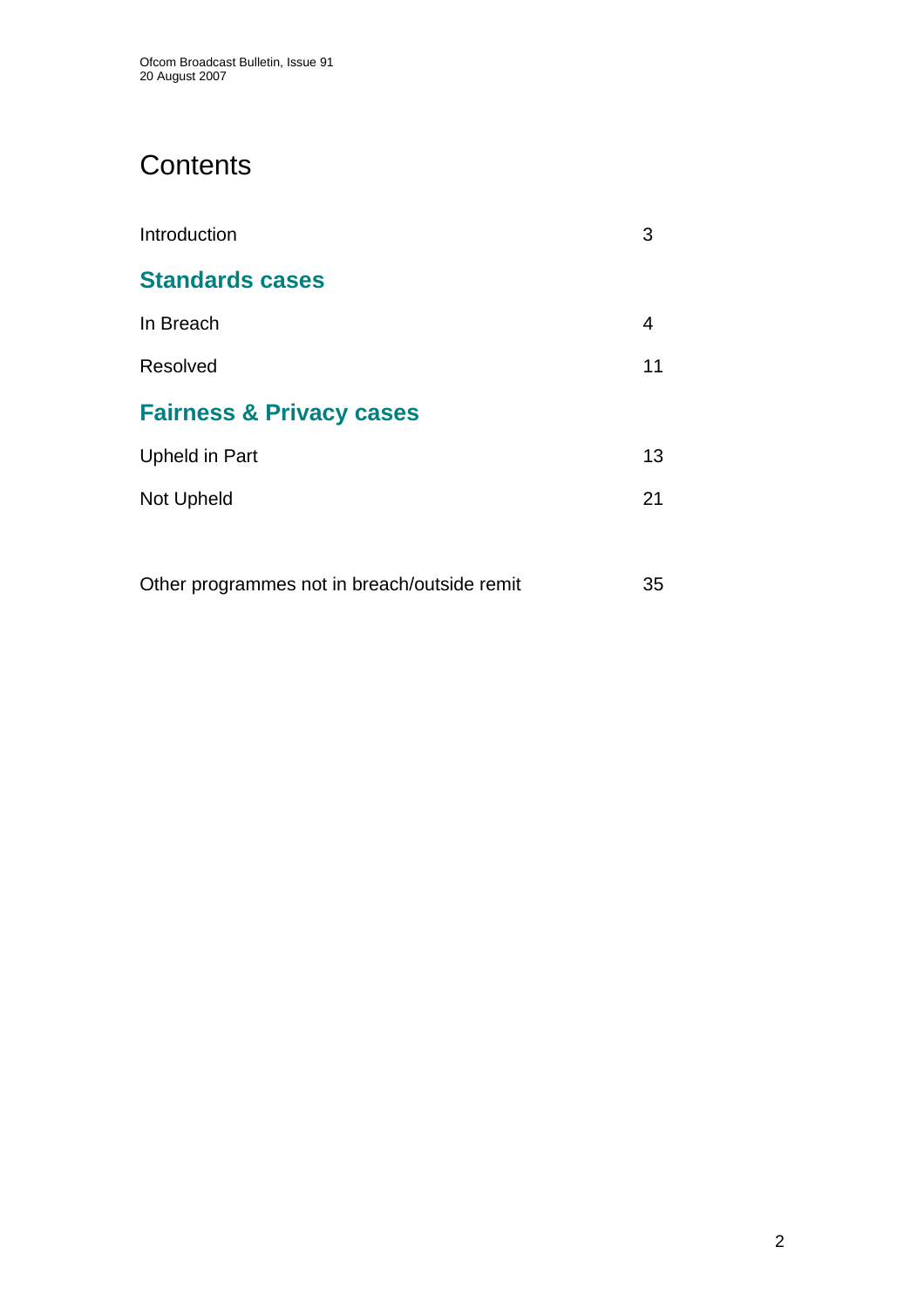# Introduction

Ofcom's Broadcasting Code ("the Code") took effect on 25 July 2005 (with the exception of Rule 10.17 which came into effect on 1 July 2005). This Code is used to assess the compliance of all programmes broadcast on or after 25 July 2005. The Broadcasting Code can be found at http://www.ofcom.org.uk/tv/ifi/codes/bcode/

The Rules on the Amount and Distribution of Advertising (RADA) apply to advertising issues within Ofcom's remit from 25 July 2005. The Rules can be found at http://www.ofcom.org.uk/tv/ifi/codes/advertising/#content

From time to time adjudications relating to advertising content may appear in the Bulletin in relation to areas of advertising regulation which remain with Ofcom (including the application of statutory sanctions by Ofcom).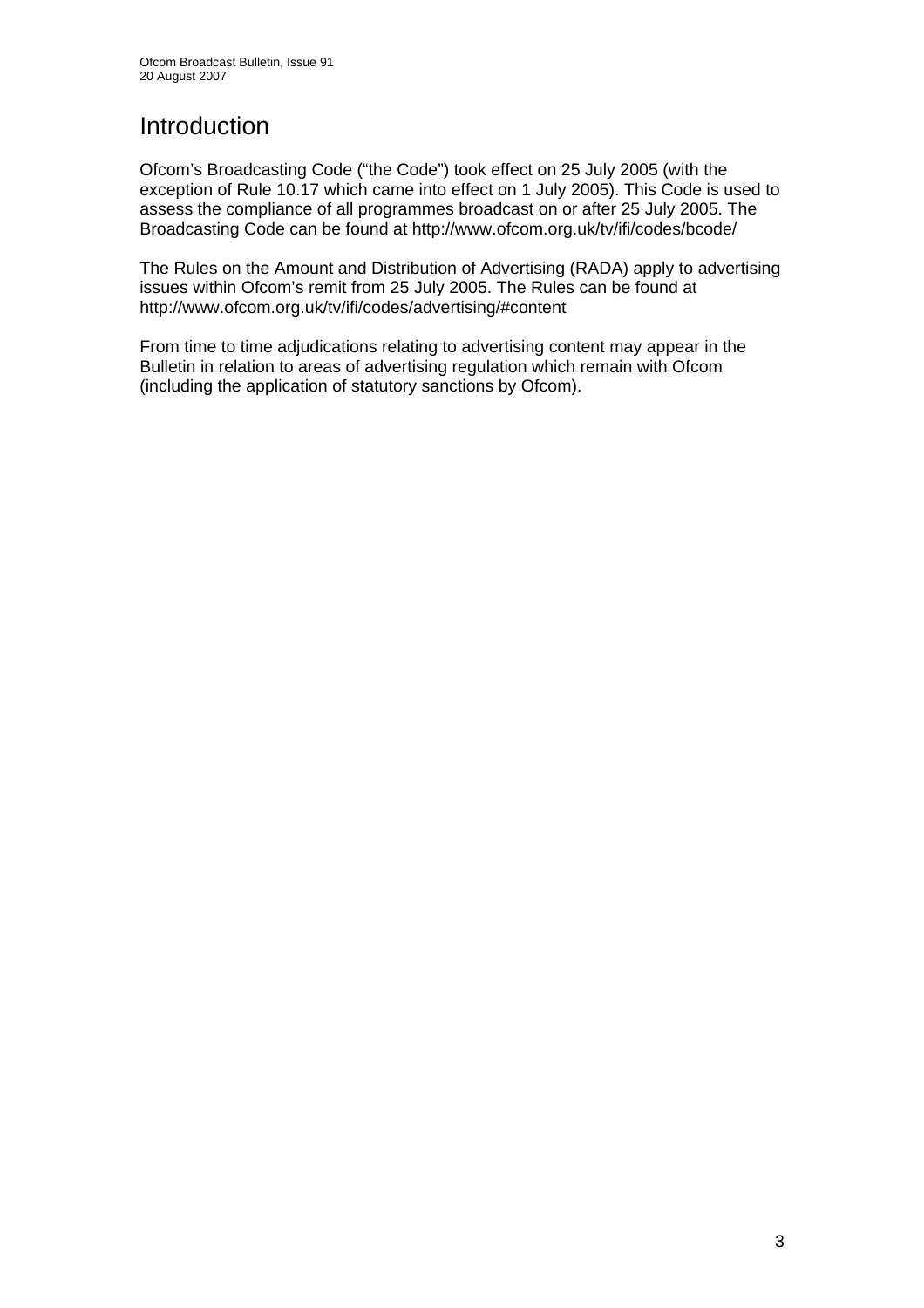# **Standards cases**

# **In Breach**

### **Mike Mendoza**

*talkSPORT, 12 May 2007, 01:10*

### **Introduction**

Mike Mendoza presents a live phone-in programme, which is designed to challenge audiences by stimulating discussion on topics introduced by the presenter and callers to the show.

During the introduction to this programme, Mike Mendoza outlined the subjects that were to be discussed, by stating the following:

*"The other thing that has really got up my nose over the last couple of days…and again you might like to comment on this…are the footballers…and I'm including David Beckham on this one 'cause he's jumped on the bandwagon today, and that's exactly what they've done. Footballers yesterday jumping on the bandwagon to beg whoever it is that has taken Madeleine McCann away, whoever has grabbed her, to give her back…now you tell me, paedophiles in general are the type of people that surely would not follow football…not many gay people to the best of my knowledge are great football fans."* 

One listener complained that this reference linking paedophiles with gay people was inappropriate. Ofcom asked the broadcaster to comment on these remarks in light of Rule 2.3 (generally accepted standards).

### **Response**

The broadcaster said that the statements made had been indefensible. It had spoken to the presenter who accepted that he had been wrong to make them. The broadcaster then suspended Mr Mendoza for a week to underline the seriousness of his mistake.

talkSPORT offered its apologies to the complainant and anyone else who had been offended by the remarks. It believed that they have taken immediate and appropriate action to prevent any similar comments being repeated.

### **Decision**

Rule 2.3 of the Code requires broadcasters to ensure that material which may cause offence is justified by the context. The broadcaster did not attempt to justify these offensive remarks by the context - it admitted they were not defensible and apologised.

We note the broadcaster's immediate and appropriate action in suspending Mr Mendoza. We nevertheless are very concerned that the presenter chose to make such a remark. To connect homosexuality to paedophilia is highly offensive. We therefore regard the broadcast as a breach of Rule 2.3.

### **Breach of Rule 2.3**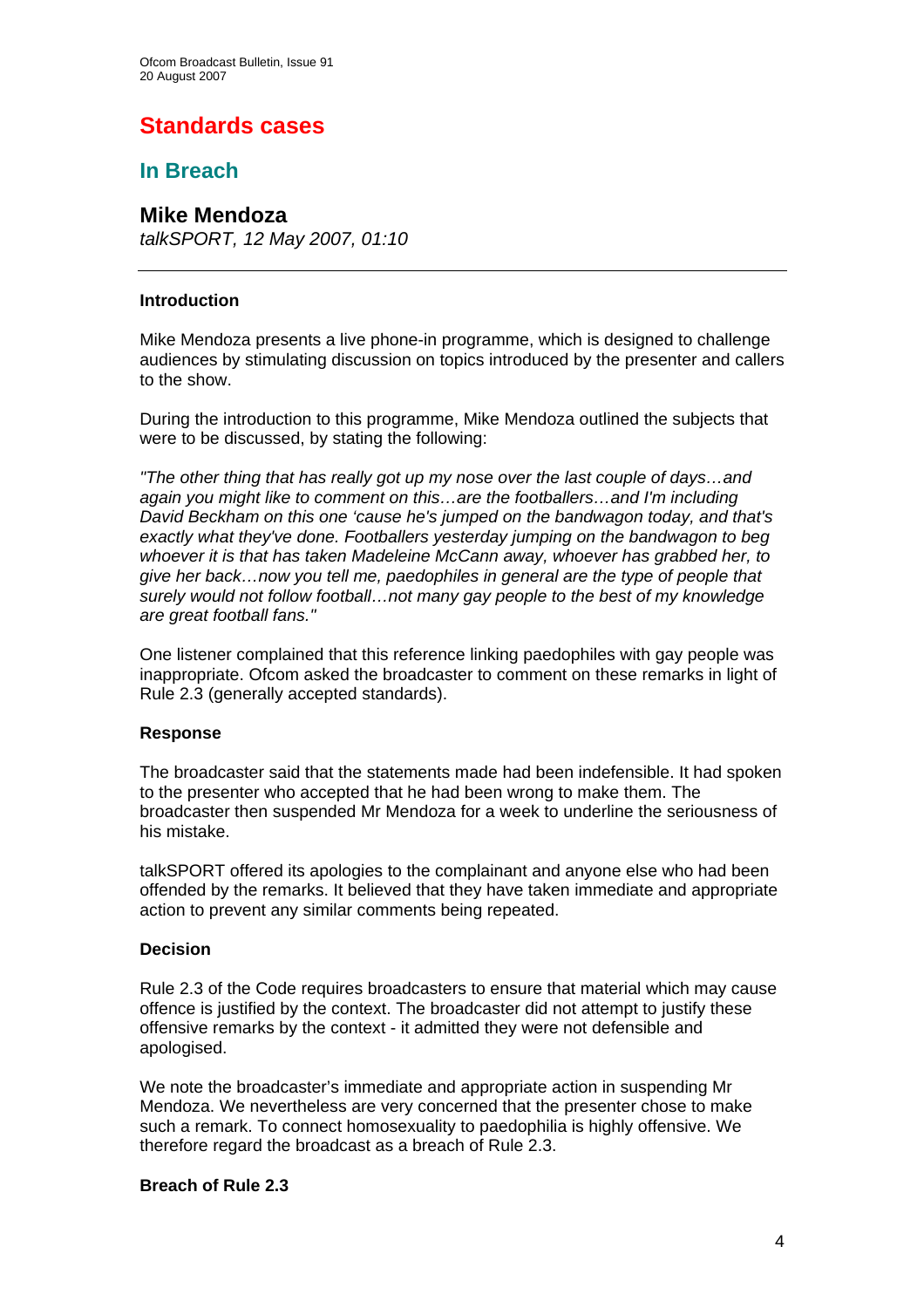### **Football First**  *talkSPORT, 3 June 2007, 19:45*

### **Introduction**

A programme that generally concentrates on topics relating to football strayed into a discussion about the recent gay rights demonstrations in Moscow. During an exchange between a number of presenters, a remark was made that a listener objected to, as it referred to homosexuality as a perversion.

Ofcom asked the broadcaster to comment in relation to Rule 2.3 of the Code (broadcasters must ensure that material which may cause offence is justified by the context).

### **Response**

talkSPORT acknowledged that the presenter, Garry Bushell, was wrong to use the words that he did and had been spoken to about his remarks, which he regretted. It further made the point that his comments were made "off the cuff" and were not the subject of the discussion.

### **Decision**

During the course of a conversation about the possibility of an English club qualifying for the European Cup final next year, the presenters discussed the fact that it would be held in Moscow where the police were known for their lack of tolerance in relation to civil disturbances. To illustrate the point, a presenter referred to a recent gay rights demonstration in Moscow. Gary Bushell, who joined the discussion to promote his programme later that evening, made light of the fact that Peter Tatchell, the well known gay rights activist, had been attacked at the demonstration by anti-gay protesters and subsequently arrested by Russian riot police. When questioned by a co-presenter because he appeared to find the situation amusing, he said that: *"I would not go to another country and try and impose my views on them, it's up to them what they do. I think there are a lot of things to put right in this country before you go around preaching the gospel of perversion".* Ofcom noted that there was some attempt by his co-presenters to challenge what he had said, but the discussion quickly moved on to football topics.

We welcome the broadcaster's acknowledgement that the presenter's comments were unacceptable. We nevertheless did not think that its claim that the comments were made "off the cuff" mitigated the fact that this was a live broadcast in which a presenter made an inflammatory remark about homosexuality that would generally be regarded as a derogatory and offensive comment. We therefore regard the broadcast of the comment as a breach of Rule 2.3.

Further, Ofcom notes that this is the second breach of Rule 2.3 recorded against talkSPORT in this Bulletin. We therefore remind the broadcaster that, given these programmes are broadcast live, it is particularly important that its presenters are fully briefed in advance about the potential for certain topics and types of remarks to cause offence to the audience.

### **Breach of Rule 2.3**

This finding has been updated post-publication to include the name of the presenter.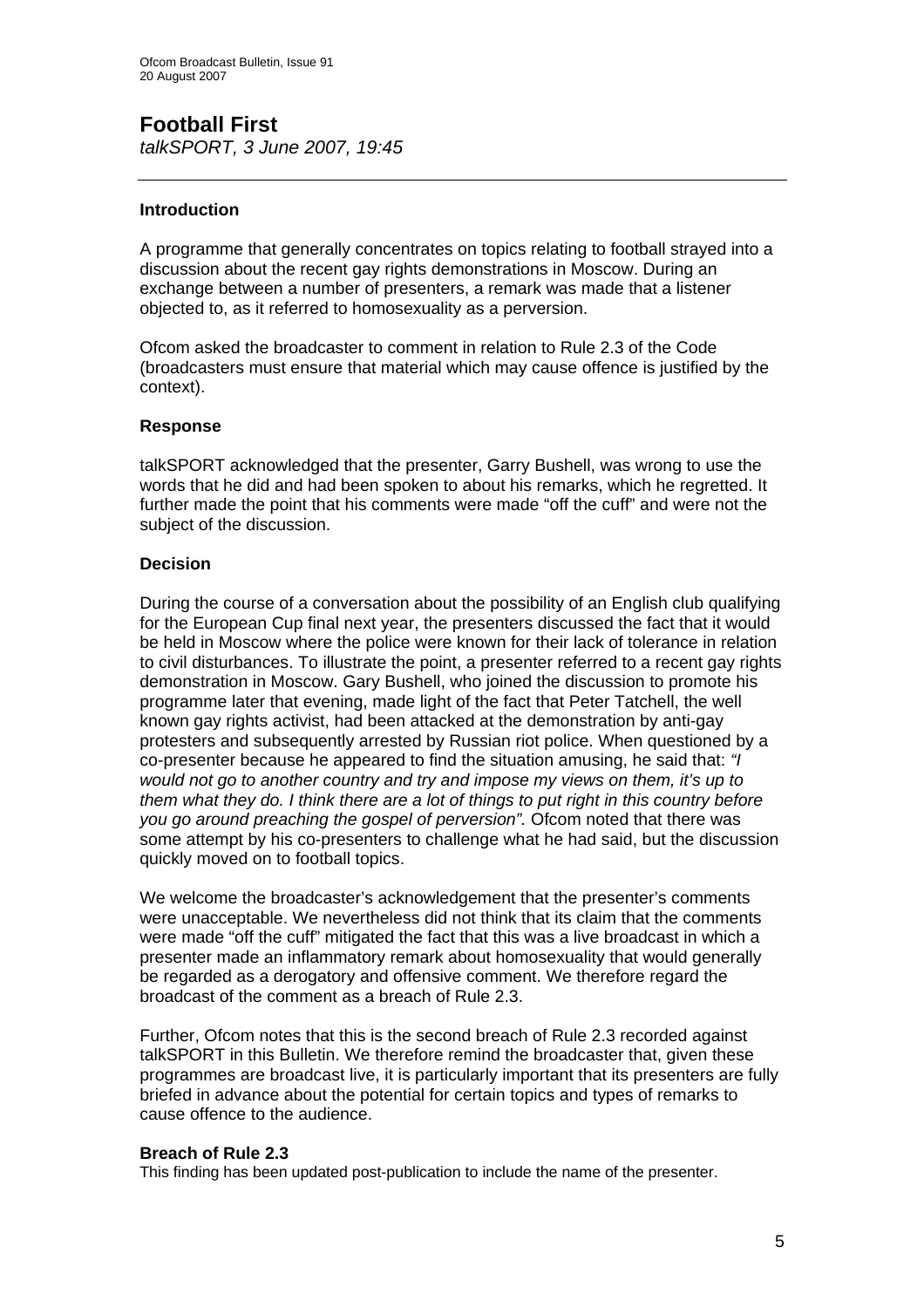### **Britain's Got Talent**  *ITV1, 16 June 2007, 19:45*

### **Introduction**

*Britain's Got Talent* was a series of nine programmes, broadcast nightly, which aimed to find an 'unknown star' from the general public to perform at this year's *Royal Variety Performance*. The live semi-final, broadcast on ITV1 on Saturday 16 June 2007 at 19:45, featured an illusionist called Dr. Gore. 21 viewers subsequently complained to Ofcom that Dr. Gore's 'act' was not suitable for weekend family viewing.

The programme was complied by Channel TV for ITV, therefore Ofcom asked Channel TV to comment in respect of Rule 1.3 (appropriate scheduling).

### **Response**

On behalf of ITV, Channel TV said that ITV wanted to present its viewers with a wide range of live entertainment in the programme. When Dr. Gore was chosen to go through to the semi-final, Channel TV reviewed his act carefully with the programme's executive producer to determine how it could be included in the programme without upsetting younger, sensitive or impressionable viewers.

It said that the viewing figures for the programme were consistently high throughout the week and that it therefore suspected that a very small percentage of its viewers might feel Dr. Gore's act was unsuitable for their families. As a consequence it took particular care to ensure that his act was introduced and presented appropriately. The programme's presenters, Ant and Dec, introduced Dr. Gore with the words *"He has the power to make audiences feel sick in seconds"* and this was followed by an edited minute-long clip of his audition. Channel TV believed that this was a comprehensive visual and verbal introduction which would give viewers the time to make an informed choice as to whether to watch Dr Gore's performance or allow their children to see it.

Channel TV confirmed that Dr. Gore's act was considerably softened and amended from that performed in the auditions and that this was as a result of extensive discussions with Dr. Gore and the programme's producers. Notably, it said that there were no graphic, prolonged or close up shots and that an element of comedy was introduced by the inclusion of a rubber chicken amongst the materials removed from the 'live autopsy'. It therefore believed that the performance became one of pantomime rather than horror and said that Ant and Dec drew attention to the dangers of emulating Dr. Gore by asking his assistant to show a wound he'd suffered in rehearsals.

It concluded its response by stating that the performance was presented on screen with frequent cuts away from the act itself to the reaction of the judges and the audience and that the inclusion of an element of comedy further reduced the possibility of upsetting younger or sensitive viewers.

### **Decision**

Rule 1.3 of the Code states that "Children must be protected by appropriate scheduling from material that is unsuitable for them…appropriate scheduling should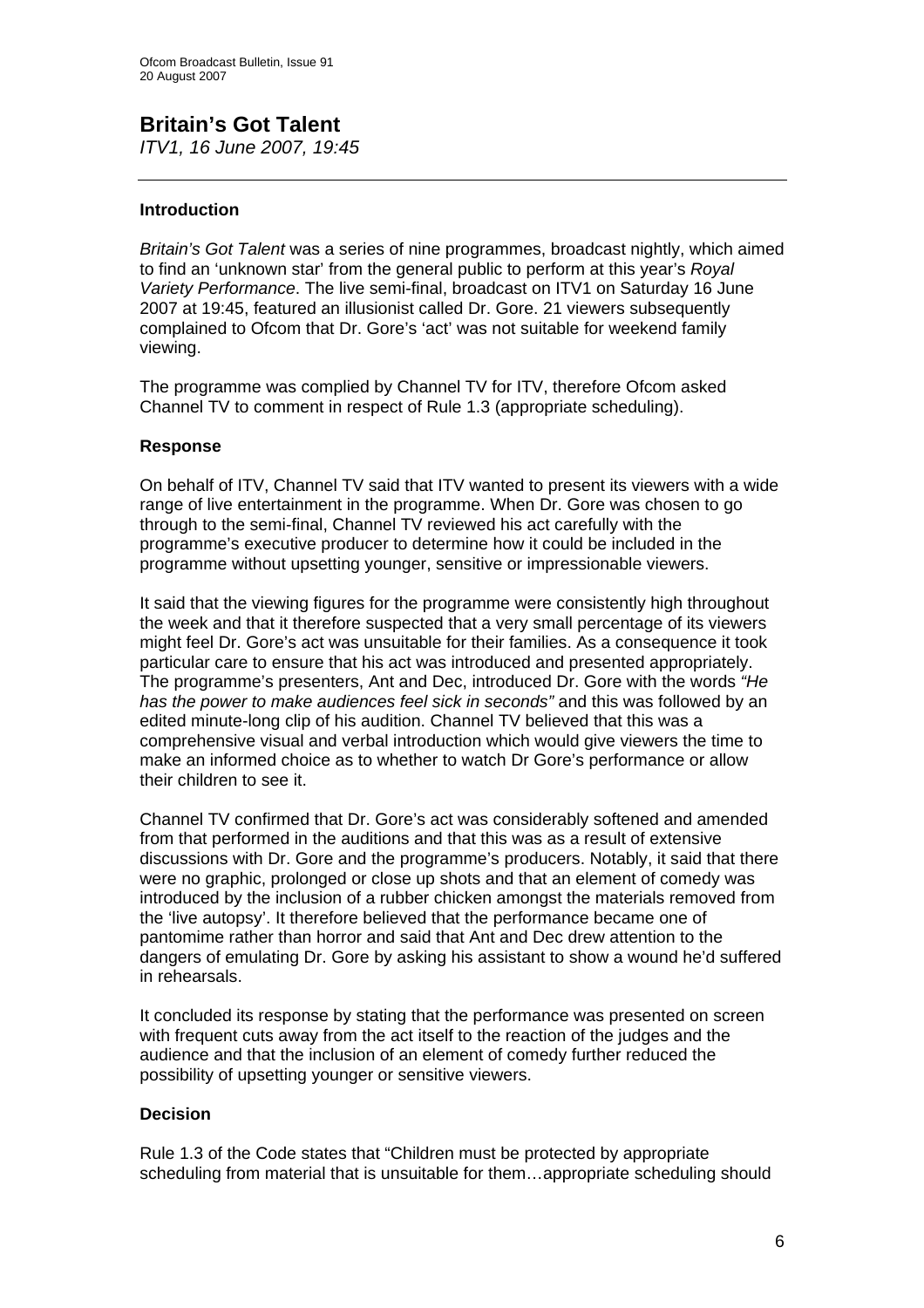be judged according to: the nature of the content; the likely number and age range of children in the audience, taking into account school time, weekends and holidays…the nature of the channel or station and the particular programme; and the likely expectations of the audience for a particular channel or station at a particular time and on a particular day".

Before Dr. Gore and his assistants performed on stage, a one minute preview clip of his audition earlier in the week was transmitted which featured shots of Dr Gore causing large amounts of blood to spray from his female assistant's face. When Dr. Gore's act began, he appeared on stage in a white doctor's coat covered in blood and seemed to saw off his hand from the wrist with a large knife, shouting *"do you want to see some gore?"* A young man was then made to lie on a trolley and was covered in a blood stained white sheet and Dr. Gore appeared to use a rotary saw to remove pieces of flesh and what looked like a large organ from his body. At this point all three judges pressed their buzzers, signifying the act to stop.

The semi-final of *Britain's Got Talent* was broadcast in peak family viewing time on a Saturday night and the series had featured many child performers in all its nightly heats. This programme in particular featured a singer who was six years old and a dance troupe solely comprising a number of young children, which would have further enhanced the programme's appeal to children and families alike. It therefore would have been the audience's expectation, particularly on a Saturday night when younger children are generally allowed to stay up later, that the programme's content before the watershed would be suitable for them to view, not least because it was a variety programme aiming to find a member of the public who would ultimately perform for the Queen.

Ofcom also did not consider that the elements of comedy introduced into the act turned it from one of horror to pantomime. Both Dr. Gore and his assistant were dressed in medical clothing and appeared to use a real rotary saw to "extract" organs and flesh from their "victim".

Therefore, Dr Gore's act, regardless of efforts to edit it and to inject an element of humour, went beyond audience expectations for peak family viewing at the weekend, particularly given that audience figures suggest that more than one million children were watching. Further, Ofcom did not consider that the one minute preview clip of Dr Gore's audition acted as a warning to viewers about the nature of Dr Gore's act, as this clip in itself contained images that Ofcom found to be unsuitable for the time of transmission. Children should be protected from material that is unsuitable for them to view. This programme was therefore in breach of Rule 1.3 of the Code.

### **Breach of Rule 1.3**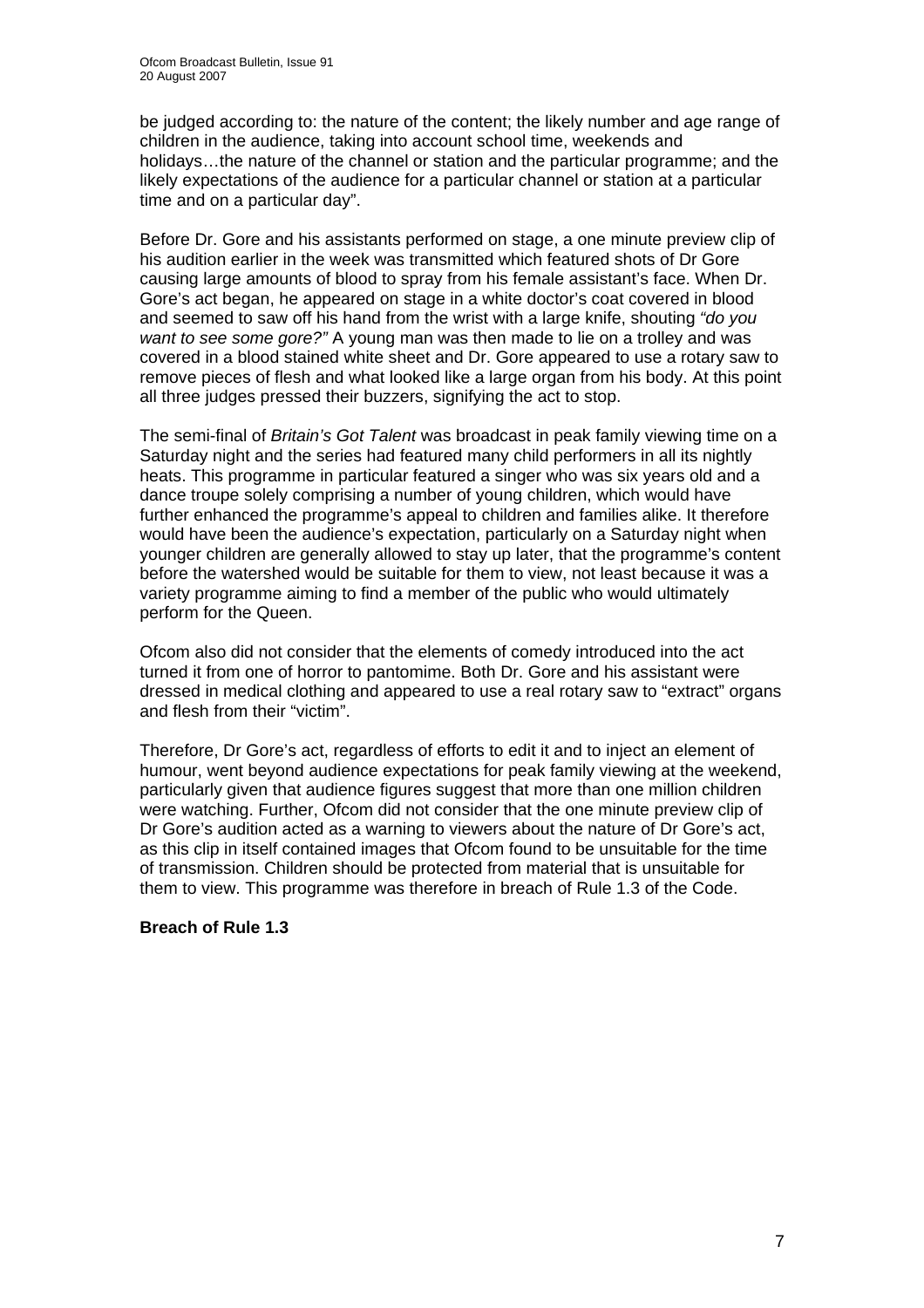# **Nach Baliye 2**

*Star One, December 2006 to January 2007, various dates (21:00-23:00)* 

### **Introduction**

*Nach Baliye* is an annual reality dance series originally broadcast in India. Its contestants are couples who are generally television stars. The Indian public can vote for its favourite dancers via mobile phones or the internet. When the series is retransmitted in the UK, viewers are not able to vote.

A viewer complained about the promotion of products and services within the programme, in particular Reliance Mobile, an Indian mobile phone company.

Ofcom requested a statement from the broadcaster concerning the presence of a prominent logo for Reliance Mobile at various points in the programme in relation to Rules 10.3 (prohibition on promotion of products and services in programmes), 10.4 (undue prominence) and 10.5 (product placement) of the Code. It also sought comments on the inclusion of references to the sponsor, Garnier Fructis, within the show under Rules 9.5 (sponsor influence) and 9.6 (sponsor references within programmes).

### **Response**

### **Inclusion of Reliance Mobile logo**

The broadcaster, Asian Broadcasting FZ LLC, said that during the shows broadcast in India, viewers were invited to vote for their favourite contestant. In all cases voting was open to Indian residents only. Various voting options were provided: public landline, SMS text message or at a dedicated website, with subscribers of the mobile operator Reliance Mobile able to dial a dedicated number. The Reliance Mobile logo was displayed whenever voting information was provided to viewers. In the channel's view, use of the logo was necessary since this option was only open to subscribers of Reliance Mobile.

In relation to Rules 10.3 and 10.4, its understanding was that these only applied to commercial products and services available in the Ofcom licensee's transmission area. In this case Reliance Mobile's mobile telecommunications services were only available in India and it therefore believed that that the inclusion of the Reliance Mobile logo was not unduly prominent.

In relation to product placement (Rule 10.5), the broadcaster confirmed that a payment had been made to the programme producer by Reliance Mobile for display of its logo. However it had acquired the programme from outside the UK and received no direct financial benefit from this arrangement. It believed that there had therefore been no breach of this rule as the arrangement fell within one of the recognised exceptions to Rule 10.5, namely:

*For television, arrangements covering the inclusion of products or services in a proqramme acquired from outside the UK… provided that no broadcaster regulated by Ofcom and involved in the broadcast of that programme or film directly benefits from the arrangement*.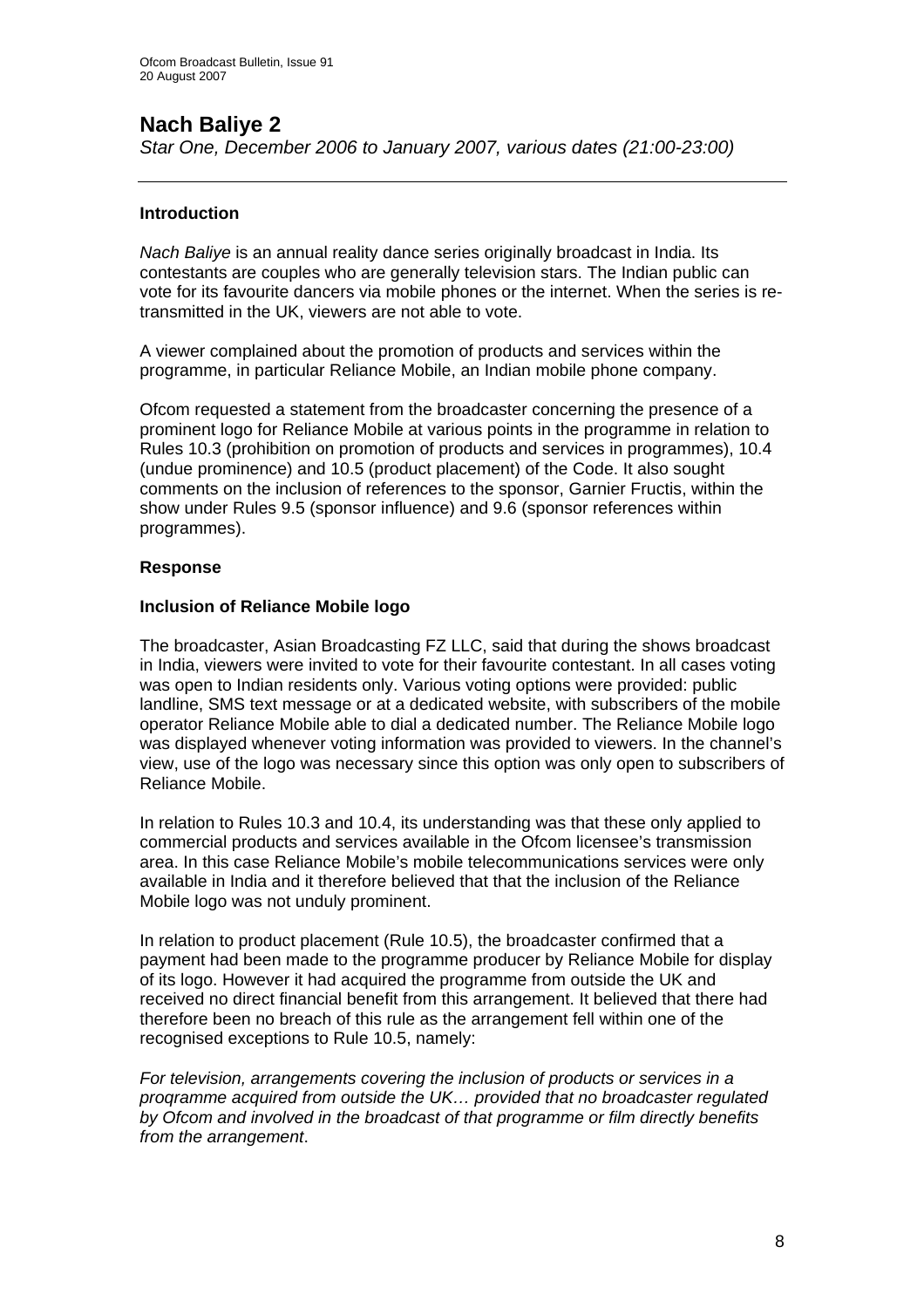### **References to sponsor - Garnier Fructis**

In relation to Rule 9.5, the broadcaster confirmed that Garnier Fructis did not have any influence on the content nor on the scheduling of the programme in the UK. In its view, editorial independence had therefore been maintained at all times and there had therefore been no breach of this rule.

In relation to Rule 9.6, it considered that the display of the sponsor's logo on the set of the show (with *"Garnier Fructis presents"*), had helped to ensure the transparency of the sponsorship arrangement to all viewers. However, it acknowledged that the inclusion of the logo on set may have been a breach of Rule 9.6 and stated that it would endeavour to comply with this Rule going forward.

### **Decision**

In considering possible undue prominence of the Reliance Mobile logo under Rule 10.4, Ofcom noted that in the edition of the programme viewed this logo had appeared regularly throughout, whenever voting information was presented on screen. Notwithstanding the assurances that the company's services were only available in India, Ofcom considered that there had been insufficient editorial justification for the degree of prominence given in this case. In relation to product placement, Ofcom accepted the broadcaster's assurances and concluded that the exception to the Rule had applied in this case.

With reference to the sponsorship issues raised, Ofcom accepted the assurances that the broadcaster had retained editorial independence and therefore there had not been a breach of Rule 9.5.

However, in relation to references to the sponsor within the programme (Rule 9.6), it considered that there had been a breach of the Code. It noted that the Garnier Fructis logo and the statement *"Garnier Fructis presents"* appeared on the front of the studio podium on which the panel of judges sat and appeared regularly in shot during the programme. The logo and statement also appeared elsewhere in the programme, as part of pre-break 'teases' for upcoming events in the next section of the programme and alongside two trails for spin-off programmes.

Ofcom did not accept the argument raised concerning transparency of the sponsorship arrangement. The Code requires that the sponsor must be identified at the beginning and/or end of the programme. Sponsor credits are also permitted at breaks. In this instance, the logo and sponsor statement had appeared in such break credits and this use had been acceptable. However, the other references, within the programme itself, were in breach of the Code.

### **Breach of Rules 10.4 and 9.6**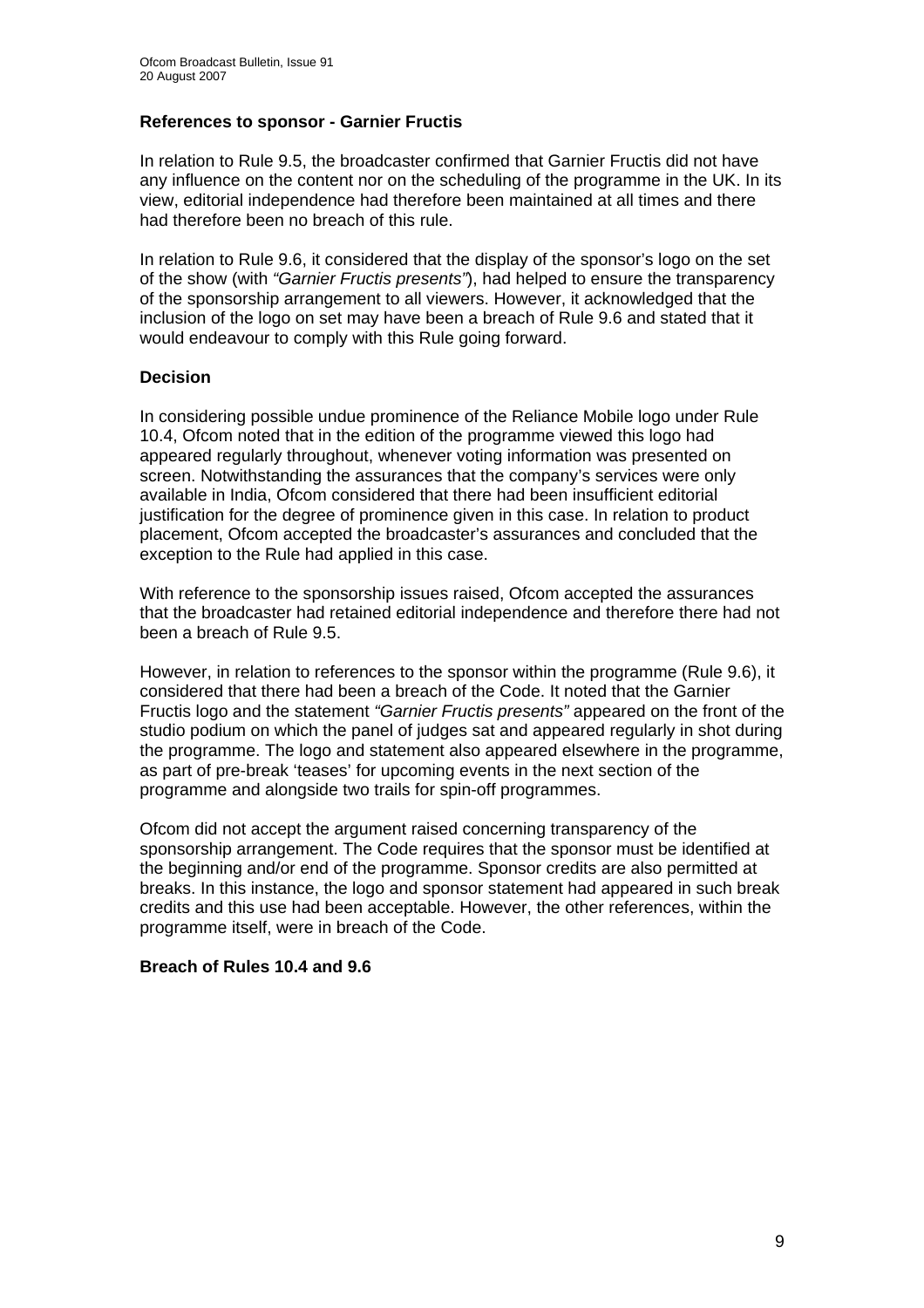### **Voice of Africa Radio** (Radio Licensable Content Service) *18 January 2007, 22:00*

### **Introduction**

Ofcom asked Voice of Africa Radio (VOAR) to provide a copy of a recording relating to an investigation of a fairness and privacy complaint. The station was unable to provide Ofcom with a copy.

Ofcom asked VOAR to comment with regard to Condition 8 of its Licence, which requires that recordings of its output as broadcast are retained for 42 days after transmission, and it provides Ofcom with any such material on request.

### **Response**

The broadcaster explained that it was unable to provide Ofcom with a copy because its recording system had broken down during the week prior to the broadcast in question. Efforts were being made to restore the system before the incident occurred.

### **Decision**

The condition in licences obliging broadcasters to provide material as broadcast is a crucial one, since Ofcom relies on it for evidence when investigating potential breaches of the Code. Whilst we acknowledge VOAR's claim that efforts were being made to repair their recording system, the failure to reinstate the system with sufficient urgency led in this instance to Ofcom being unable to consider this fairness and privacy complaint in the absence of a recording.

The failure by VOAR to supply the recording from 18 January 2007 was a serious and significant breach of VOAR's licence. This will be held on record.

### **Breach of Condition 8 of VOAR's Licence**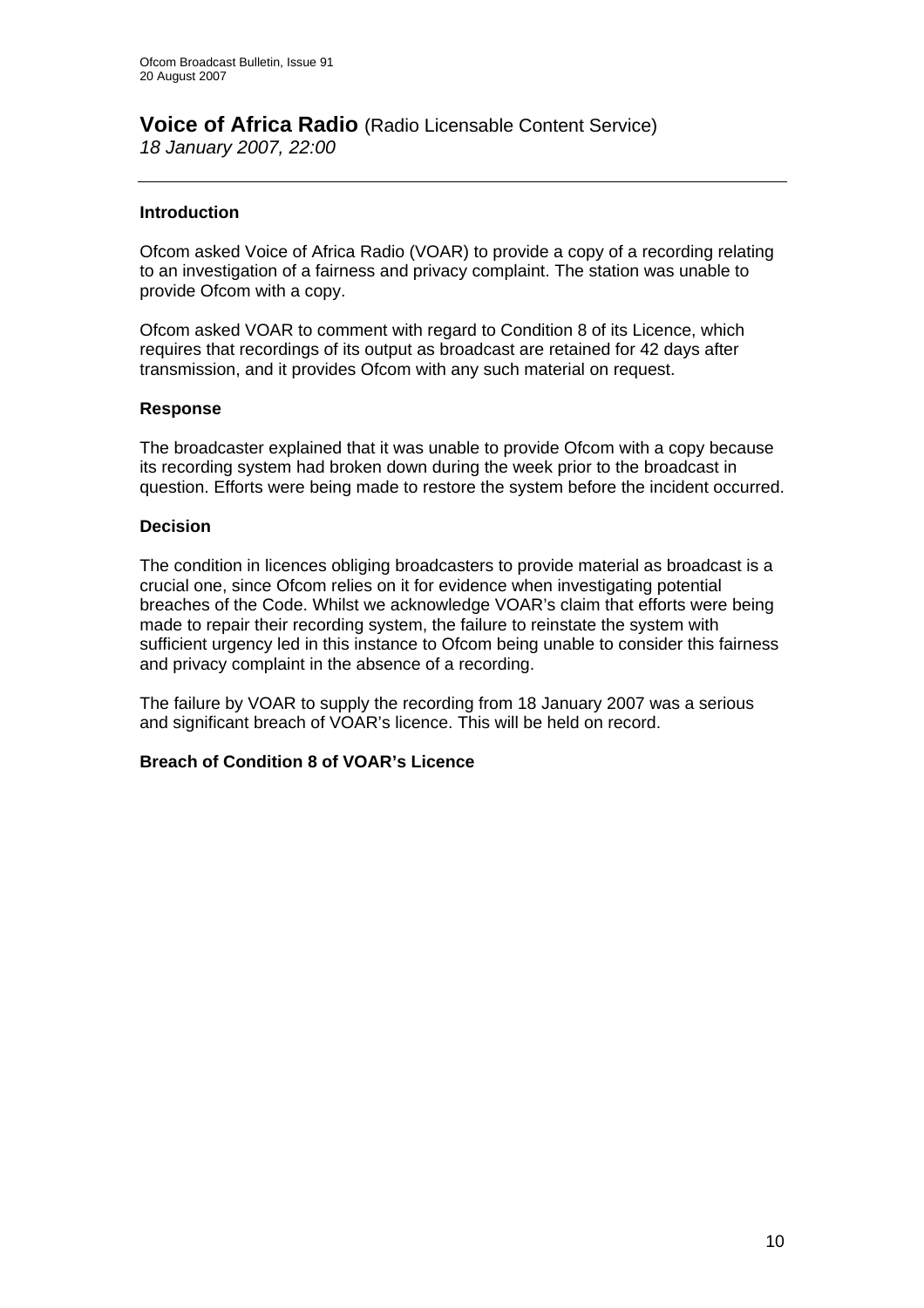# **Resolved**

## **Sky News**

*Sky News, 25 April 2007, 19:00* 

### **Introduction**

A viewer complained that the channel broadcast the word 'fuck' during a live link to the opening of the trial of Phil Spector. The complainant objected to the fact that an early evening news programme allowed this to happen and had not used a time delay.

Ofcom asked the broadcaster to comment in respect of Rule 1.14 (the most offensive language must not be broadcast before the watershed or when children are particularly likely to be listening) and Rule 2.3 (generally accepted standards) of the Code.

### **Response**

Sky accepted that the word was broadcast before the watershed but regretted that it was impossible to have anticipated that such language would have been used by the lawyer at the trial.

It maintained that broadcast of the offending word occurred as part of a faithful and contemporaneous account of a public statement by a prosecutor in a court of law, and that use of the word was not aimed at someone present, nor said in spite or anger and was not used in a threatening way.

Sky confirmed that it took seriously the broadcast of offensive language. It assured Ofcom that in cases where offensive language might be anticipated, it would use a time delay system so as to avoid the risk of any potential offence.

Sky apologised for any offence it may have caused by the broadcast of the word.

### **Decision**

Rolling live news channels face different challenges, in terms of compliance, to other broadcasters. These channels provide services which, as a matter of public interest, should be able to report the news accurately as it happens.

Because of the immediacy of news and the necessity to go live at times, the broadcaster has less control of its editorial output. There is always the possibility that material transmitted on these channels may be unsuitable for children, although these services are generally aimed at adults and for a 'self-selecting' audience.

While news channels should always aim to minimise the use of offensive language pre-watershed, there are exceptional occasions when, because of their nature, such language is broadcast.

In this case, Ofcom took the view that offensive language was unlikely to have been anticipated from a live news report from a courtroom, unlike for example, in programmes where the inclusion of such language was more likely and necessitated greater care over compliance.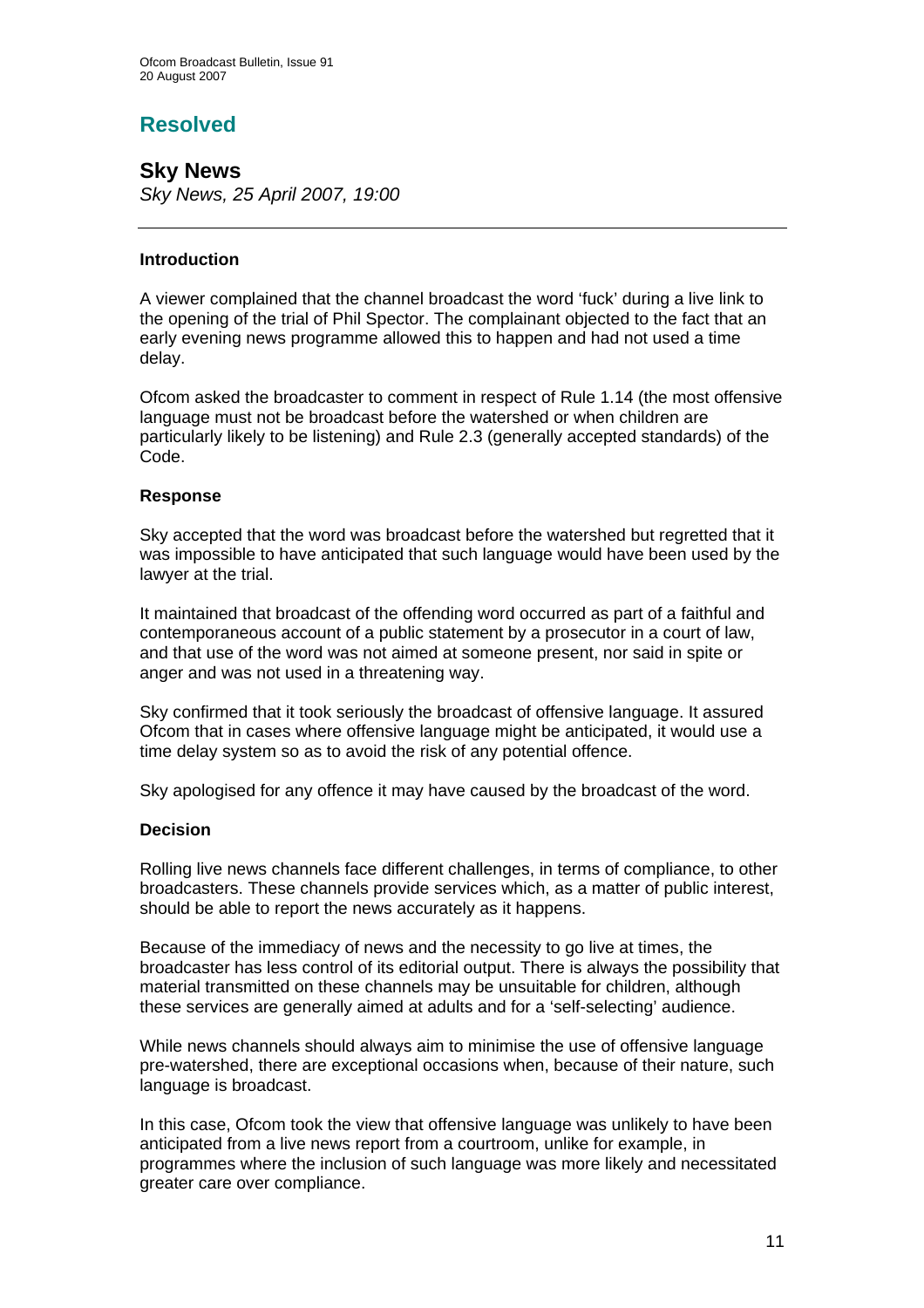We then considered the context of this programme and whether within context it had complied with Rule 2.3. We took into account the editorial content, the service on which the material was broadcast, the likely size and composition of the potential audience and any supporting information that was given. In this case, it was a live news broadcast from a courtroom, contained within a rolling news service, and aimed primarily at an adult audience. An apology was made very soon after the word had been broadcast.

We also considered the broadcast of this word in the light of Rule 1.14: broadcast of the most offensive language before the watershed. Ofcom notes the word 'fuck' is one of the most offensive swear words and should not be broadcast before the watershed or when children are likely to be listening. However, its broadcast in this instance was an isolated incident in a live news report, unlikely to attract a significant child audience. Furthermore, we believe it would not normally be expected to be used in the circumstances of this particular live report.

We welcome the apology given shortly after the incident and Sky's assurances that it takes the broadcast of offensive language seriously. Taking into account all of these factors, Ofcom considers the matter resolved.

### **Resolved**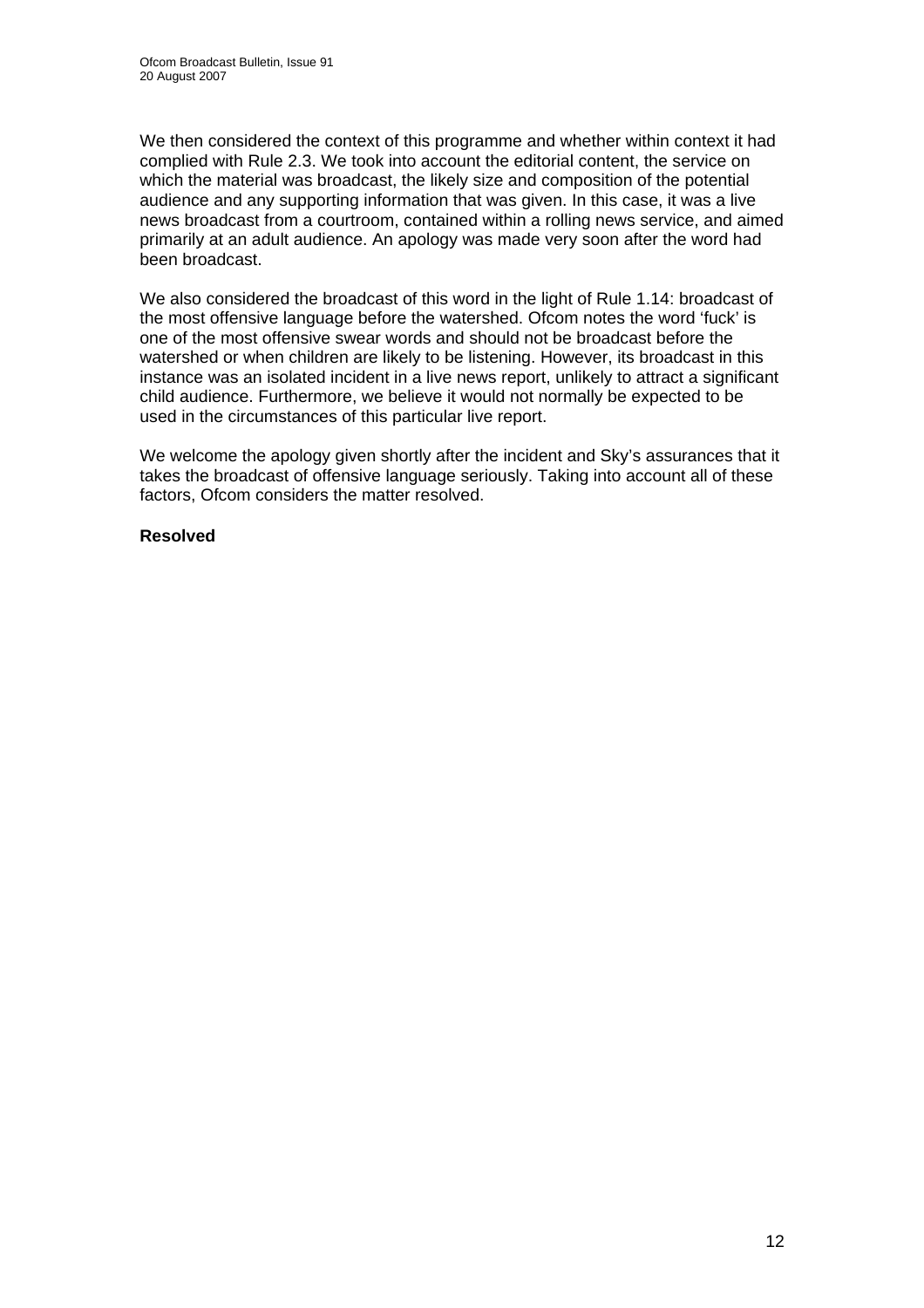# **Fairness and Privacy Cases**

# **Upheld in Part**

### **Complaint by Mrs Anwar Begum**

*Sky News Report: Forced Marriages,* BSkyB, 29 March 2006

**Summary:** Ofcom has partly upheld this complaint of unfair treatment and unwarranted infringement of privacy.

The programme reported on forced marriages and featured three of Mrs Anwar Begum's daughters who alleged that they had either been forced into marriage or had run away from home for fear of being forced into marriage.

Mrs Begum complained that she was treated unfairly and that her privacy was unwarrantably infringed in the programme as broadcast in that: it told "lies" about her family; neither she nor her family were told about the broadcast of the programme; and, it revealed her family home address and her family name (Hussain).

The broadcaster, BSkyB, argued that the report did not tell "lies" and that it centred on the experiences of three of her daughters and was told in their own words. It said that her husband and her daughters were aware that the report was to be broadcast. It argued that the disclosure of the Hussain family name did not result in any unfairness to Mrs Begum in the context of a report which identified her two daughters who participated willingly in the programme and had agreed to be identified. It also said that her privacy was not infringed by, nor did any unfairness result from, showing the family home as there was insufficient information to identify its address.

Ofcom found that: the comments made by Mrs Begum's daughters in the report were likely to materially affect viewers' understanding of Mrs Begum and her alleged role in the marriages of two of her daughters. This amounted to a serious criticism of Mrs Begum and the programme makers' failure to give her an appropriate and timely opportunity to respond to the allegations resulted in unfairness to her.

Ofcom also found that: Mrs Begum, would have been aware of the report and that it was to be broadcast; that as the family name was already in the public domain, it was reasonable for the report to have used the names of the sisters who agreed to appear in the programme. Ofcom took the view that the identification of Mrs Begum as belonging to this family did not result in unfairness to her; and, that the images of Mrs Begum's home were not sufficient to be able to identify the location or address of the property. Ofcom therefore found that Mrs Begum's privacy had not been unwarrantably infringed in the programme as broadcast.

### **Introduction**

On 29 March 2006, *Sky News* broadcast a report about forced marriages, that is where one person is tricked or threatened into marriage against his or her will often as the result of family pressures. The report focused in particular upon three sisters: Mrs Zaira Steele (née Hussain and referred to as Zaira Hussain in the programme), Ms Shagofta Hussain and 'Saima' (whose identity was obscured in the programme). The sisters recounted their experiences of being forced into marriage (or, in the case of Ms Shagofta Hussain, of running away from home for fear of being forced into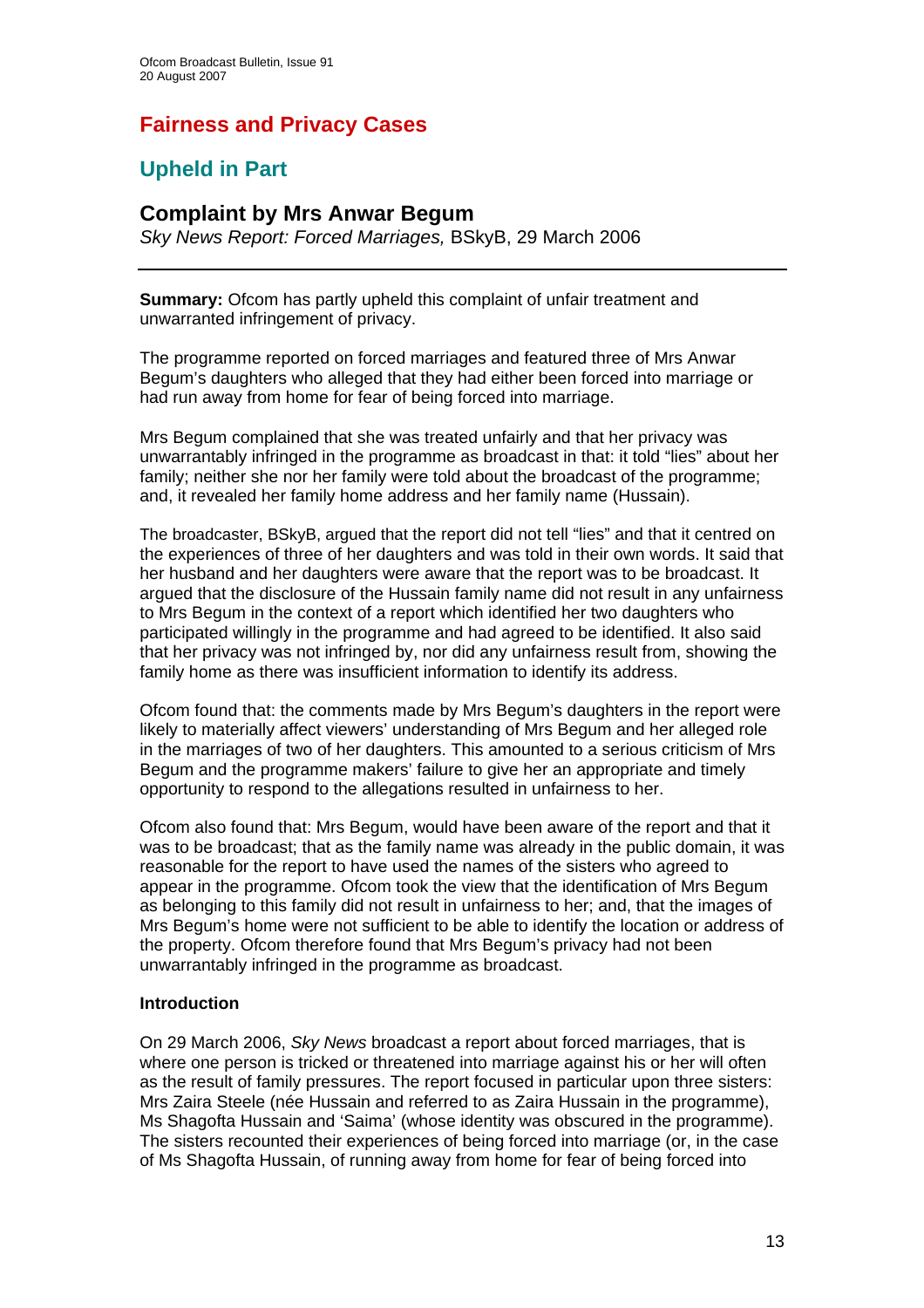marriage) and expressed their thoughts about the treatment they received from their parents and husbands.

In the programme, Mrs Steele alleged that she had been forced to marry at the age of 16. Her Pakistani husband had joined her two years later in the UK. She also alleged that her husband had abused her and that her parents had not helped her when she asked them. Mrs Steele left her first husband and was now married a man of her own choice. The report also alleged that her sister, 'Saima', was rescued from a forced marriage in Pakistan and that their younger sister, Ms Shagofta Hussain, had run away from home when she was 15 years of age for fear of being forced into marriage.

Mrs Anwar Begum is Mr Hussain's wife and the mother of the three sisters featured in the programme. Mrs Begum did not appear in the programme herself, nor was she referred to by name. However, Mrs Steele made a specific reference to her mother in the report. She stated that:

*"I was 16, for God's sake. I had the rest of my life ahead of me. They didn't think about it. My mother was not willing to help me when I begged her…when your child is begging you for help and you're quite willing to ignore it in the hope that they will please your relations and the rest of the community, why should I turn round and try and understand their feelings?"* 

Also, all three sisters, Mrs Steele, Ms Shafofta Hussain, and 'Saima', referred to their *"parents"* and made other references to their parents as *"them"* and *"they"* when making their allegations in the report.

The complainant's husband Mr Makhtoor Hussain, the father of the three sisters who featured, was named in the programme and footage of him and the exterior of his home were shown in the programme as the programme's reporter, Ms Eve Richings, 'doorstepped' him to ask for his side to the story. Mr Hussain declined to comment and later confirmed this to the reporter through his solicitor. The programme referred to the Hussain family house as being located in Peterborough.

Mrs Begum complained to Ofcom that she was treated unfairly in the programme and that her privacy was unwarrantably infringed in the programme as broadcast.

### **The Complaint**

### **Mrs Begum's case**

In summary, Mrs Begum complained that she was treated unfairly in the programme in that:

- a) the programme told "lies" about her family, namely that they (Mrs Begum and Mr Hussain) had forced their daughters into forced marriages and she and her family were not told about the broadcast of the programme in advance; and,
- b) the family's address was given in the programme along with the family name.

In summary, Mrs Begum also complained that her privacy was unwarrantably infringed in the broadcast of the programme in that: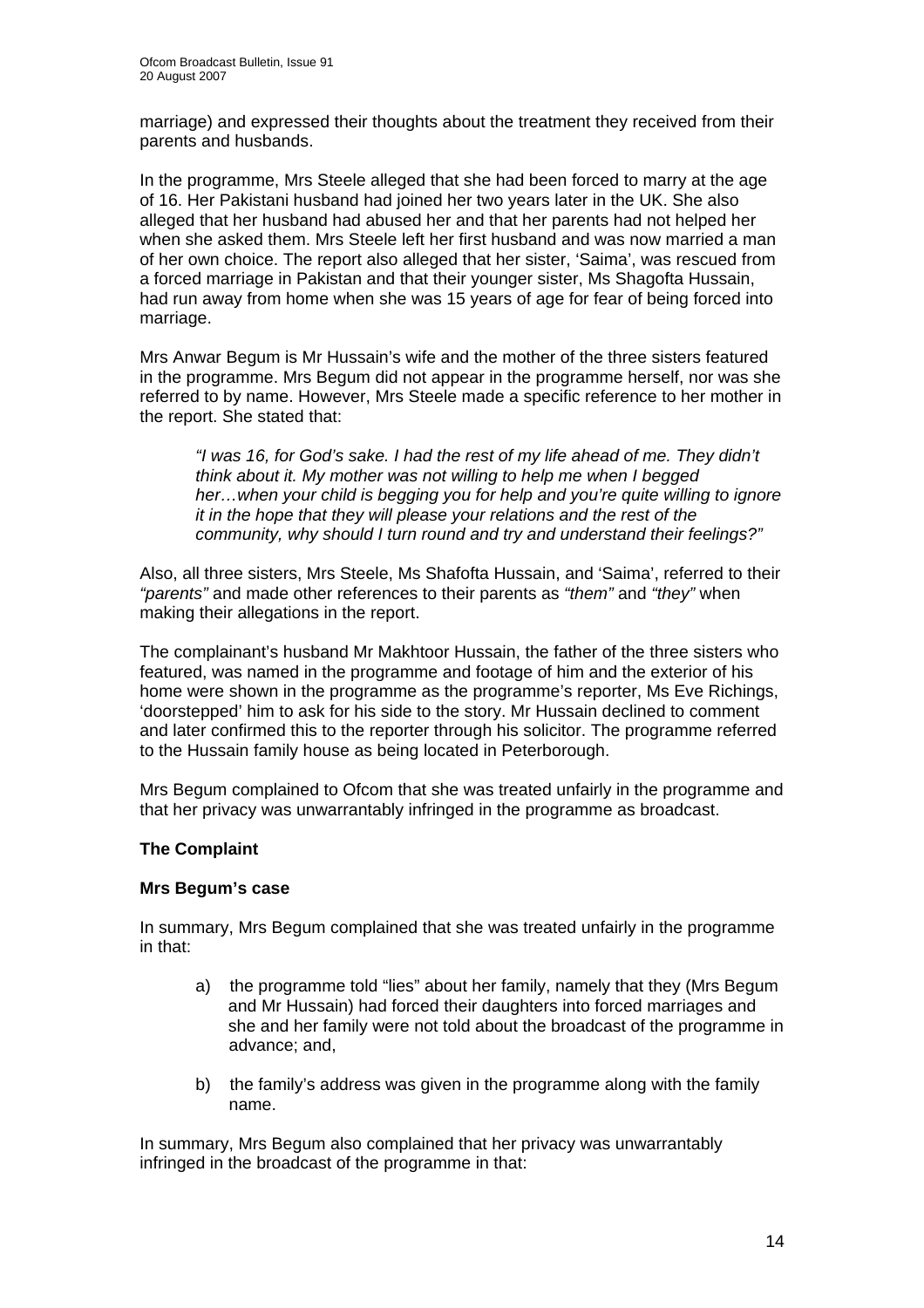- c) her family home address was given in the programme; and,
- d) "different family issues" were spoken about on the programme.

### **BSkyB's case**

In summary and in response to Mrs Begum's fairness complaints, BSkyB said that:

a) BSkyB said that the report did not tell "lies" in alleging that Mrs Begum ad her husband had forced their daughters into marriage. The report centred on the experiences of three of her daughters and was told in their own words. BSkyB said that it was reasonable to include their accounts in the report as the journalist concerned, Ms Eve Richings, had first heard about their experiences through contacts at the Foreign Office and had met Mrs Steele at the launch of a Home Office leaflet for schools about forced marriages. Mrs Steele had given a public account of her story at the launch and her story had been previously published in a newspaper.

BSkyB said that, in accordance with Ofcom's Broadcasting Code, the programme makers had approached the complainant's husband Mr Hussain (directly and subsequently through his solicitor) offering him an opportunity to respond to the allegations made by his daughters and to put forward his side of the story. However, according to Ms Richings's statement submitted in support of BSkyB's response to the complaint, Mr Hussain declined the offer and Ms Richings left her business card with him. Shortly after giving Mr Hussain her business card, his solicitor contacted Ms Richings and said that she would make enquires to see if she could give a statement on Mr Hussain's behalf.

BSkyB said that in order to present Mr Hussain's side of the story in an appropriate light, BSkyB included his 'doorstepped' explanation that: he did not want to make any comment; just wanted his daughters *"to be happy"*; and, that he agreed that the matter had had a devastating affect on his family. BSkyB argued that the image of Mr Hussain as a compassionate and understanding father concerned only for the happiness of his daughters in the report was in stark contrast to the account portrayed by his daughters. BSkyB said that if the footage of Mr Hussain had not been included, he would have been portrayed in a significantly worse manner in the report and so, by implication, would the complainant, Mrs Begum.

 BSkyB said that contrary to Mrs Begum's complaint, her family were forewarned of the report's broadcast. Her husband, Mr Hussain (via his solicitor) and her daughters were informed about the programme before broadcast. In these circumstances, BSkyB said that Mrs Begum was not treated unfairly through any lack of notice of the broadcast of the report

b) BSkyB stated that while the report did show the outside of her house, what was shown was not sufficient to reveal the address of the property to viewers. Accordingly, it said that showing the outside of the house in this way was not unfair to Mrs Begum. BSkyB also said that it was not unfair for the report to reveal the Hussain family name as it identified two of Mrs Begum's daughters who had agreed to be identified and willingly participated in the programme. In addition, BSkyB said that one of her daughters, Mrs Steele, had previously been featured in a newspaper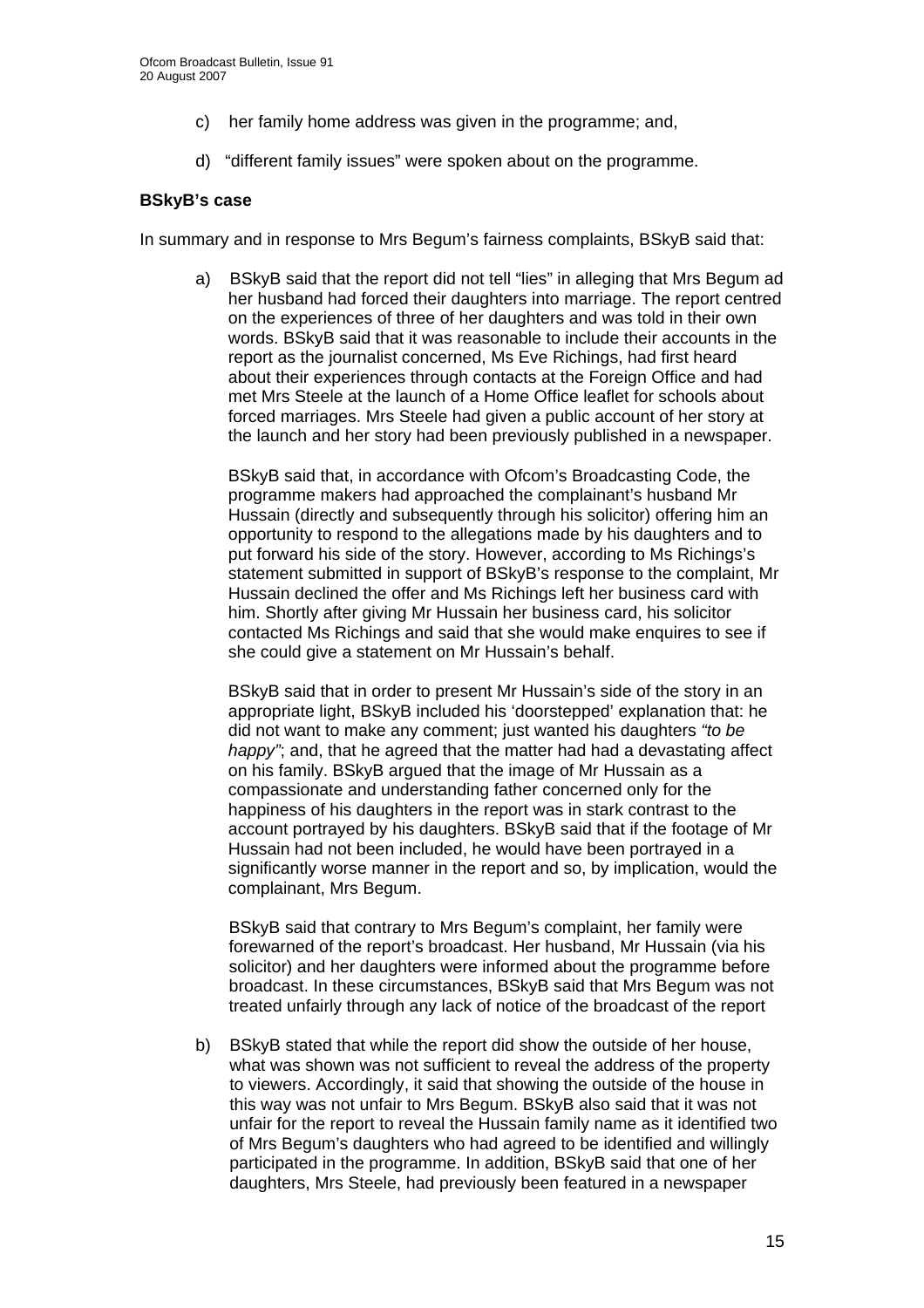article in which she was identified by her full name (referred to as Zaira Hussain in the article), including the family name. Accordingly, BSkyB said that the family name was already in the public domain in respect of the allegations made in the report.

In summary, and in response to Mrs Begum's privacy complaint, BSkyB said that:

- c) BSkyB argued that the address details of the family home were not given the report, nor was the inclusion of the footage taken of the outside of Mrs Begum's home sufficient to identify the location or address of the property other than it was in Peterborough. Accordingly, BSkyB argued that her privacy was not infringed by the report, as the outside of the house was only shown in context of Mr Hussain's explanation as to why he did not wish to comment further.
- d) BSkyB said that it was not clear what "different family issues" Mrs Begum was referring to in her complaint. There was insufficient detail or explanation in the complaint to enable BSkyB to respond to this element of Mrs Begum's complaint of unwarranted infringement of privacy in the broadcast of the programme.

### **Decision**

Ofcom's statutory duties include the application, in the case of all television and radio services, of standards which provide adequate protection to members of the public and all other persons from unfair treatment and unwarrantable infringement of privacy in programmes included in such services.

In carrying out its duties, Ofcom has regard to the need to secure that the application of these standards is in the manner that best guarantees an appropriate level of freedom of expression. Ofcom is also obliged to have regard in all cases, to the principles under which regulatory activities should be transparent, accountable, proportionate, consistent and targeted only at cases in which action is needed.

This case was considered by Ofcom's Executive Fairness Group. Ofcom considered the complaint and the broadcaster's response, together with supporting material and a recording and transcript of the programme as broadcast. In its considerations, Ofcom took account of Ofcom's Broadcasting Code ("the Code").

In the circumstances of this case, Ofcom found the following:

### Unfairness

Ofcom considered these complaints in light of Rule 7.1 of the Code which states that broadcasters must avoid unjust or unfair treatment of individuals or organisations in programmes. Ofcom also took account of Practice 7.9 of the Code which states that before broadcasting a factual programme, including programmes examining past events, broadcasters should have taken reasonable care to satisfy themselves that: material facts have not been presented, disregarded or omitted in a way that is unfair to an individual or organisation; and, anyone whose omission could be unfair to an individual or organisation has been offered an opportunity to contribute. Also it took account of Practice 7.11 which states that if a programme alleges wrongdoing or incompetence or makes other significant allegations, those concerned should normally be given an appropriate and timely opportunity to respond.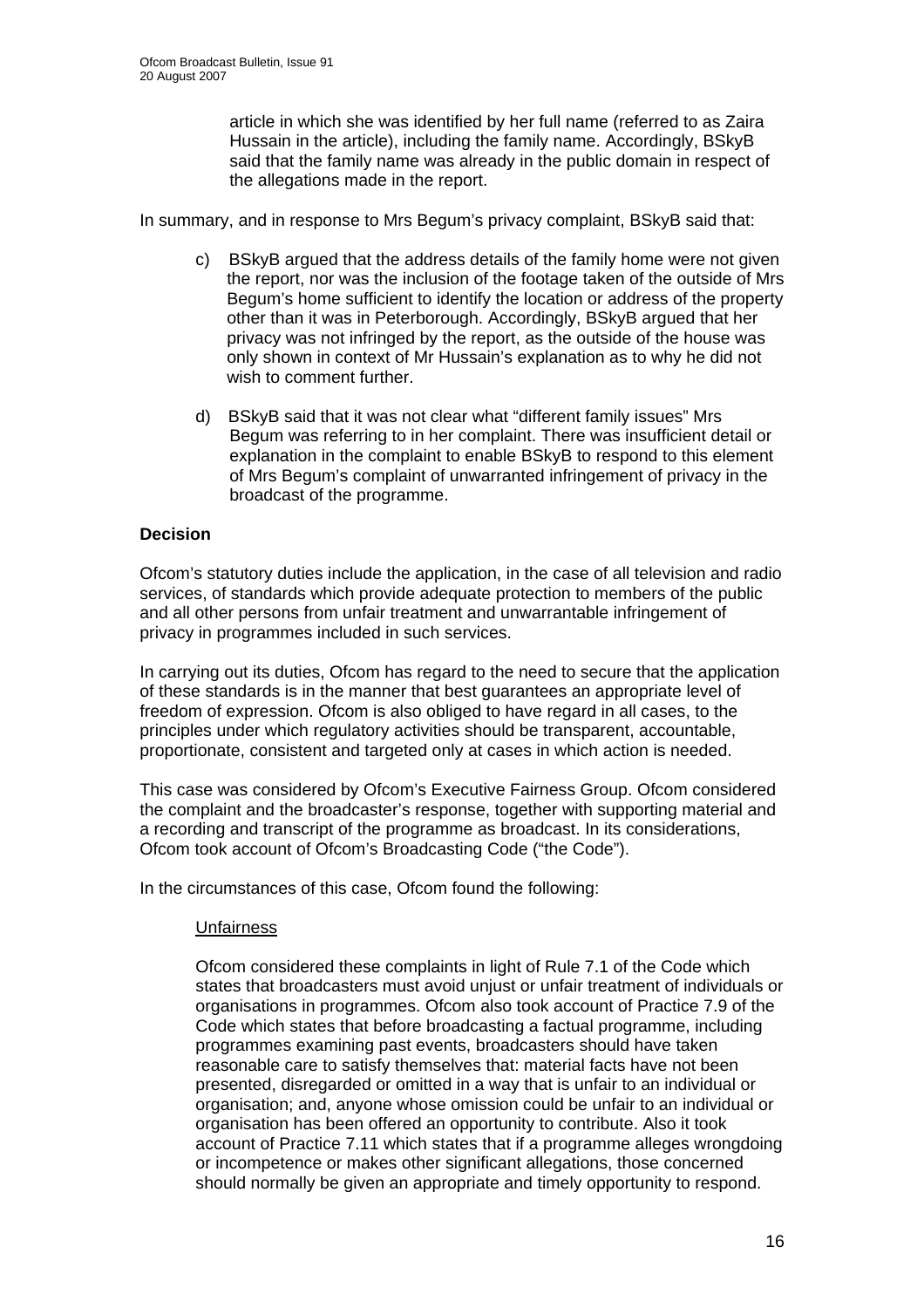a) Ofcom first considered Mrs Begum's complaint that the programme unfairly told "lies" about her family, namely that they (Mrs Begum and her husband, Mr Hussain) had forced her daughters into marriages, and that she and her family were not told about the broadcast of the programme in advance.

Although Mrs Begum was not named in the report, Ofcom noted the comments made by Mrs Steele in the programme that specifically referred to her:

*"I was 16, for God's sake. I had the rest of my life ahead of me. They didn't think about it. My mother was not willing to help me when I begged her…when your child is begging you for help and you're quite willing to ignore it in the hope that they will please your relations and the rest of the community, why should I turn round and try and understand their feelings?"* 

Ofcom also noted the comments made by 'Saima':

*"There is no right way of punishing them. If they could get six months in a prison cell then they'll realise what I felt like – and I didn't do anything wrong. Six months is along time...half a year of my life, wasted.* 

(off camera question): *So you think they deserve it, if they finally know what you felt like?* 

*They deserve, they deserve a lot more, a lot more than prison."* 

Ofcom also noted the commentary said that:

*"Zaira feels she'll never forgive them..."* 

*"Zaira believes if forced marriage was crime – her parents would have thought twice before subjecting her to one - so do her two sisters".*

Ofcom considered 7.9 of the Code referred to above and concluded that it was reasonable for the programme makers to include in the report the allegations of three of Mrs Begum's daughters based on their direct personal experiences. Ofcom considered Mrs Begum's complaint that she was not informed about the programme in advance and, in particular, considered whether or not Mrs Begum herself should have been afforded an appropriate and timely opportunity to respond to the comments made by her daughters in the programme. Ofcom had regard to Practice 7.11 of the Code when considering this element of her complaint.

Ofcom first considered whether or not the comments of Mrs Begum's three daughters alleged wrongdoing, incompetence or made significant allegations about her specifically. It was clear to Ofcom, from watching the programme and reading a transcript of it, that her daughters' comments, and in particular Mrs Steele's specific reference to her mother, did have the potential to convey the impression to viewers that Mrs Begum was complicit in the forcing of two of her daughters into marriage against their will and to have been unresponsive to their pleas for help.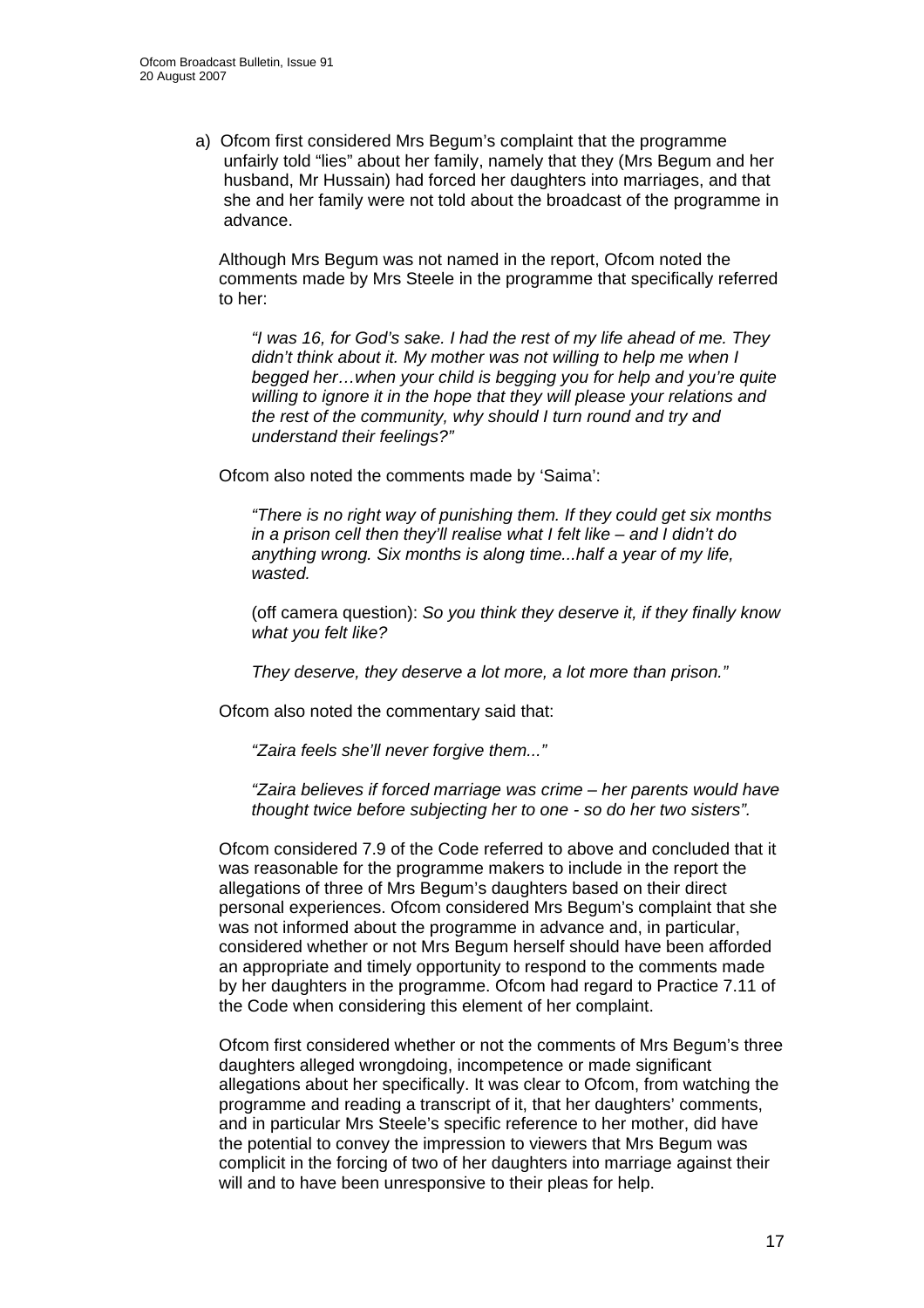Ofcom noted that Ms Richings, the programme's reporter, had approached Mr Hussain (Mrs Begum's husband) and his solicitor and had given him an opportunity to respond to the allegations. Ofcom noted that, according to Ms Richings's statement, she had left her business card with Mr Hussain. Subsequently his solicitor had made contact with Ms Richings and had said that she would consider the possibility of providing a statement on Mr Hussain's behalf. Ofcom noted that Ms Richings did not say in her statement that Mr Hussain's solicitor was asked to provide a response on behalf of Mrs Begum.

Ofcom noted that there was nothing in BSkyB's response, or in the programme itself, to suggest that the programme makers had specifically approached Mrs Begum to give her an opportunity to respond to the allegations made by her daughters.

Taking these factors into account, Ofcom considered that the comments made by Mrs Begum's daughters in the report, and in particular the comments made by Mrs Steele and 'Saima', were likely to materially affect viewers' understanding of Mrs Begum and her alleged role in the marriages of the two daughters featured in the report. It was for these reasons that Ofcom considered that the allegations made in the programme did amount to a serious criticism of Mrs Begum. Ofcom considered that in these circumstances, it was not sufficient for the programme makers to rely solely on approaching Mr Hussain and his solicitor for a response to the allegations, as the allegations were also equally aimed at Mrs Begum and a specific approach to her was not made. Ofcom noted that such an approach would have informed Mrs Begum about the programme in advance and offered her an appropriate opportunity to respond to the allegations discussed above. While Mrs Begum may have been aware, through her husband's solicitor, of the programme's preparation, Ofcom found that the programme makers did not give Mrs Begum an appropriate and timely opportunity to respond to the allegations made in the programme since a specific approach was not made to her.

Accordingly Ofcom found this resulted in unfairness to Mr Begum.

b) Ofcom considered Mrs Begum's complaint that the family's address was unfairly given in the programme along with the family name.

In considering this element of Mrs Begum's complaint, Ofcom took account of Practice 7.9 of the Code referred to above.

Having examined the programme as broadcast and read a transcript of it, Ofcom noted that the exterior of Mrs Begum's home was shown and that the commentary had stated that it was located in Peterborough. Ofcom noted, however, that the footage did not reveal any house name or number or any other distinguishing signs such as a street name or recognisable landmarks.

In these circumstances, Ofcom was satisfied that the information disclosed in the programme in relation to her home was insufficient to identity her address or its location other than it was in Peterborough and therefore found that this was not unfair to her. In any event it was unclear as to how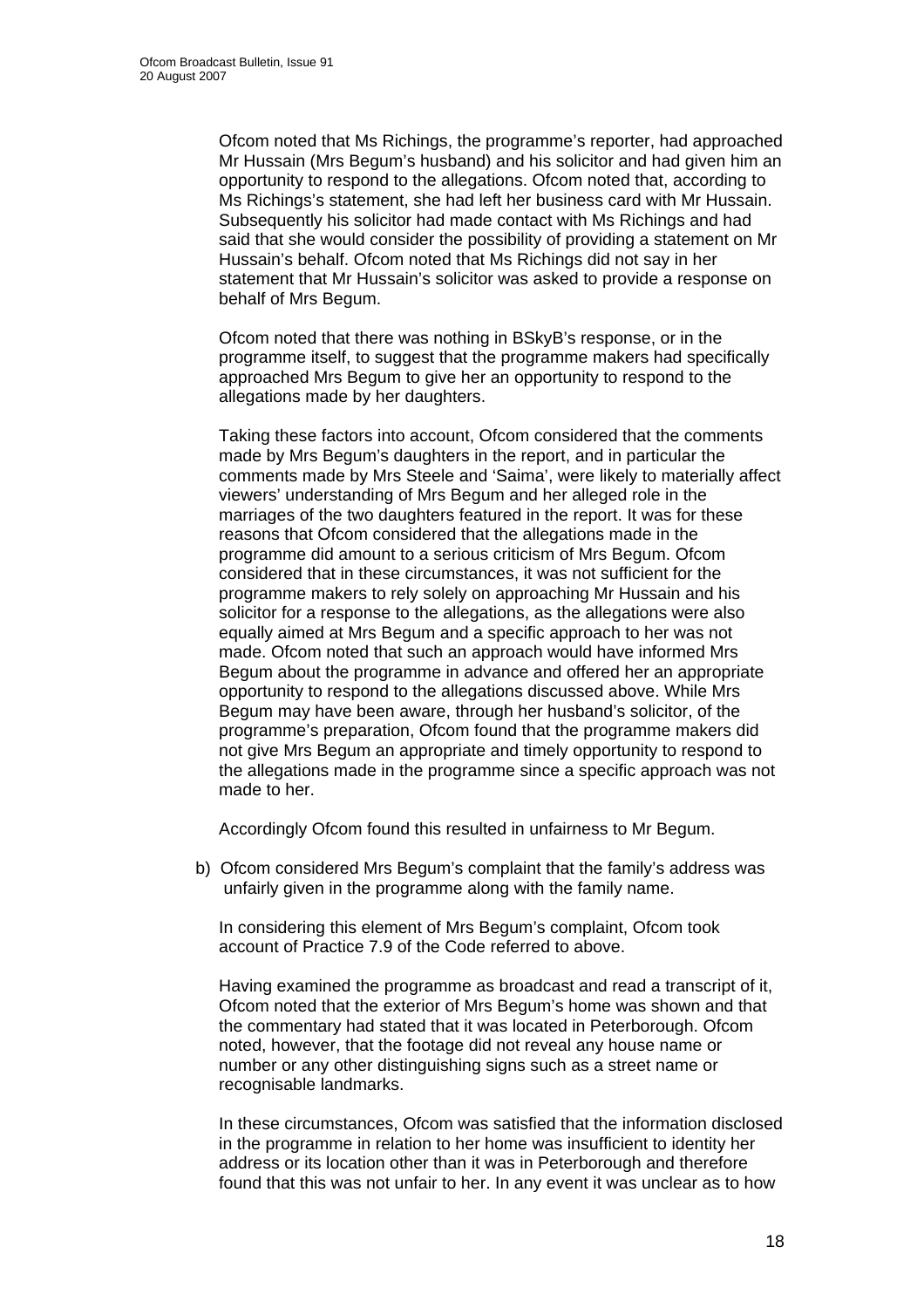the identification of her family home would have resulted in unfairness to Mrs Begum.

In consideration of Mrs Begum's complaint that the family name was used in the programme and that this was unfair to her, Ofcom noted that the Hussain family name was used in the programme (although the complainant uses the name Mrs Anwar Begum). It also noted that the family name was already in the public domain as the story of one of the three sisters had been featured in a newspaper article. In these circumstances, Ofcom was satisfied that it was reasonable for the report to have used the names of the sisters who appeared in the programme and that it was not unfair to Mrs Begum for her family name to be referred to in it.

In these circumstances, Ofcom found that there was no unfairness to Mrs Begum in these respects.

### **Privacy**

In Ofcom's view, the line to be drawn between the public's right to information and the citizen's right to privacy can sometimes be a fine one. In considering complaints about the unwarranted infringement of privacy, Ofcom will therefore, where necessary, address itself to two distinct questions: First, has there been an infringement of privacy? Second, if so, was it warranted? (Rule 8.1 of the Code). In addition to this, Ofcom took into account Practice 8.2 of the Code which states that information which discloses the location of a person's home or family should not be revealed without permission, unless it is warranted.

 c) Ofcom considered Mrs Begum's complaint that her privacy was unwarrantably fringed in the broadcast of the programme in that the address of her family home was given in the programme.

Ofcom first considered whether or not Mrs Begum had a legitimate expectation of privacy concerning the revelation of her family home and its address in the programme. In deciding this, Ofcom took account of Practice 8.2 of Code which states that information that discloses the location of a person's home or family should not be revealed without permission, unless it is warranted. In these circumstances, therefore, Ofcom was satisfied that Mrs Begum did have a legitimate expectation of privacy concerning her family's home address.

Ofcom then considered whether or not Mrs Begum's privacy was infringed in the broadcast of the programme. Having examining the footage in the programme, Ofcom noted that only the outside of the house was shown in close detail. No number or house name was disclosed, nor was any mention made of the location of the house other than it was in Peterborough.

In these circumstances, Ofcom was satisfied that the address details of Mrs Begum's home were not disclosed in the report and that the images of the exterior of her house were not sufficient to be able to identify the location or identify the address of the property. Ofcom therefore found that Mrs Begum's privacy had not been infringed in the programme as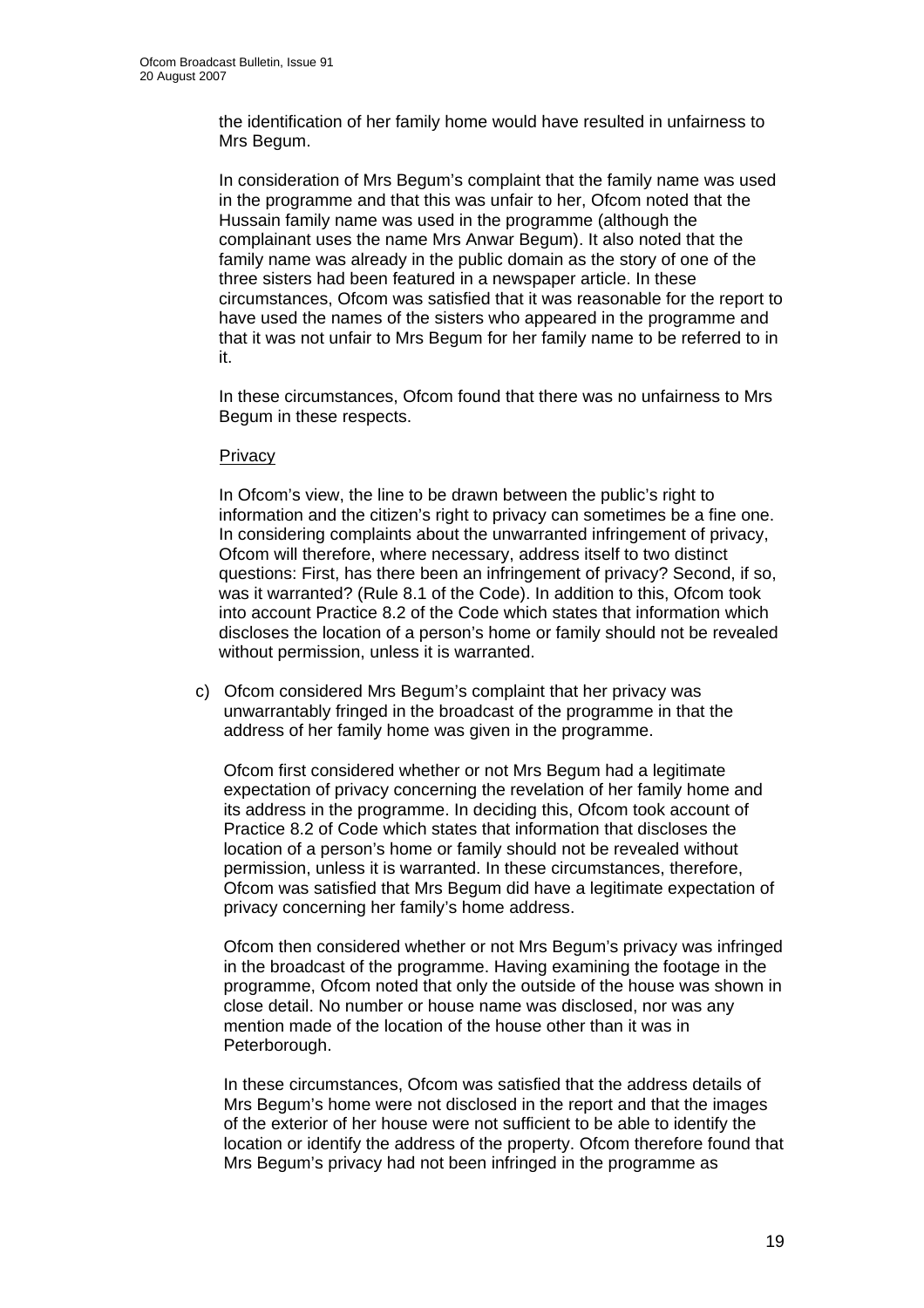broadcast. In these circumstances, it was not necessary for Ofcom to go on to consider whether or not any infringement was warranted.

 d) Ofcom considered Mrs Begum's privacy complaint that "different family issues" were spoken about on the programme.

 Ofcom approached Mrs Begum on repeated occasions to seek larification of the meaning of the "different family issues" complained of. However, Mrs Begum did not respond and so no clarification of this complaint was provided. Ofcom considered that in these particular circumstances, it was not possible for it to adjudicate on this point. It therefore found there was no infringement of privacy to Mrs Begum in this respect. In these circumstances, it was not necessary for Ofcom to go on to consider whether or not the infringement was warranted.

The complaint of unfair treatment was partly upheld. Mrs Begum's complaint of unwarranted infringement of privacy in the programme as broadcast was not upheld.

### **Accordingly, Ofcom found the broadcaster in breach of Rule 7.1 of the Code.**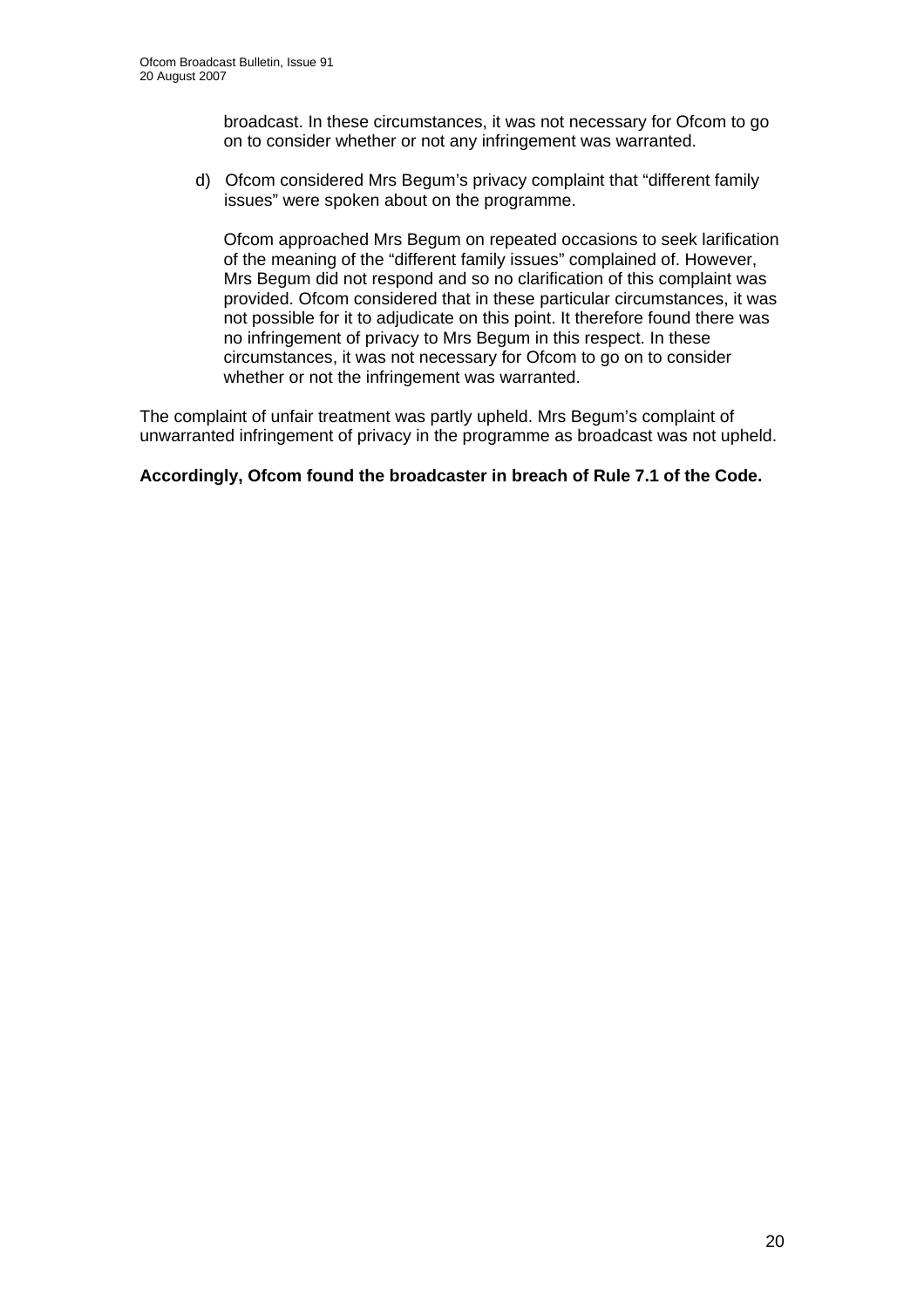# **Not Upheld**

# **Complaint by Mr Gary Hall**

*MacIntyre's Big Sting: Wembley*, Five, 22 February 2006

**Summary:** Ofcom has not upheld this complaint of unfair treatment and unwarranted infringement of privacy in both the making and broadcast of the programme. The programme followed a police operation to affect outstanding arrest warrants by inviting unsuspecting offenders to a bogus football event. Mr Gary Hall was one of those invited and subsequently arrested by the police.

Mr Hall complained to Ofcom that he was treated unfairly in the programme in that: he was portrayed unfairly; and, it included incorrect statements about him. He also complained that his privacy was unwarrantably infringed in both the making and broadcast of the programme in that he was "entrapped" into appearing in the programme and that he did not give his permission for the footage taken of him to be used.

Ofcom was satisfied that the programme did not portray him unfairly and in a way that would have materially affected viewers' understanding of Mr Hall and the motoring offences that he had been convicted of.

Ofcom found that Mr Hall had a legitimate expectation of privacy in the circumstances and that the surreptitious filming of Mr Hall at the event and the subsequent broadcast of that footage did infringe his privacy.

However, Ofcom was satisfied that there was a strong public interest justification in filming the police operation and what happened to Mr Hall at the event to highlight the issue of outstanding arrest warrants and the wider impact of criminal behaviour. Ofcom therefore found that the programme makers were justified in: filming Mr Hall at the event; including that footage in the programme; and, in identifying Mr Hall.

### **Introduction**

On 22 February 2006, Five broadcast *MacIntyre's Big Sting: Wembley*. This programme, one of five in the series, followed police operations to enforce outstanding arrest warrants. The programme featured a launch party in the new Wembley stadium for a new and fictional football magazine called *"Balls"*. However, the event was a set-up devised by the programme makers and the police to entice unsuspecting offenders wanted on post-conviction arrest warrants for failing to appear at court for not paying fines or for failing to complete community service. The police were waiting behind the scenes of the event to arrest those who attended. Mr Gary Hall was one of the people invited to the event and was arrested by police officers after being led though a number of phoney launch activities. Mr Hall was named in the programme and footage of him was included in it.

Mr Hall complained to Ofcom that he was treated unfairly in the programme and that his privacy was unwarrantably infringed in the both the making and the broadcast of it.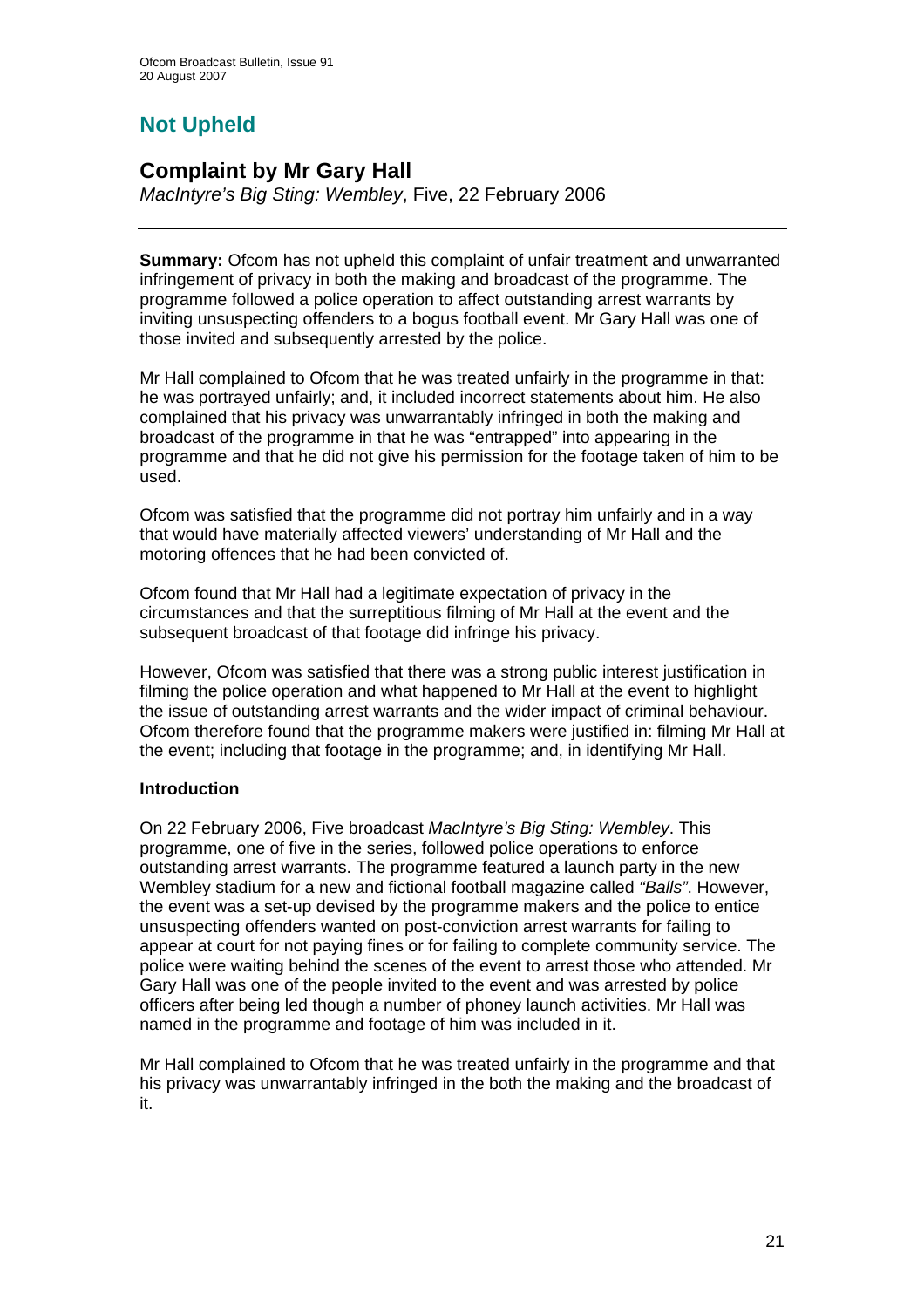### **The Complaint**

### **Mr Gary Hall's case**

In summary, Mr Hall complained that he was treated unfairly in the programme as broadcast in that:

- a) The programme stated wrongly that Mr Hall was "threatened with jail" and that he had spent the night in jail after the event.
- b) The programme portrayed him as a man "out to do wrong" without giving him the opportunity to respond to the allegations made against him.
- c) The programme connected him, wrongly, with the death of another man's son.
- d) The footage of him was edited unfairly. In particular, Mr Hall said that:
	- i) On arrival at the event, he was promptly put into the prize car and given a beer to drink, to which he responded, "this doesn't look good", and so handed it back. This, Mr Hall said, was not shown in the programme.
	- ii) He was shown a video of someone who supposedly looked like David Beckham and was asked if he thought that it looked like Beckham. To be polite, Mr Hall said that he answered "a bit".
	- iii) He was confronted by around 30 police officers who arrested him for failing to appear at court.
	- iv) There was a Sven-Goran Eriksson look-a-like at the penalty shoot out who was shown on the programme as if he was "the real one".
	- v) The programme makers blatantly tried to portray him as "some dumb down an' out". Mr Hall said that the footage was edited to make it seem as such.
- e) Mr Hall also complained that his privacy was unwarrantably infringed in both the making and broadcast of the programme in that the programme makers came to his home on a number of occasions in the guise of event organisers and "entrapped" him into appearing in the programme. As it was easy to get him to attend, Mr Hall said that it was unwarranted to have included footage of him in the programme. Mr Hall said that his offences did not warrant his inclusion in the 'sting' operation and that if he was so easily accessible (that is, at home), the police could have "handled" the matter. Mr Hall also said that he did not sign a release form and that he objected to appearing in the programme. Mr Hall said that had been in constant email contact with the Five from the day of the event until two days before it was broadcast.

Mr Hall said that both the programme makers and the police had set up an elaborate 'scam' to entrap people, including him, into participating in a launch of a new soccer magazine that did not exist. Mr Hall said that this was backed up by phoney literature sent to his home and numerous visits by people posing as magazine representatives to encourage him to attend.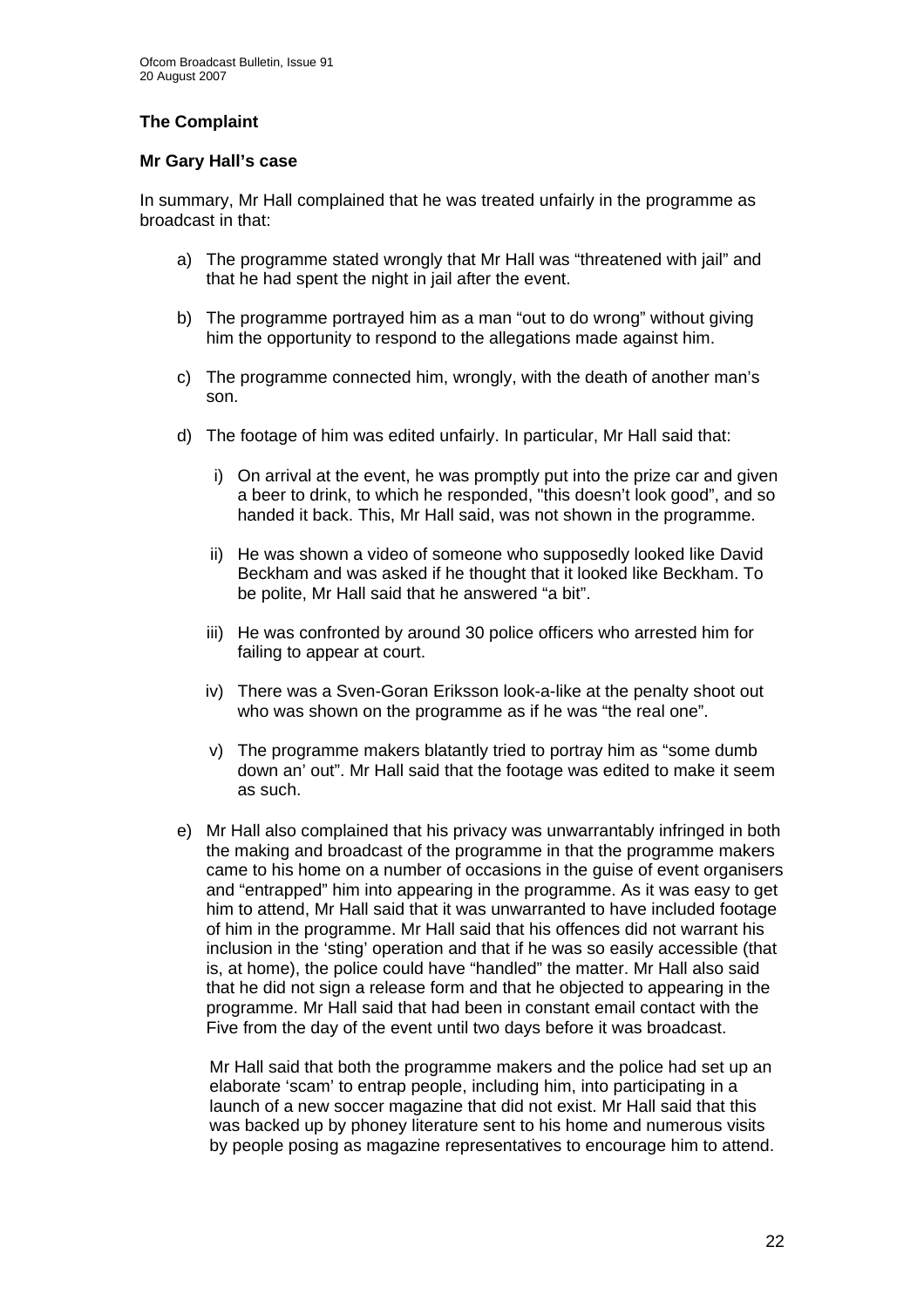### **Five's case**

In summary, and in response to Mr Hall's complaint, Five said that the nonappearance by defendants at court, either to face charges or for sentencing, is a significant problem for the police, the Crown Prosecution Service and the judicial system. With this in mind, both Five and the programme makers believed this issue to be one of important public interest which warranted highlighting.

Five said that the police had identified a need to enforce arrest warrants which were outstanding and where offenders had not been apprehended and bought before the courts by conventional means. As part of this process, the police undertook 'sting' operations where they invited those who were the subject of outstanding arrest warrants to an event where they could be detained and then processed through the judicial system. This operational method, as depicted in the programme, was used by the police both in the UK and abroad and was not novel. Five said that the operation and the event at Wembley were under the ultimate control and direction of the police. The role of the programme makers was to help organise a credible event which would attract those reluctant to attend court and to film the operation. The operation at Wembley took place on 29 October 2005.

In Mr Hall's case, Five said that he was originally stopped by police on 3 June 2004 and was subsequently charged with driving a heavy goods vehicle in a dangerous condition. On 5 November 2004, Mr Hall was found guilty of a number of offences associated with this incident and was due to be sentenced on 3 December 2004. However, Mr Hall failed to appear and a warrant was issued for his arrest. On 20 January 2005, Mr Hall was arrested and bailed to appear at court on 3 February 2005. Again, he failed to appear. Between this date and 20 February 2006 (when Mr Hall surrendered himself to the police), he had either: failed to appear at court; was apparently not present when the police tried to execute the arrest warrant at his home; or, the scheduled hearing had to be adjourned because Mr Hall was ill. Five said that Mr Hall was finally sentenced, some 15 months after being convicted, to fines totalling £475, £70 costs and a six months driving ban.

In summary and in response to the specific heads of complaint of alleged unfair treatment made by Mr Hall, Five said that:

- a) The programme did not state that Mr Hall had been "threatened with jail" or that he had spent the night there after his arrest. The only reference to custody in relation to him was made at the end of the programme in which the programme's commentary stated that Mr Hall had failed to appear at court after his arrest. In the interests of fairness and accuracy, Five said that the continuity announcer had read out over programme's end credits that Mr Hall eventually handed himself in to the police and was duly sentenced by the court. This information was based on that provided to the programme makers by the police.
- b) The programme did not portray Mr Hall as a man "out to do wrong" as alleged in his complaint. Five said that he was portrayed as a man who had committed a series of motoring offences and had failed on a number of occasions to attend court to be sentenced, thereby wasting police and court time and incurring additional costs payable from the public purse. In the circumstances of this particular programme, Five said that it did not accept that Mr Hall had a right to reply. Also, Five said that it should be noted that Mr Hall had written to Five on 30 October 2005 and had been in email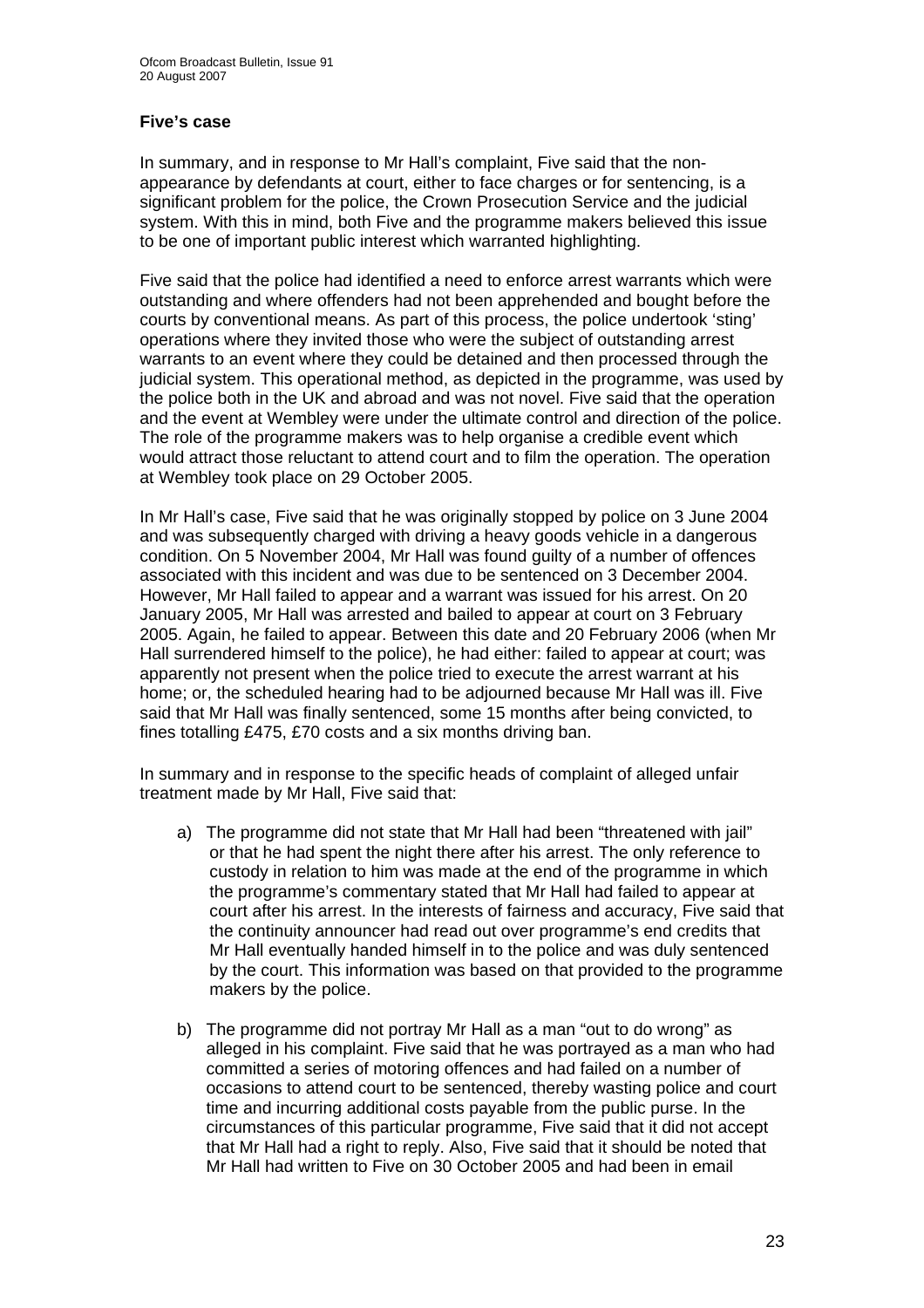correspondence with Five prior to and after the transmission of the programme. At no time, Five said, did Mr Hall offer any explanation for his conviction or why he had repeatedly failed to attend court which would help justify or explain his conduct and could have been considered for inclusion in the programme.

- c) The programme did not explicitly link Mr Hall to any road accident or fatality as evidenced by the programme's commentary.
- d) Five said that the untransmitted material provided to Ofcom demonstrated that the footage in which Mr Hall appeared was not edited unfairly. In response to the specific points raised by Mr Hall concerning his portrayal, Five said that:
	- i) There was no evidence from the untransmitted footage that supported Mr Hall's assertion that he had handed back the bottle of beer offered to him by saying "this doesn't look good". The footage showed that Mr Hall had kept hold of the beer and did not hand it back until he was asked to do so when moving into the next area of the event.
	- ii) The programme did include Mr Hall's comment *"it's not Beckham"* when he was shown a video of a David Beckham impersonator. Five said that Mr Hall was not made to look like he believed it was the real David Beckham and, while the sound on the video may not have been audible at the event, its inclusion in the programme raises no issue of unfairness.
	- iii) Mr Hall was not confronted with 30 police officers when he was arrested at the event. Five said that there were only three police officers present when the arrest was carried out.
	- iv) There was nothing in the programme which would lead a viewer to believe that Mr Hall was not aware that the Sven-Goran Eriksson impersonator was not the real Sven-Goran Eriksson. In any event, Five said that the manner in which this sequence was edited and included in the programme created no unfairness to Mr Hall.
	- v) There was nothing in the programme that supported Mr Hall's assertion that the editing made him look like "some dumb down an' [*sic*] out". Five said that the programme portrayed Mr Hall as a person who repeatedly failed to attend court for sentencing and that he was someone who was subject to the police operation where he and others could be arrested and then processed through the judicial system.
- e) In summary and in response to Mr Hall's complaint that his privacy was unwarrantably infringed in both the making and broadcast of the programme, Five said that the decision to invite Mr Hall to the event in order to arrest him was an operational matter for the police. As such, any impact this operation had on Mr Hall's privacy is outside Ofcom's statutory remit to adjudicate on privacy issues in respect of television programmes.

Five said that it was legitimate for the police to include Mr Hall as part of their operation as he had failed to attend court for sentencing. The enforcement of outstanding arrest warrants was a matter of important public interest and Mr Hall's decision not to adhere to the criminal justice system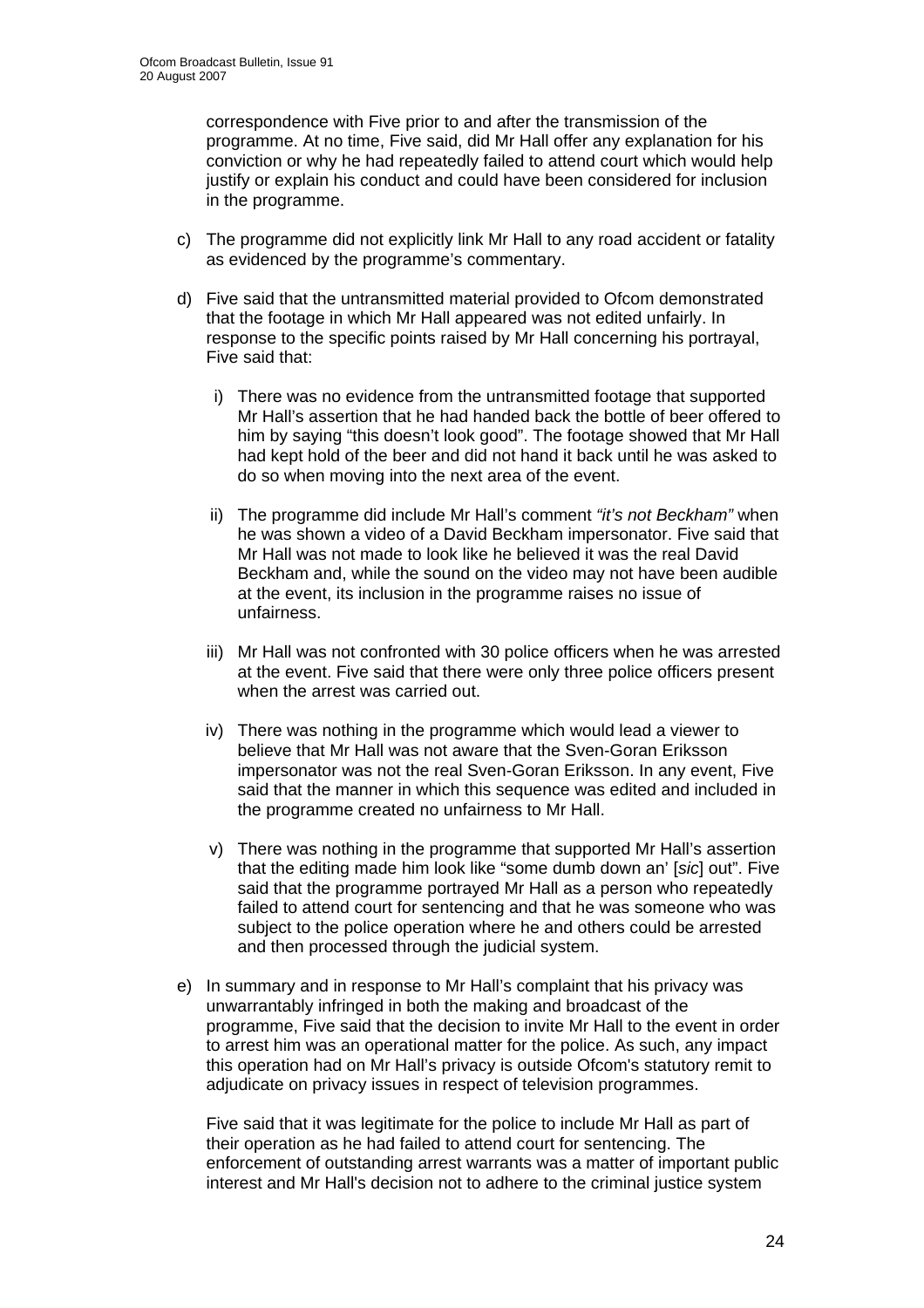meant that the programme makers were justified in following the police operation to enforce the arrest warrant in the manner the police deemed appropriate as part of a programme highlighting this issue and the wider impact of criminal behaviour. In all the circumstances, Five said that it was clear that any infringement of Mr Hall's privacy by the filming and broadcast in the programme was warranted by his conduct.

Five said that it was justified in using hidden cameras to surreptitiously film Mr Hall on the grounds that the story being investigated was in the public interest, there were reasonable grounds to believe that the material evidence would be obtained and that it was necessary to establish the credibility and authenticity of the story. Permission was given by Five's Director of Programmes and its Senior Programme Controller, News and Current Affairs. To have filmed openly would have alerted those invited to the event. Once those people were identified and arrested, the programme makers filmed openly.

Five said that the implication of Mr Hall's complaint was that his offences did not warrant the elaborate nature of the operation. How the arrest warrant was executed was a matter for the police who took the view that the 'sting' operation was appropriate in the circumstances. Further, Mr Hall's position sought to undermine the seriousness of the offences he committed - driving without insurance and without a licence in an un-roadworthy vehicle places other road users at risk of injury or damage to their property. However, the nature of Mr Hall's offences was not necessarily the key issue - it was the fact that he was subject to an outstanding arrest warrant.

Five said that as Mr Hall was the subject of an arrest warrant, his inclusion as part of the operation was, in the police's view, justified. In other operations those guilty of very minor offences (for example, non-payment of the television licence) have not been included. However, this was not the case with Mr Hall. Five said that Mr Hall asserted in his complaint that as he was at home the police could have easily picked him up there. Again, the manner in which the police executed the arrest warrant was a matter for the police and Five said that it seemed disingenuous of Mr Hall to say that there was no need to take him to the event because the police would have found him at home and so could have arrested him there. It was the fact that he was brought to the police under the auspices of a football event which allowed them to arrest him in a controlled manner.

Five said that it was highly unlikely that anyone detained in the operation would have signed a release form and permitted themselves to be included in the programme. Five believed that the public interest clearly justified the filming of this police operation and the broadcast of the programme without the necessity for written consent.

Five said that it believed that the public interest warranted identifying the individuals arrested as part of the operation. Five said that Mr Hall had sought to have his identity obscured in the programme by falsely alleging that this had been agreed by an employee at Five. Mr Hall then gave himself up to the police on 20 February 2006, the day he received an email confirming that he would be identified in the programme which was due to be transmitted on 22 February 2006. Five said that this meant that four months after the sting operation when Mr Hall can have been in no doubt about his legal obligations, he was still ignoring arrest warrants and failing to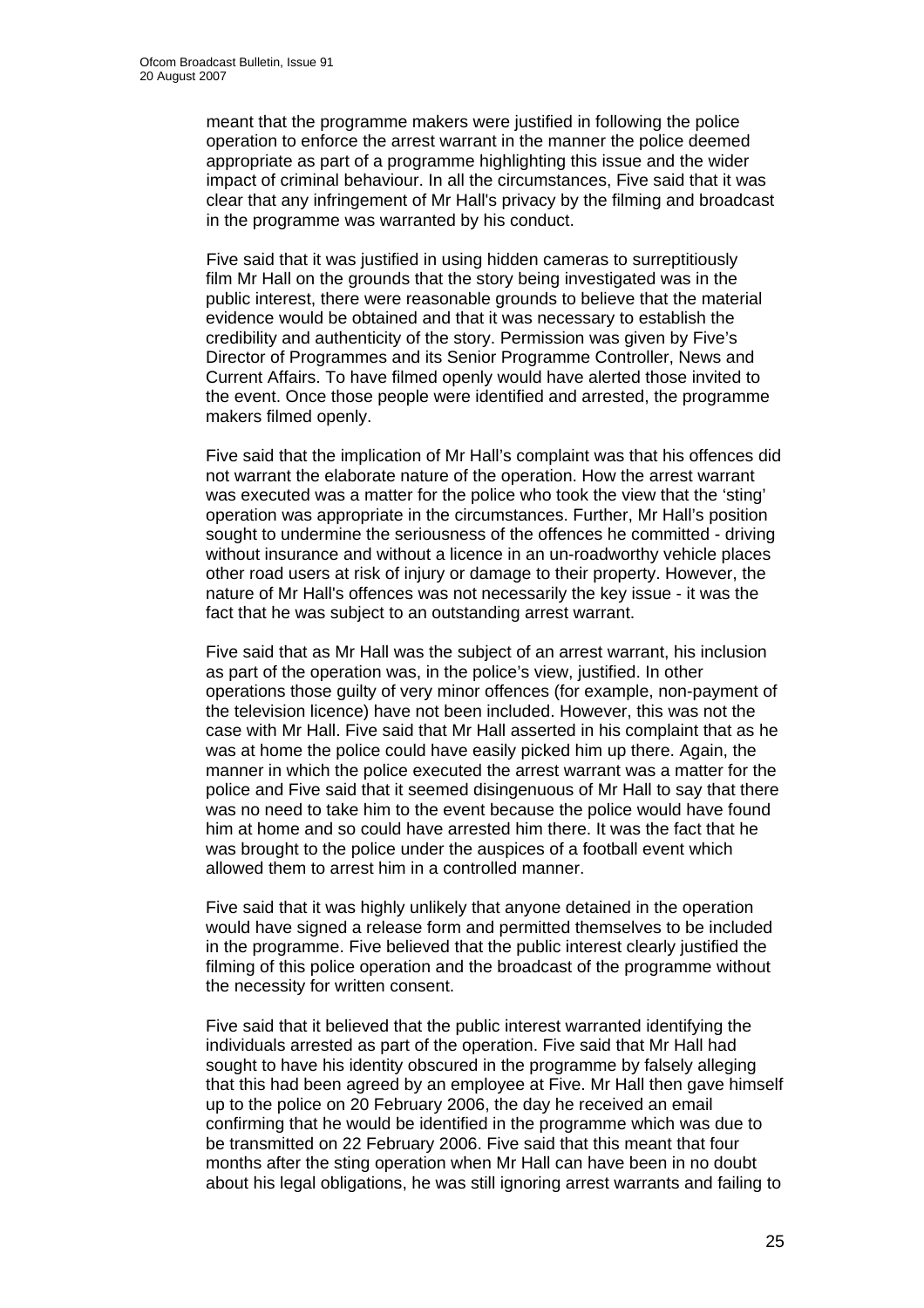attend court to be sentenced. Five questioned whether he would have ever voluntarily given himself up and attended court had it not been for the broadcast of the programme.

Five said that Mr Hall had received an invitation to attend the bogus launch event. However, he had not received the numerous visits to his home by the programme makers as he alleged in his complaint. The programme makers made only one visit to Mr Hall's home to remind him of the event after he failed to respond to the original invitation. On the day of the event, Mr Hall was picked up by a taxi and taken to the event. No other visits were made to him. Five said that to ensure that Mr Hall would attend the bogus event, he had to be in receipt of his invitation. The visit to his home by non-police staff was designed to ensure that he did not forget to attend the event. The visit was not filmed covertly and he was not filmed going to the event in the taxi. In these circumstances, Five said that the steps taken to get Mr Hall to attend the event (so that he could be arrested along with other people subject to outstanding arrest warrants) was a matter for the police.

In all the circumstances, Five said that it believed that the filming of the operation and the broadcast of the footage identifying Mr Hall was clearly in the public interest and as such any infringement of privacy was "manifestly" warranted.

### **Mr Hall's comments**

In summary and in response to Five's statement, Mr Hall said that:

- a) Mr Hall made no further relevant comments on this point.
- b) Mr Hall said that he did not deem it appropriate to explain his actions to Five as it would not have been scripted in a fair way. He said that his explanation "should be for the police and the court alone, in the form of a police station or courthouse".
- c) Mr Hall made no further relevant comments on this point.
- d) Mr Hall made no further relevant comments on these points.
- e) Mr Hall said that he had spoken to someone at Five on the telephone who had told him that all voices and faces would be obscured. However, it appeared that there are no records of this conversation.

Mr Hall said that he had not asked for, nor did his actions warrant, the programme makers and the police to entrap him, and for the programme makers to repeatedly appear at his door as phoney representatives. Mr Hall said that "the flyers and copies of the envelopes" evidenced that the programme makers had visited him on more than one occasion. He said that to get him to appear at court would have been achieved by appearing at his door as uniformed officers. Mr Hall said that failing to appear for driving offences did not warrant the police or the programme makers developing an "attachment between [him] and Donal Mcintyre" in the form of a reality show without his consent.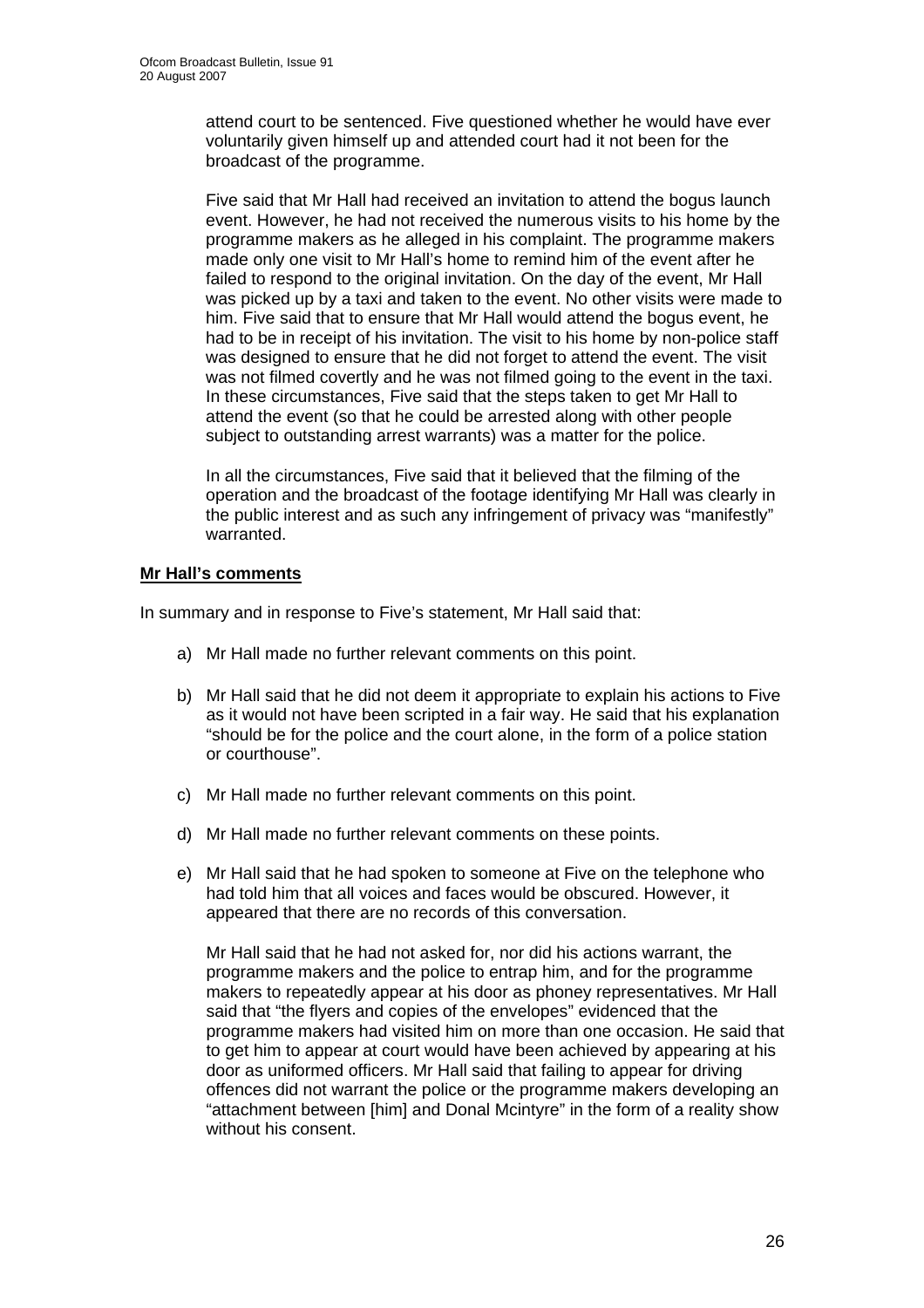### **Five's comments**

In summary and in response to the comments made by Mr Hall, Five said that:

- a) Five made no further relevant comments on this point.
- b) Mr Hall asserted that he did not seek to explain his actions in his emails to Five because he felt they would not have been reflected in the programme in a manner which was fair. However, if it were the case that Mr Hall had felt that he had been unjustly treated by the courts or the police or that he had a legitimate reason for his non-attendance at court, Five questioned the reason why he did not raise this at any time following the operation? Five said that Mr Hall had merely complained about being included in the operation and being filmed and then sought not to have his identity shown in the final programme. Five said that it appeared that Mr Hall did not dispute that the police had the right to arrest him, but that he did not want to be identified in the programme.

Five said that Mr Hall only attended court two days before transmission of the programme. His actions were duly noted and recognised in the programme in the interests of fairness and factual accuracy. Five said that the tone of the programme was appropriate to the coverage of the operation and that there was no implication that Mr Hall was a serious criminal – the nature of his conviction was made clear and the fact that he had not fulfilled his obligation to attend court.

- c) Five made no further relevant comments on this point.
- d) Five made no further relevant comments on these points.
- e) Five said that it was self evident that anyone detained in the operation would not have consented to their inclusion in the programme. It said that in this case, the issue under consideration and the detention of those who had failed to appear at court and had effectively decided to 'opt out' of the justice system was a matter of public interest and it was on this basis that the operation was filmed and the programme was broadcast.

Five said that the means of obtaining material was proportionate in all the circumstances given the nature of the operation and the programme. The use of some surreptitious filming was clearly necessary in this case in order not to give rise to any suspicion so that arrest warrants could be carried out by the police. The story was in the public interest and covert filming was necessary to the credibility and authenticity of the programme.

In conclusion, Five said that in all the circumstances, the programme and its content did not breach the Broadcasting Code on fairness and privacy particularly when considered in the context of the fact that Mr Hall repeatedly failed to attend court when directed and took no steps to give himself up voluntarily preferring to argue that it was for the police to come to his home and arrest him. In the light of his actions and attitude any alleged infringement of his privacy was warranted and in the circumstances and proportionate.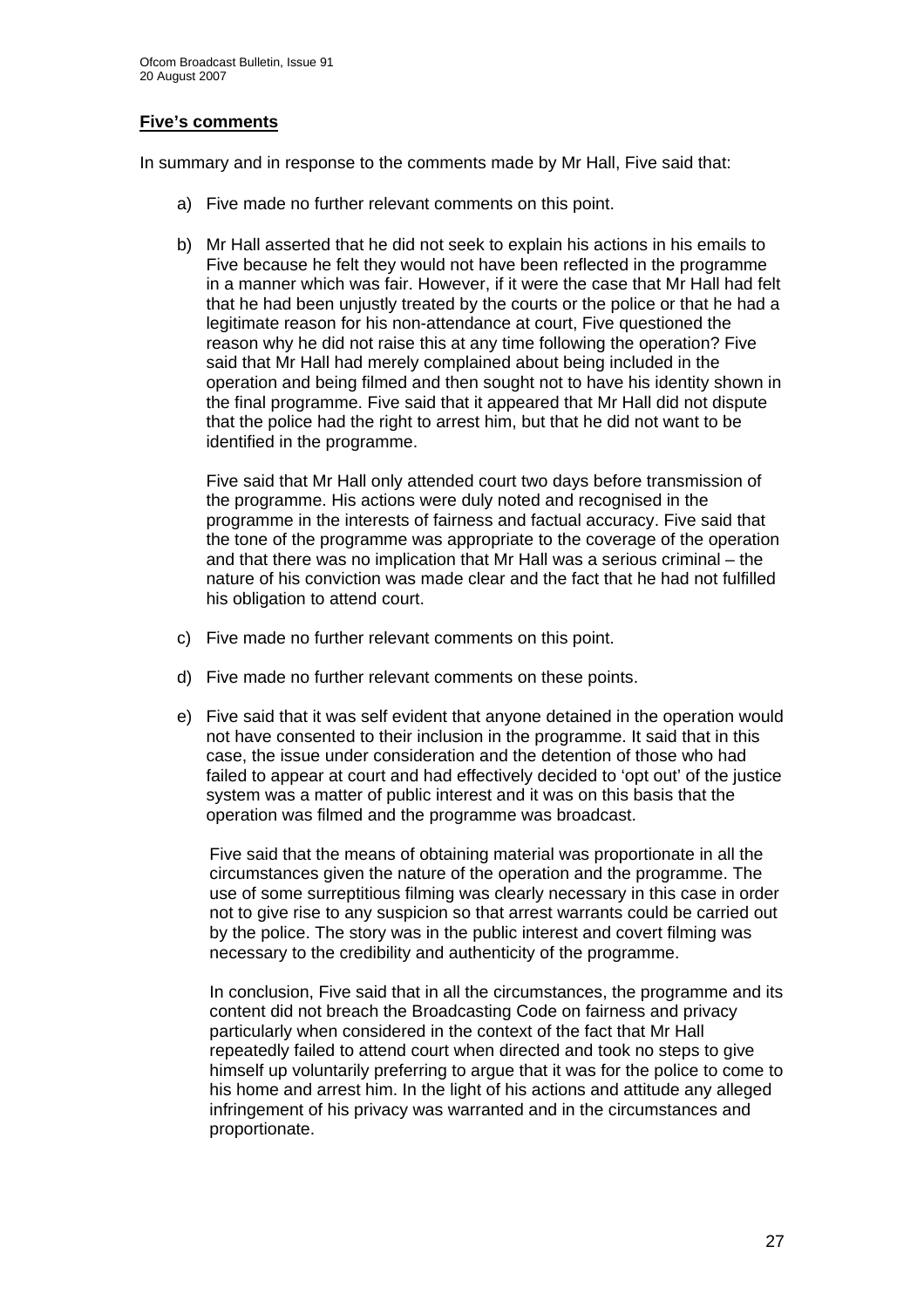### **Decision**

Ofcom's statutory duties include the application, in the case of all television and radio services, of standards which provide adequate protection to members of the public and all other persons from unfair treatment in programmes, and from unwarranted infringement of privacy in the making and broadcast of programmes, included in such services.

In carrying out its duties, Ofcom has regard to the need to secure that the application of these standards is in a manner that best guarantees an appropriate level of freedom of expression. Ofcom is also obliged to have regard in all cases, to the principles under which regulatory activities should be transparent, accountable, proportionate, consistent and targeted only at cases in which action is needed.

This case was considered by Ofcom's Executive Fairness Group. Ofcom considered the complaint and the broadcaster's response, together with supporting material and a recording and transcript of the programme as broadcast. It also watched unedited footage of Mr Hall at the event. In its considerations, Ofcom took account of Ofcom's Broadcasting Code ("the Code").

### Fairness

In deciding whether or not these individual heads of complaint were unfair, Ofcom considered Rule 7.1 of the Code which states that broadcasters must avoid unjust or unfair treatment of individuals or organisations in programmes.

In the circumstances of this case, Ofcom found the following:

a) Ofcom first considered Mr Hall's complaint that the programme stated wrongly that he was "threatened with jail" and that he had spent the night in jail after the event.

 In addition to Rule 7.1, Ofcom also took into account Practice 7.9 of the Code which states that the broadcaster should take reasonable care before broadcasting a factual programme to satisfy themselves that the material facts have not been presented, disregarded or omitted in any way that is unfair to an individual or organisation.

Ofcom noted that the programme stated that Mr Hall had failed to appear in court after being arrested at the event and that a warrant had been issued for his arrest. It also noted Five's assertion that after the commentary was recorded and two days before transmission of the programme, Mr Hall had handed himself over to the police and had been sentenced the next day. Ofcom noted the continuity announcement at the end of the programme:

*"Well he needed extra time but to his credit Gary did hand himself in to the courts just two days ago. He was ordered to pay £475 in fines for his motoring offences and for not turning up previously. He was also given a six month driving ban. Plus an extra night in custody".* 

Ofcom noted that this information had been provided to the programme makers by the police and the night Mr Hall was remanded in custody was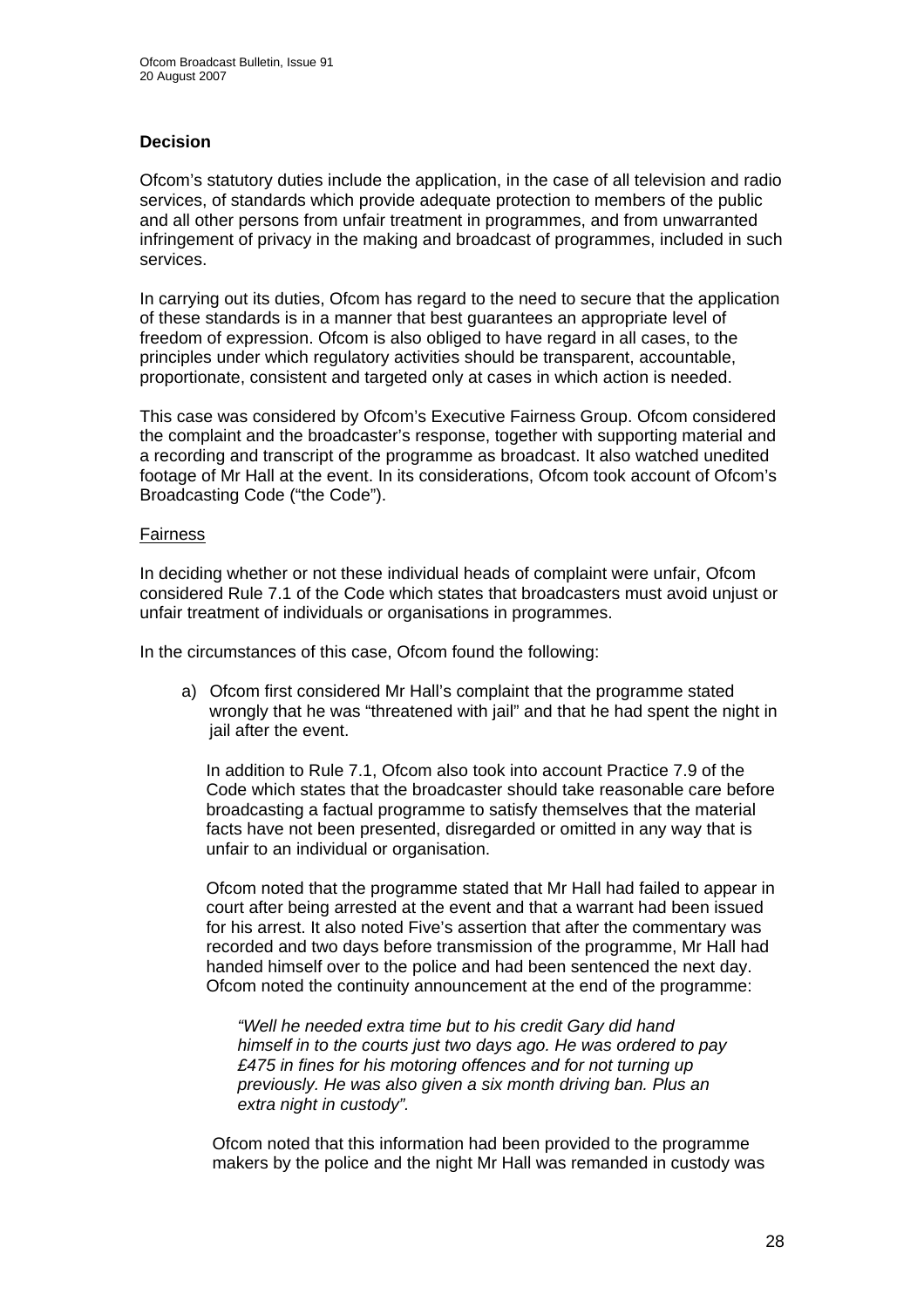the time between him handing himself over to the police and his appearance in court to be sentenced the next day.

Having considered the comments made in the programme, Ofcom was satisfied that the programme did not state, as Mr Hall claims, that he was "threatened with jail" and that he had spent a night in jail after being arrested at the event. Ofcom considered that the only reference in the programme to Mr Hall being remanded in custody after arrest was made at the end of the programme and set out clearly in the context of him voluntarily handing himself over to the police. This, in Ofcom's view, was presented in the programme in a fair and accurate way. Taking these factors into account, Ofcom was not persuaded that the continuity announcement was likely to materially affect viewers' understanding of Mr Hall, or the circumstances surrounding his arrest, or being remanded in custody and subsequent sentencing by the court in a way that was unfair to him.

b) Ofcom then went on to consider Mr Hall's complaint that the programme portrayed him as a man "out to do wrong" without giving him the opportunity to respond to the allegations made about him.

In its consideration of this element of complaint, Ofcom took particular account of Practice 7.11 of the Code which states that if a programme alleges wrongdoing or incompetence or makes other significant allegations, those concerned should normally be given an appropriate and timely opportunity to respond. Also, according to practice 7.13, where it is appropriate to represent the views of a person or organisation that is not participating in the programme, this must be done in a fair manner.

In these circumstances, Ofcom first considers whether or not the programme has alleged wrongdoing, incompetence or made significant allegations about Mr Hall that would require an opportunity to respond. If the programme did so, then Ofcom considers whether the complainant was afforded an appropriate opportunity to respond to those allegations.

In this case, and having examined the contents of the programme, it was Ofcom's view, that the programme simply presented Mr Hall as one of a number of people who repeatedly failed to attend court for sentencing. As noted above at head (a) Ofcom was satisfied that the programme presented the circumstances of his arrest, conviction and subsequent sentencing in a fair and accurate manner. Importantly, the programme did not appear to make any allegations that went beyond what had already been established by the courts. Ofcom considered that normally convicted criminals have no legitimate expectation of an opportunity to respond to claims that have already been presented to court and proven to the satisfaction of the court.

In these circumstances, Ofcom considered that it was not incumbent upon Five, in the interest of fairness, to offer Mr Hall an opportunity to respond to the comments included in the programme.

In any event, Ofcom noted that on 30 October 2005, Mr Hall had emailed Five to complain about the event and stated that he would not give his permission for the footage taken of him to be used in the programme. After this first contact, a number of emails were exchanged between Mr Hall and Five (both before and after the broadcast of the programme). Throughout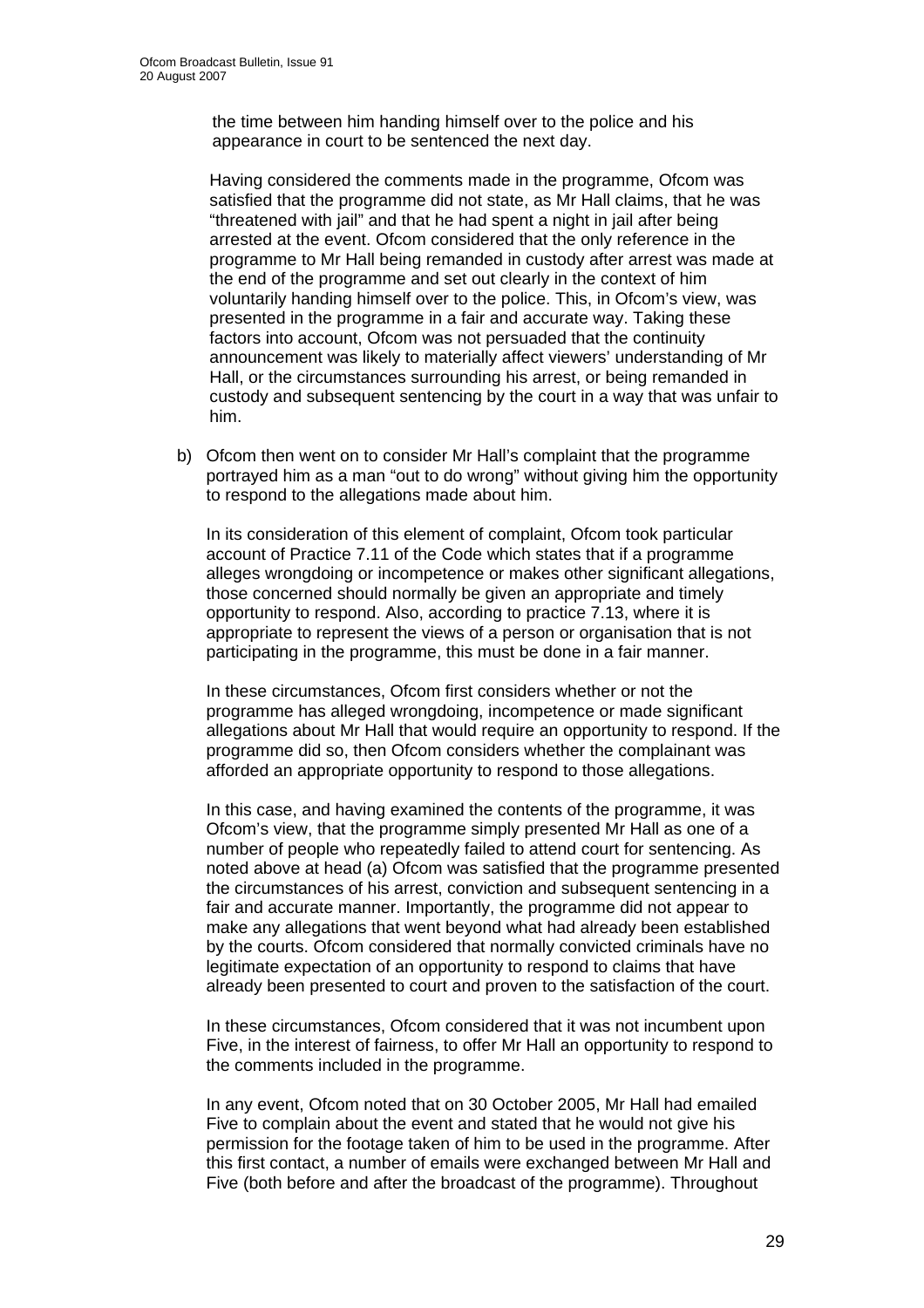this email correspondence, Mr Hall did not appear to offer an explanation for his convictions or as to why he repeatedly failed to attend court to be sentenced. Nor did Mr Hall appear to have offered any explanation for his repeated failure to attend court when he was detained at the event. Ofcom noted Five's assertion that had Mr Hall put forward an explanation for his conduct, it would have been considered for inclusion in the programme. Ofcom recognised that Mr Hall did not consider it appropriate to explain his conduct to Five as her considered the matter to be between him, the police and the courts.

In these circumstances, Ofcom was satisfied that it had been open to Mr Hall to have given some explanation in response to the allegations being made against him. He chose not to do so.

Taking into account all the factors detailed above, Ofcom concluded that there was no unfairness to Mr Hall in this respect.

c) Ofcom considered Mr Hall's complaint that the programme connected him, wrongly, with the death of another man's son.

In considering this element of Mr Hall's complaint, Ofcom had particular regard to Practice 7.9 of the Code.

Ofcom noted the programme's commentary:

*"Gary may not have harmed anyone, but police believe that illegal drivers are five times more likely to be involved in a serious accident. Sometimes the consequences of those actions end in tragedy".* 

It also noted that immediately after this commentary line, the focus of the programme shifted from Mr Hall to a father whose son had been killed while crossing a road by an uninsured and unlicensed motorist.

Ofcom was satisfied that the commentary did not link Mr Hall to any fatality or road accident. In fact, the programme made it clear that Mr Hall had not "harmed anyone". The comments, in connection to the possible fatal consequences of illegal driving, clearly related to an entirely different story and would not have materially affect viewers' understanding of Mr Hall and the motoring offences that he had been convicted of. In the circumstances, Ofcom found no unfairness to Mr Hall in this respect.

- d) Mr Hall complained that the footage of him was edited unfairly. He highlighted five specific issues which are dealt with below. In considering this element of Mr Hall's complaint, Ofcom had particular regard to Practice 7.6 of the Code which states that when a programme is edited, contributions should be represented fairly and Practice 7.9 of the Code.
	- i) Ofcom considered Mr Hall's complaint that on arrival at the event, he was promptly put into the prize car and given a beer to drink. Mr Hall claims that he responded, "this doesn't look good", and so handed it back, but that this was not shown in the programme.

By examining the unedited footage of the event that Ofcom requested and the programme itself, Ofcom noted that there was no evidence to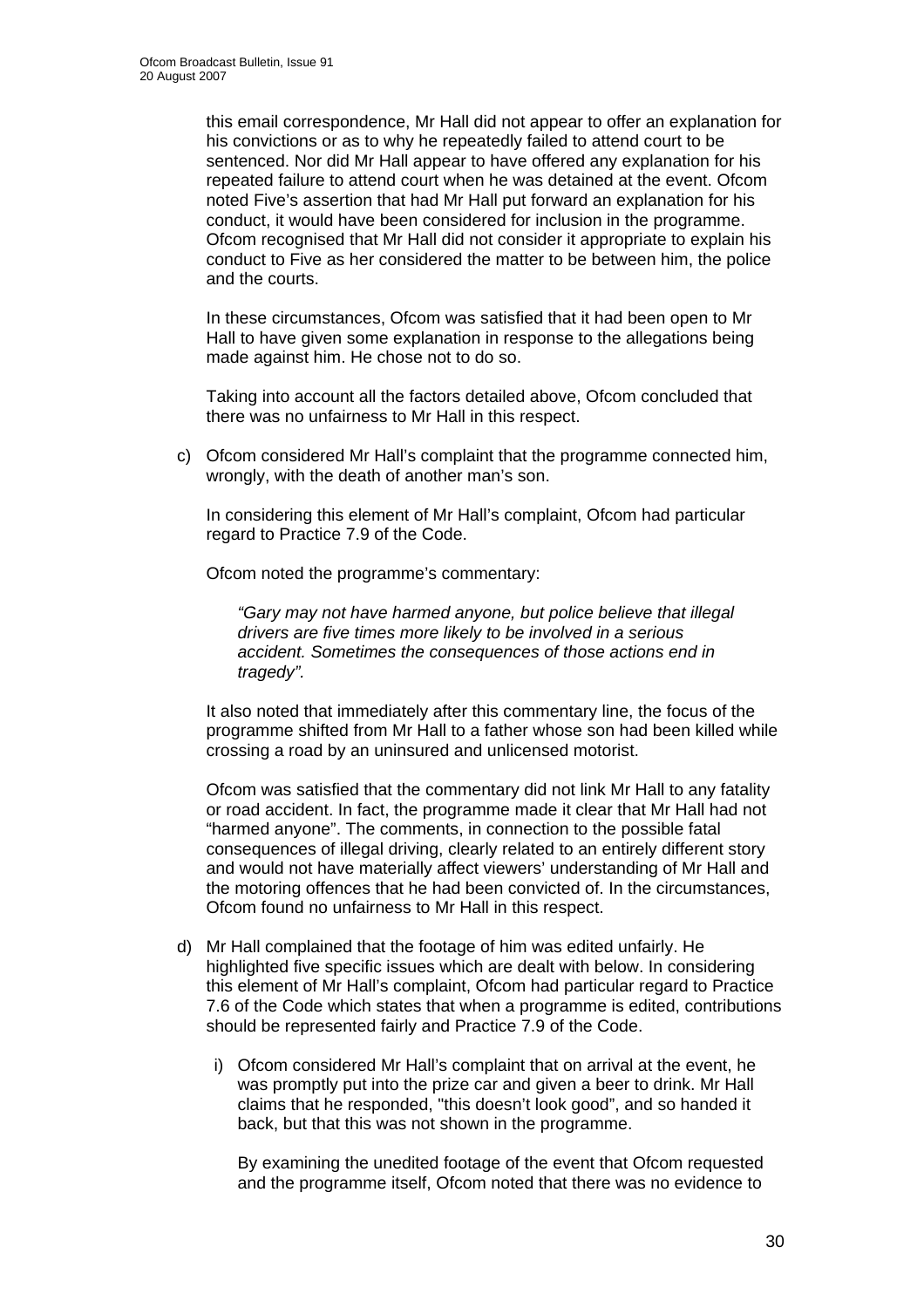support Mr Hall's assertion that he had handed back his bottle of beer or had made the comment he claimed he had. In fact, it was clear to Ofcom from examining the programme as broadcast that Mr Hall had being holding a bottle of beer and was asked to put it down when he moved on through the event to the penalty shoot out area. In these circumstances, Ofcom was satisfied that the footage shown in the programme had been presented fairly in the programme and that no unfairness had resulted to Mr Hall in this respect.

ii) Ofcom considered Mr Hall's complaint that he was shown a video of someone who supposedly looked like David Beckham and was asked if he thought that it looked like Beckham. To be polite, Mr Hall said that he answered "a bit".

Ofcom noted that Mr Hall was shown in the programme to say *"It's not Beckham"* when the video of a David Beckham impersonator was played to him. In Ofcom's view, the inclusion of this comment in the programme was unlikely to lead viewer to believe that Mr Hall had been duped into thinking that the impersonator was the real David Beckham. In these circumstances, Ofcom was satisfied that the programme makers fairly represented Mr Hall's reaction to the video and his belief that it was an impersonator and not the real David Beckham. Ofcom found no unfairness to Mr Hall in this respect.

iii) Ofcom considered Mr Hall's complaint that he was confronted by 30 police officers who arrested him for failing to appear at court.

By examining the unedited footage of the event Ofcom noted that there were three police officers present at the time of Mr Hall's arrest. This was represented in the programme in a straightforward and factual manner. In these circumstances, Ofcom was satisfied that this element of the programme had not been edited unfairly and Ofcom, therefore, found no unfairness in the programme to Mr Hall in this respect.

iv) Ofcom considered Mr Hall's complaint that there was a Sven-Goran Eriksson impersonator at the event who was portrayed in the programme as "the real one".

Again, having examined the unedited footage taken at the event and the programme itself, Ofcom was satisfied that there was nothing to suggest to viewers that Mr Hall had believed that it was the real Sven-Goran Eriksson rather than an impersonator. Ofcom concluded that the footage had been presented in a fair manner and that there was no unfairness to Mr Hall in including this footage in the programme.

v) Ofcom considered Mr Hall's complaint that the programme makers blatantly tried to portray him as "some dumb down an' [*sic*] out". Mr Hall said that the footage was edited to make it seem as if he was. Ofcom noted Five's response to Mr Hall's complaint that the programme had portrayed Mr Hall as nothing more than a person who had repeatedly failed to appear at court for sentencing after being convicted for a number of offences and that he was arrested at an event that had been organised by the police in order to apprehend Mr Hall and others like him. Ofcom was satisfied that the programme presented this fairly in the programme and that there was no suggestion, in Ofcom's view, in the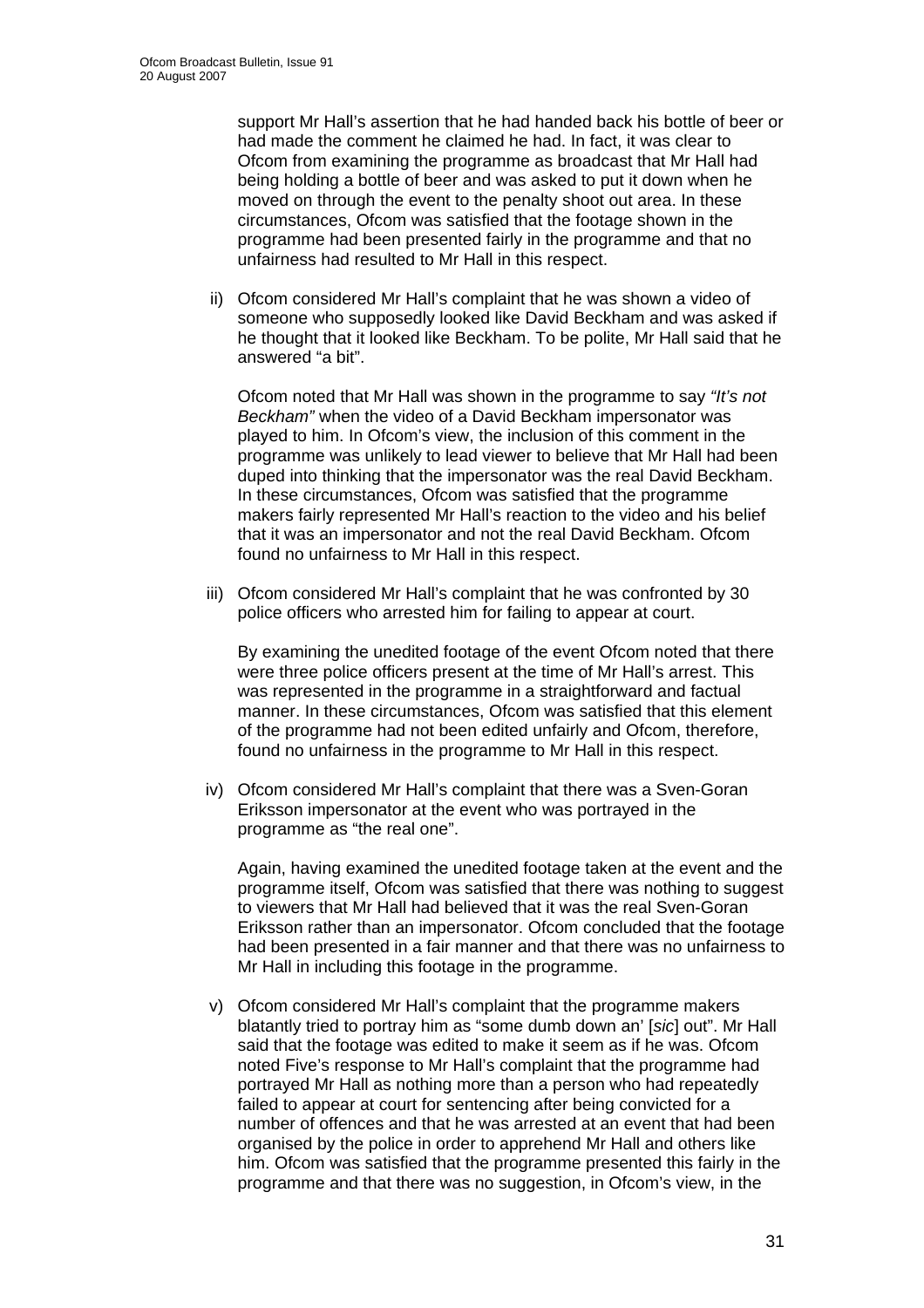programme that Mr Hall was portrayed as "some down an [*sic*] out". In these circumstances, Ofcom found no unfairness to Mr Hall in this respect.

### **Privacy**

e) Ofcom considered Mr Hall's complaint that his privacy was unwarrantably infringed in both the making and broadcast of the programme in that: the programme makers came to his home on a number of occasions; that he was "entrapped" into taking part in the programme and that his offences did not warrant his inclusion in it and that he did not sign a release form or give his permission for footage of him to appear in the programme.

In Ofcom's view, the line to be drawn between the public's right to information and the citizen's right to privacy can sometimes be a fine one. When considering and adjudicating on a complaint of unwarranted infringement of privacy, Ofcom first determines whether in its view the complainant had a reasonable expectation of privacy in the circumstances. This may depend simply on the nature of the information or image itself or on a combination of factors. Ofcom then addresses itself to two distinct questions: First, has there been an infringement of privacy? Second, if so, was it warranted? (Rule 8.1 of the Code).

In addition to Rule 8.1 of the Code referred to above, Ofcom also had regard to Practice 8.5 of the Code which states that any infringement of privacy in the making of a programme should be with the person's and/or organisation's consent or be otherwise warranted and Practice 8.6 which states that if a broadcast of a programme would infringe the privacy of a person or organisation, consent should be obtained before the relevant material is broadcast, unless the infringement of privacy is warranted. Ofcom also had regard to Practice 8.9 which states that the means of obtaining material must be proportionate in all the circumstances and in particular to the subject matter of the programme and also to.

### Mr Hall's home

Having examined the programme and the unedited footage, Ofcom was satisfied that Mr Hall had not been filmed by the programme makers being picked up at his house by the taxi to take him to the event.

Further, it also noted that Mr Hall failed to provide evidence to substantiate his claim that the programme makers had visited his house on a number of occasions.

In the circumstances, Ofcom was satisfied that Mr Hall's privacy was neither infringed in the making or the broadcast of the programme regarding his being filmed at his home.

### The Event

Ofcom examined the unedited footage that was taken of Mr Hall arriving at the event and then at the event itself, which was held on private property. Ofcom noted that the footage of Mr Hall was taken surreptitiously by a number of hidden cameras and Mr Hall was not made aware by the programme makers until after he was identified and arrested by the police.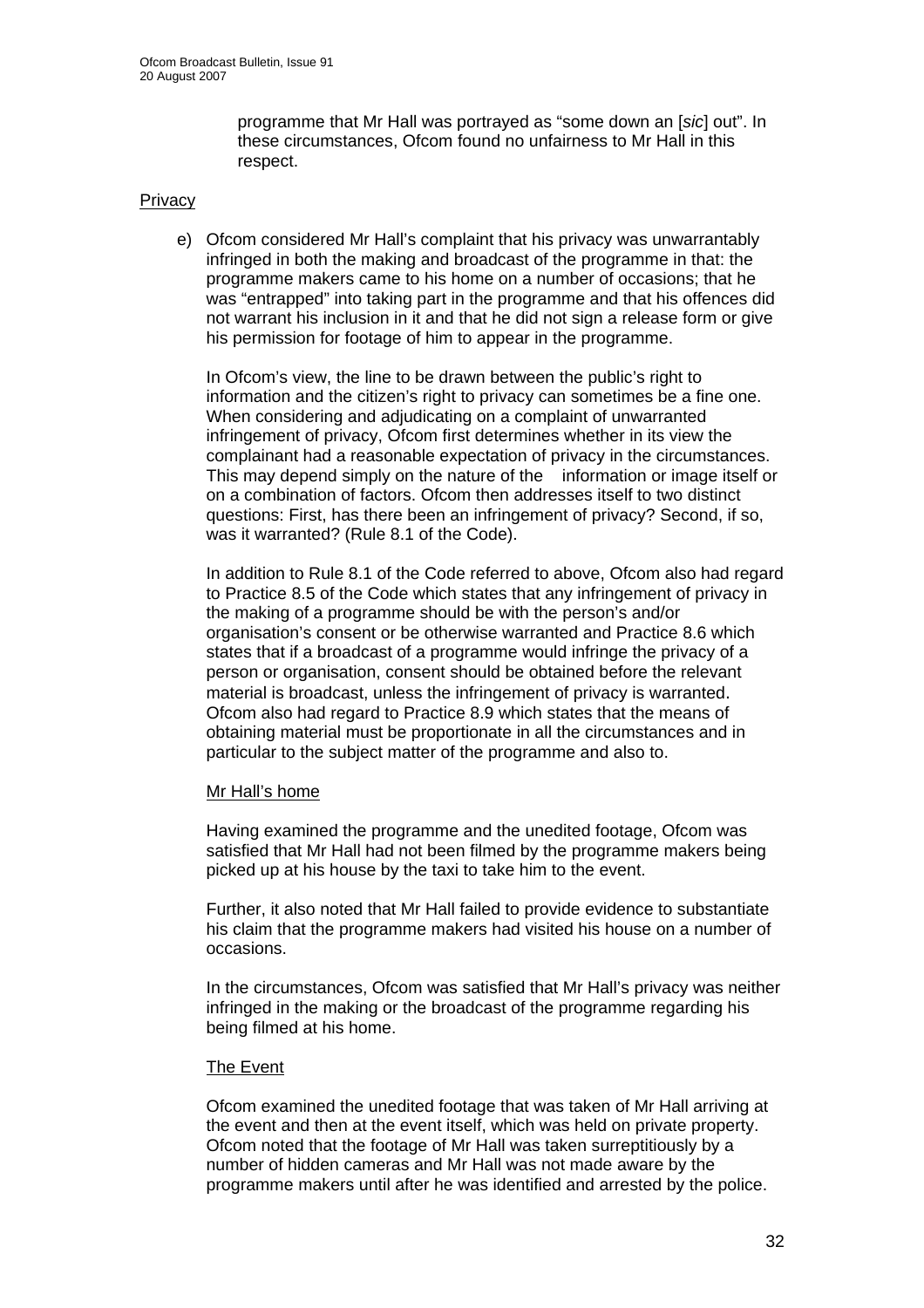Mr Hall has not specifically made a complaint that he was secretly filmed, Ofcom therefore only notes the reasons given by Five for filming the footage and including it in the programme.

Before considering whether or not Mr Hall's privacy was infringed, Ofcom first considered whether or not he had a legitimate expectation of privacy in the circumstances.

Ofcom considered that Mr Hall had a heightened expectation of privacy when attending the event that had been purposefully set up by the police as part of an operation to execute outstanding arrest warrants, especially when the event was being secretly filmed and held on private property. In circumstances where a person is filmed committing a criminal offence, Ofcom appreciates that a person's expectation of privacy is diminished by their actions. However, in Mr Hall's case, although he was wanted by the police for repeated failure to attend court for sentencing, he was not actually engaged in any criminal activity or wrongdoing. In the particular circumstances of this case, Ofcom took the view that Mr Hall had a legitimate expectation of privacy and could have reasonably assumed that he would not be filmed surreptitiously and would not have expected this footage to be shown to a wider audience.

Ofcom then went on to consider whether or not this legitimate expectation of privacy was infringed in both the making and in the programme as broadcast. Ofcom considered that: Mr Hall was filmed covertly while at the event until his arrest; that this filming was conducted surreptitiously without his knowledge or consent; that at the time he had not been engaged in any wrongdoing or criminal activity; and that no steps were taken by the programme makers to obscur his identity. Also, Ofcom also took into account of the fact that Mr Hall did not provide Ofcom with any evidence to support his claim that Five had promised him that his identity would be obscured in the programme. Taking these factors into account, Ofcom was satisfied that the surreptitious filming of Mr Hall at the event the the subsequent broadcast of that footage in the programme did infringe Mr Hall's privacy.

Ofcom noted that the manner in which the operation was conducted was a matter for the police. It noted that the question of whether or not Mr Hall's offences warranted the approach taken by the police was also a matter for the police and not a consideration for Ofcom.

Ofcom went on to consider whether or not the infringement of Mr Hall's privacy outlined above was warranted in the circumstances. In Ofcom's view, it was clear that there was a strong public interest justification to filming the police operation and what happened to Mr Hall at the event. Ofcom took the view that the means the police are required to enforce outstanding arrest warrants was a matter of legitimate public interest and Mr Hall's breach of his obligation to attend court for sentencing meant that it was legitimate for the programme makers to include footage of him (and others featured in the programme) at the event to highlight this issue and the wider impact of criminal behaviour. In these circumstances, and for the reasons given above, Ofcom considered that the programme makers were justified in: filming Mr Hall at the event; including that footage in the programme; and, in identifying Mr Hall.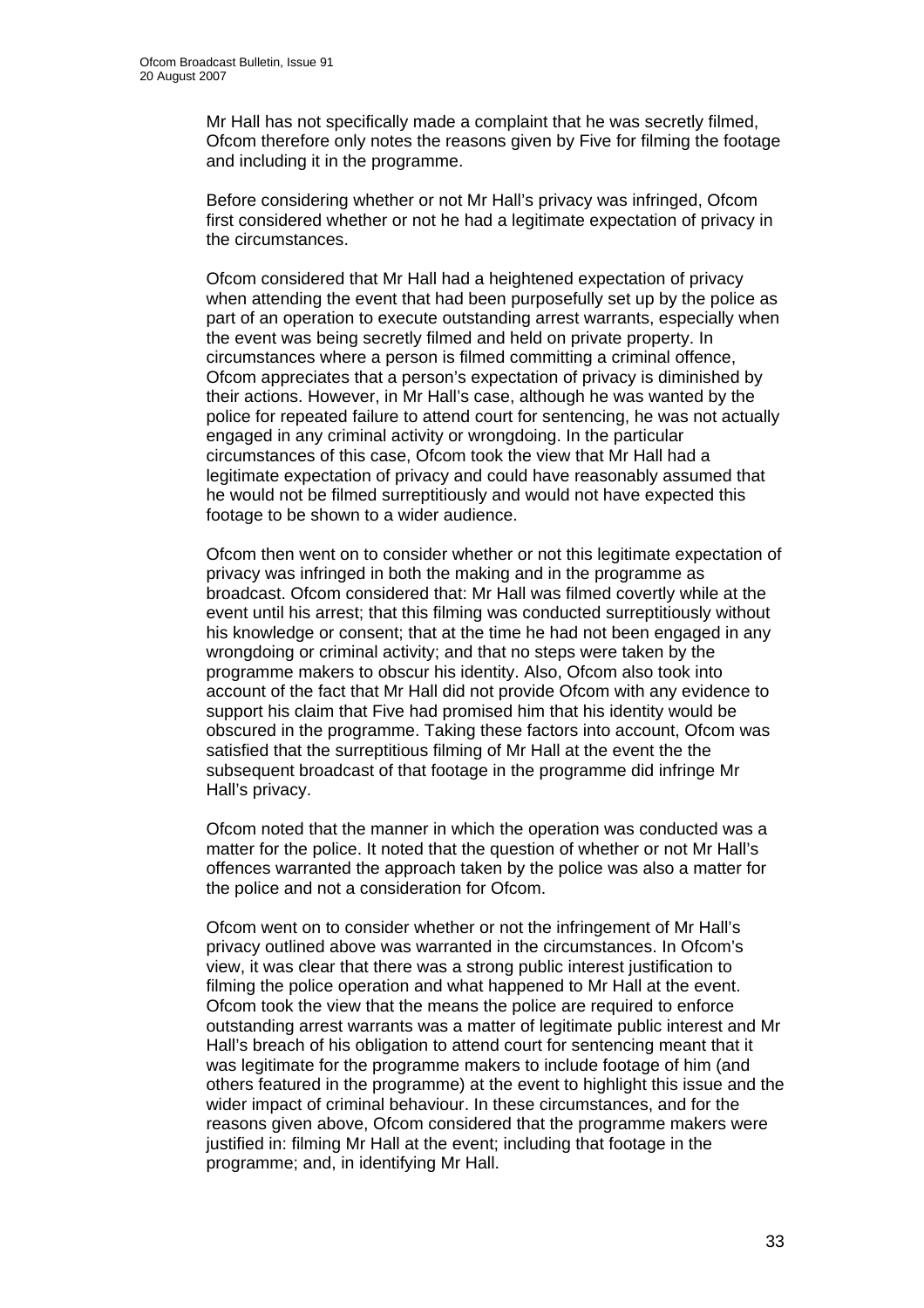Ofcom concluded that Mr Hall's privacy had not been unwarrantably infringed in either the making or broadcast of the programme.

**Accordingly, Mr Hall's complaint of unfair treatment and unwarranted infringement of privacy in both the making and broadcast of the programme was not upheld.**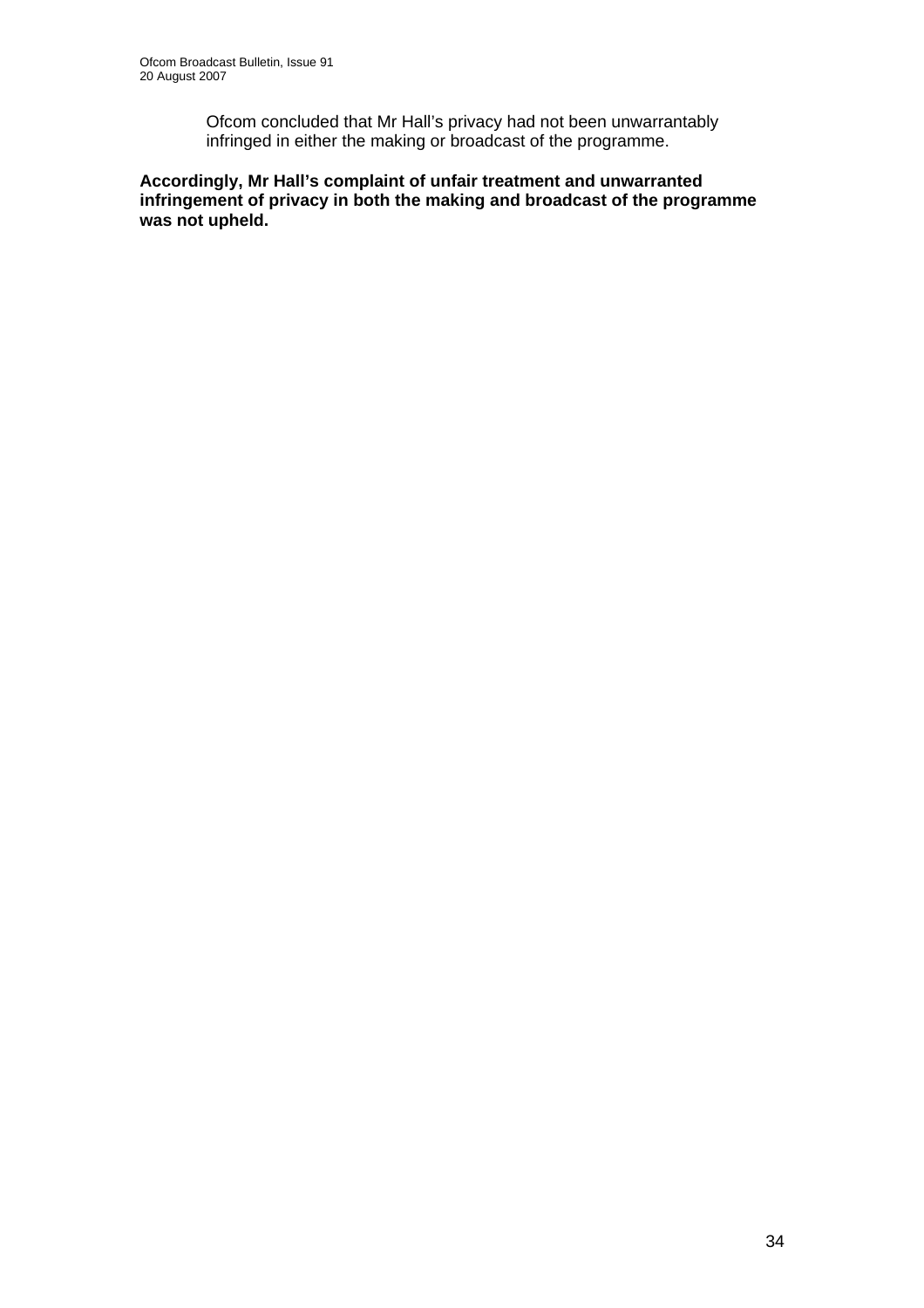# **Other Programmes Not in Breach/Out of Remit**

# **19 July to 2 August 2007**

| Programme                          | <b>Trans</b><br><b>Date</b> | <b>Channel</b>         | <b>Categories</b>                             | No of<br>complaints |
|------------------------------------|-----------------------------|------------------------|-----------------------------------------------|---------------------|
|                                    |                             |                        |                                               |                     |
| 8 Out Of 10 Cats                   | 22/06/2007                  | Channel 4              | General Acceptance<br><b>Standards</b>        | 2                   |
| 8 Out Of 10 Cats                   | 13/07/2007                  | Channel 4              | General Acceptance                            | 1                   |
|                                    |                             |                        | <b>Standards</b>                              |                     |
| 8 Out Of Ten Cats                  | 06/07/2007                  | Channel 4              | Offensive Language                            | $\mathbf{1}$        |
| Amader Gram                        | 09/07/2007                  | Channel S              | <b>Animal Welfare</b>                         | $\overline{1}$      |
| <b>BBC News</b>                    | 11/07/2007                  | BBC1                   | General Acceptance<br><b>Standards</b>        | 1                   |
| <b>BBC News 24</b>                 | 03/07/2007                  | <b>BBC News</b><br>24  | <b>General Acceptance</b><br>Standards        | $\mathbf{1}$        |
| <b>BBC News 24</b>                 | 01/07/2007                  | BBC1                   | Religious Issues                              | 1                   |
| <b>Baby Chef</b>                   | 26/07/2007                  | Baby TV                | Harm/Food                                     | 1                   |
| <b>Becker</b>                      | 13/07/2007                  | Five                   | Offensive Language                            | $\mathbf 1$         |
| <b>Bedroom TV</b>                  | 13/07/2007                  | Big Box TV             | <b>General Acceptance</b><br><b>Standards</b> | 1                   |
| <b>Best of Friends</b>             | 14/06/2007                  | BBC <sub>1</sub>       | <b>General Acceptance</b><br><b>Standards</b> | 1                   |
| Big Brother 8                      | 27/06/2007                  | Channel 4              | General Acceptance<br><b>Standards</b>        | 1                   |
| Big Brother 8                      | 22/07/2007                  | Channel 4              | General Acceptance<br><b>Standards</b>        | 1                   |
| Big Brother 8                      | 17/07/2007                  | Channel 4              | <b>General Acceptance</b><br><b>Standards</b> | 1                   |
| Big Brother 8                      | 16/07/2007                  | Channel 4              | General Acceptance<br><b>Standards</b>        | 1                   |
| Big Brother 8                      | 15/07/2007                  | Channel 4              | General Acceptance<br>Standards               | 1                   |
| Big Brother 8                      | 08/07/2007                  | Channel 4              | <b>General Acceptance</b><br>Standards        | $\mathbf{1}$        |
| Big Brother 8                      | 12/06/2007                  | Channel 4              | General Acceptance<br>Standards               | 1                   |
| Big Brother 8                      | 27/06/2007                  | E4                     | General Acceptance<br>Standards               | $\mathbf{1}$        |
| Big Brother's Big Mouth            | 13/07/2007                  | Channel 4              | <b>General Acceptance</b><br>Standards        | 1                   |
| Big Brother's Big Mouth            | 06/07/2007                  | Channel 4              | <b>General Acceptance</b><br><b>Standards</b> | 1                   |
| Big Brother's Big Mouth            | 11/07/2007                  | E4                     | <b>General Acceptance</b><br>Standards        | 1                   |
| <b>Boston Legal</b>                | 27/06/2007                  | Living $T\overline{V}$ | Other                                         | 1                   |
| <b>Brainiac</b>                    | 02/07/2007                  | <b>Sky Three</b>       | Crime                                         | 1                   |
|                                    |                             |                        | (incite/encourage)                            |                     |
| <b>Breakfast Show</b>              | 12/07/2007                  | Rock FM                | General Acceptance<br>Standards               | $\mathbf{1}$        |
| <b>Breakfast Show</b>              | 09/07/2007                  | Radio<br>Norwich       | General Acceptance<br>Standards               | 1                   |
| <b>Breakfast Show</b>              | 15/06/2007                  | Century FM             | Sex/Nudity                                    | 1                   |
| <b>Brothers and Sisters</b>        | 20/06/2007                  | Channel 4              | Advertising                                   | 1                   |
| Build a New Life in the<br>Country | 05/07/2007                  | Five                   | Competitions                                  | $\overline{2}$      |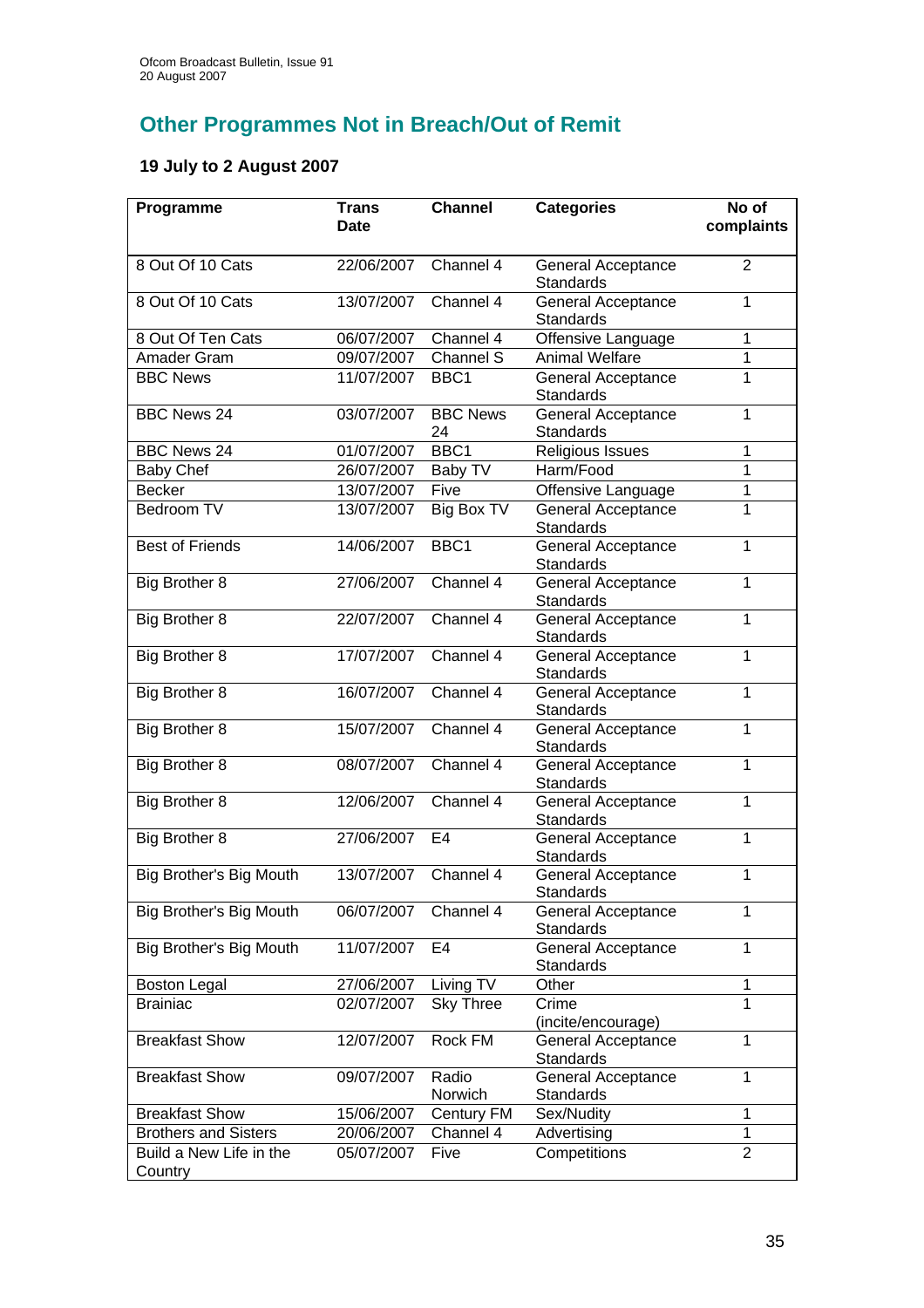| Build a New Life in the                | 05/07/2007 | Five                           | Inaccuracy/Misleading                  | 1                       |
|----------------------------------------|------------|--------------------------------|----------------------------------------|-------------------------|
| Country                                |            |                                |                                        |                         |
| Built for the Kill                     | 13/07/2007 | Five                           | General Acceptance                     | 1                       |
|                                        |            |                                | <b>Standards</b>                       |                         |
| Cage Fighter                           | 20/04/2007 | <b>TWC Fight</b>               | Violence                               | 1                       |
| Cage Fighter                           | 10/04/2007 | TWC Fight                      | Violence                               | $\mathbf{1}$            |
| Cape Wrath                             | 10/07/2007 | Channel 4                      | Violence                               | $\overline{c}$          |
| Cape Wrath                             | 10/07/2007 | Channel 4                      | General Acceptance<br><b>Standards</b> | 1                       |
| <b>Channel 4 News</b>                  | 02/07/2007 | Channel 4                      | General Acceptance                     | 1                       |
|                                        |            |                                | Standards                              |                         |
| Channel 4 News                         | 17/07/2007 | Channel 4                      | Religious Offence                      | $\boldsymbol{2}$        |
| <b>Chris Moyles</b>                    | 27/06/2007 | <b>BBC Radio</b>               | General Acceptance                     | 1                       |
|                                        |            |                                | Standards                              |                         |
| <b>Classic Gold</b>                    | 12/04/2007 | <b>Classic Gold</b><br>Digital | Sponsorship                            | 1                       |
| Dave Kelly                             | 22/07/2007 | Galaxy 105<br>FM               | Sex/Nudity                             | 1                       |
| David Beckham: New<br><b>Beginings</b> | 24/07/2007 | ITV1                           | Inaccuracy/Misleading                  | 1                       |
| Dirt                                   | 09/07/2007 | Five US                        | Sex/Nudity                             | 1                       |
| Dispatches:                            | 16/07/2007 | Channel 4                      | Offensive Language                     | $\overline{\mathbf{4}}$ |
| The Great Big Smoke                    |            |                                |                                        |                         |
| Screen                                 |            |                                |                                        |                         |
| Drawn Together                         | 15/07/2007 | <b>TMF</b>                     | <b>General Acceptance</b>              | 1                       |
|                                        |            |                                | <b>Standards</b>                       |                         |
| Eastenders                             | 19/06/2007 | BBC1                           | Violence                               | $\mathbf{1}$            |
| Eastenders                             | 15/07/2007 | BBC1                           | Offensive Language                     | $\overline{2}$          |
| Eastenders                             | 13/07/2007 | BBC1                           | Offensive Language                     | $\overline{2}$          |
| Eastenders                             | 10/07/2007 | BBC1                           | General Acceptance                     | 1                       |
|                                        |            |                                | Standards                              |                         |
| Eastenders                             | 05/07/2007 | BBC1                           | General Acceptance                     | 1                       |
|                                        |            |                                | Standards                              |                         |
| Eastenders                             | 10/07/2007 | BBC1                           | Animal Welfare                         | 1                       |
| Emmerdale                              | 11/07/2007 | ITV1                           | Crime                                  | $\overline{2}$          |
|                                        |            |                                | (incite/encourage)                     |                         |
| Emmerdale                              | 12/07/2007 | ITV1                           | <b>General Acceptance</b>              | $\mathbf{1}$            |
|                                        |            |                                | Standards                              |                         |
| Emmerdale                              | 12/07/2007 | ITV1                           | <b>Undue Prominence</b>                | 1                       |
| <b>Everybody Hates Chris</b>           | 17/07/2007 | Paramount                      | General Acceptance                     | 1                       |
|                                        |            | Comedy                         | <b>Standards</b>                       |                         |
| F Word (trailer)                       | 12/07/2007 | More4                          | Offensive Language                     | 1                       |
| F1 Grand Prix trailer                  | 04/07/2007 | ITV1                           | Inaccuracy/Misleading                  | 1                       |
| F1: British Grand Prix Live            | 08/07/2007 | ITV1                           | Advertising                            | 1                       |
| Fonejacker                             | 17/07/2007 | E <sub>4</sub>                 | <b>General Acceptance</b>              | 1                       |
|                                        |            |                                | Standards                              |                         |
| Fonejacker                             | 05/07/2007 | E4                             | General Acceptance                     | 3                       |
|                                        |            |                                | Standards                              |                         |
| Fonejacker                             | 26/07/2007 | E <sub>4</sub>                 | <b>Animal Welfare</b>                  | 1                       |
| Fonejacker                             | 12/07/2007 | E <sub>4</sub>                 | General Acceptance                     | 1                       |
|                                        |            |                                | Standards                              |                         |
| Fonejacker                             | 05/07/2007 | E <sub>4</sub>                 | Crime                                  | 2                       |
|                                        |            |                                | (incite/encourage)                     |                         |
| Fonejacker                             | 10/07/2007 | E4                             | Crime                                  | 1                       |
| From Fact to Fiction                   | 27/05/2007 | <b>BBC Radio</b>               | (incite/encourage)                     | 1                       |
|                                        |            |                                | General Acceptance<br><b>Standards</b> |                         |
| Glitterball                            | 05/04/2007 | 4<br>ITV1                      | Competitions                           | 1                       |
|                                        |            |                                |                                        |                         |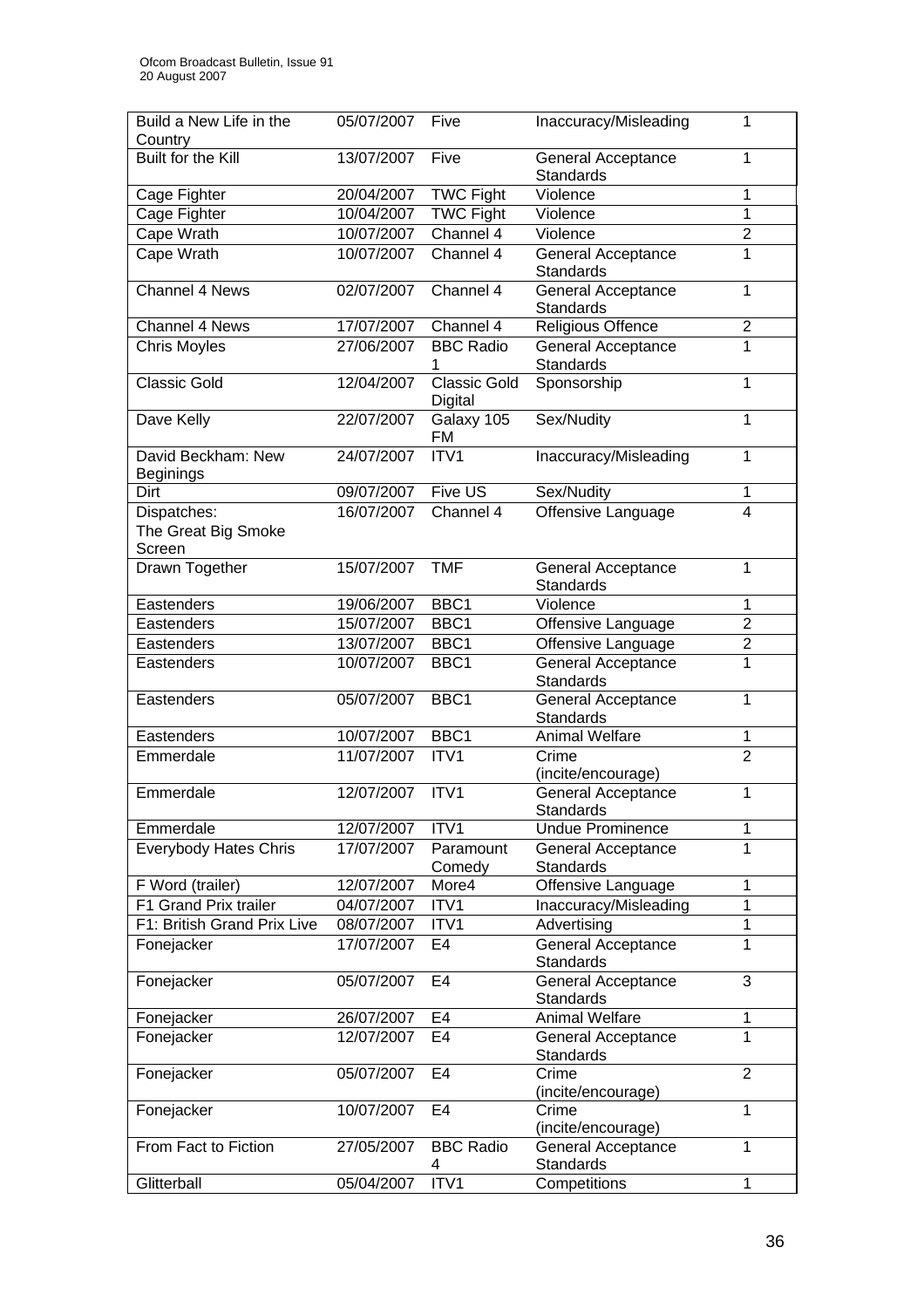| <b>Golden Balls</b>                            | 09/07/2007 | ITV <sub>1</sub>      | <b>General Acceptance</b><br>Standards        | 1              |
|------------------------------------------------|------------|-----------------------|-----------------------------------------------|----------------|
| <b>Golden Balls</b>                            | 10/07/2007 | ITV1                  | Advertising                                   | 1              |
| Gordon Ramsay's F Word                         | 03/07/2007 | Channel 4             | Offensive Language                            | 1              |
| Harry Hill's TV Burp                           | 28/03/2007 | ITV1                  | <b>Animal Welfare</b>                         | 1              |
| Henry: Portrait of a Serial                    | 18/07/2007 | ITV4                  | General Acceptance                            | 1              |
| Killer                                         |            |                       | Standards                                     |                |
| Hex                                            | 29/06/2007 | Sky One               | Offensive Language                            | 1              |
| Hex                                            | 05/07/2007 | Sky Two               | Sex/Nudity                                    | 1              |
| <b>Holby Blue</b>                              | 26/06/2007 | BBC <sub>1</sub>      | Violence                                      | 1              |
| <b>Holby City</b>                              | 10/07/2007 | BBC1                  | General Acceptance<br><b>Standards</b>        | 4              |
| Holiday Showdown:<br>Extreme                   | 05/07/2007 | ITV1                  | General Acceptance<br>Standards               | 1              |
| Hollyoaks                                      | 21/06/2007 | E4                    | General Acceptance<br>Standards               | 1              |
| How TV Changed Football<br>Forever             | 26/06/2007 | Sky One               | <b>Undue Prominence</b>                       | 1              |
| I'm Sorry I Haven't a Clue                     | 13/07/2007 | <b>BBC Radio</b>      | General Acceptance<br><b>Standards</b>        | 1              |
| Immigration and Asylum                         | 22/06/2007 | Legal TV              | Crime<br>(incite/encourage)                   | 1              |
| In Conversation with<br>Steve Allen            | 15/07/2007 | <b>LBC</b>            | <b>General Acceptance</b><br><b>Standards</b> | 1              |
| Isle of Wight Radio                            | 17/07/2007 | <b>IoW Radio</b>      | <b>Animal Welfare</b>                         | $\mathbf{1}$   |
| Italian Fascism: Revealed                      | 03/07/2007 | Five                  | General Acceptance<br><b>Standards</b>        | $\overline{2}$ |
| Jagger and Woody                               | 02/07/2007 | Northants<br>FM       | General Acceptance<br>Standards               | 1              |
| Jon Gaunt                                      | 10/07/2007 | Talksport             | Due Impartiality/Bias                         | 1              |
| Jon Gaunt                                      | 20/06/2007 | Talksport             | <b>General Acceptance</b><br>Standards        | 1              |
| Katha Vichar                                   | 19/05/2007 | Raaj Radio            | Crime<br>(incite/encourage)                   | 1              |
| Lenny's Britain                                | 26/06/2007 | BBC1                  | General Acceptance<br><b>Standards</b>        | 1              |
| Love Island                                    | 25/07/2006 | ITV1                  | General Acceptance<br>Standards               | 1              |
| Main Julian England                            | 24/06/2007 | <b>DM Digital</b>     | Use of Premium Rate<br>Numbers                | 1              |
| Main Julian England                            | 24/06/2007 | <b>DM Digital</b>     | Scheduling                                    | 1              |
| Main Julian England                            | 26/06/2007 | <b>DM Digital</b>     | Scheduling                                    | 1              |
| Make Your Play                                 | 10/07/2007 | ITV1                  | Competitions                                  | 1              |
| <b>Mean Girls</b>                              | 02/06/2007 | Channel 4             | General Acceptance<br><b>Standards</b>        | 1              |
| Music Hall Meltdown                            | 06/07/2007 | BBC4                  | General Acceptance<br><b>Standards</b>        | 1              |
| My Brilliant Brain                             | 16/07/2007 | Five                  | Other                                         | 1              |
| <b>New Tricks</b>                              | 13/07/2007 | BBC1                  | Violence                                      | 1              |
| <b>News</b>                                    | 06/06/2007 | <b>Heart FM</b>       | <b>General Acceptance</b><br><b>Standards</b> | 1              |
| <b>News</b>                                    | 03/07/2007 | <b>BBC Radio</b><br>4 | Offensive Language                            | 1              |
| News Knight With Sir<br><b>Trevor McDonald</b> | 15/07/2007 | ITV1                  | General Acceptance<br><b>Standards</b>        | 3              |
| News Knight With Sir<br><b>Trevor McDonald</b> | 12/07/2007 | ITV1                  | General Acceptance<br><b>Standards</b>        | 1              |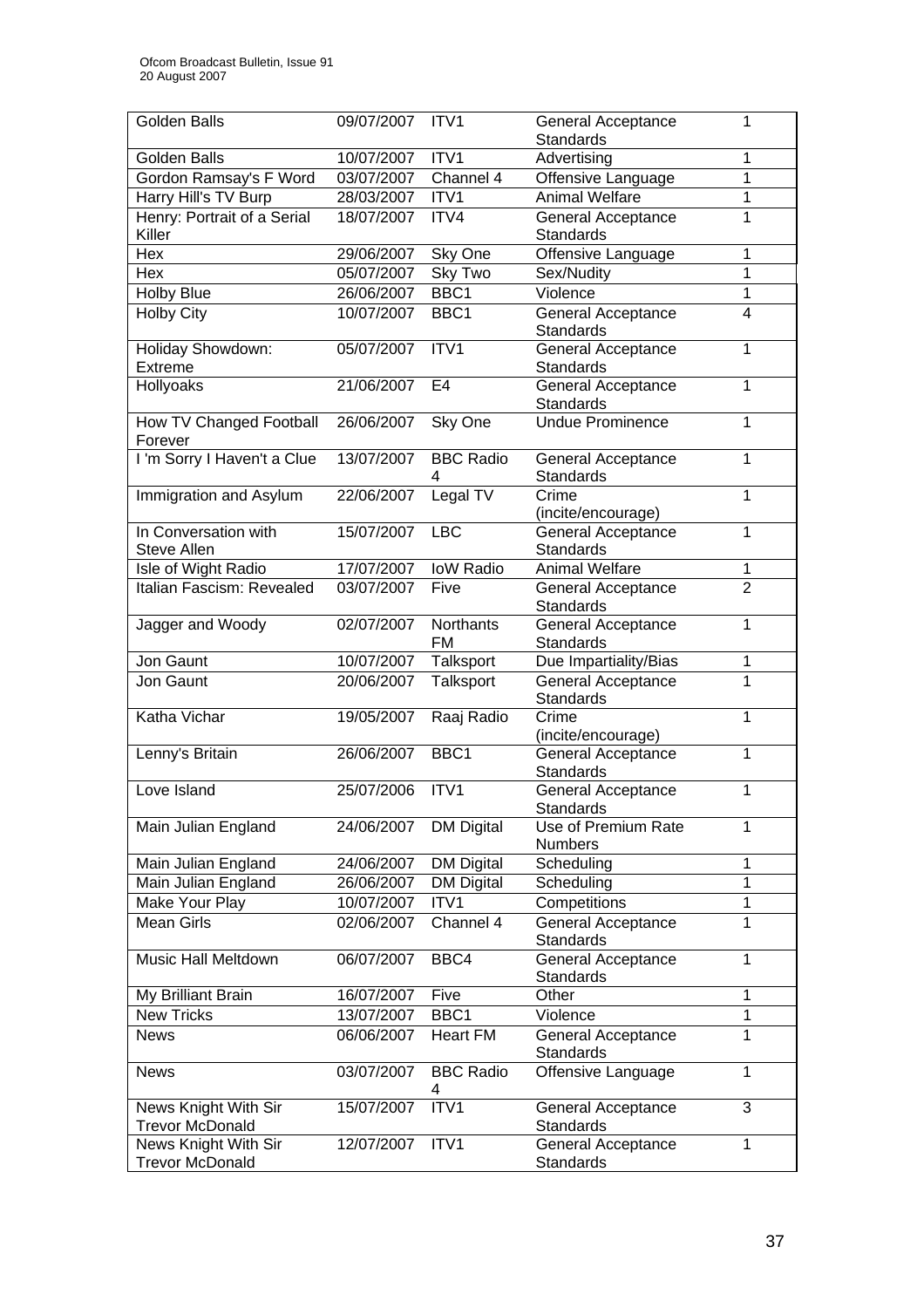| Parkinson                                  | 19/05/2007 ITV1 |                           | <b>General Acceptance</b><br><b>Standards</b> | 1              |
|--------------------------------------------|-----------------|---------------------------|-----------------------------------------------|----------------|
| Prove It                                   | 15/07/2007 ITV1 |                           | General Acceptance<br>Standards               | 1              |
| Road Raja                                  | 16/07/2007      | <b>Sky Three</b>          | <b>General Acceptance</b><br>Standards        | 1              |
| Road Trip                                  | 27/07/2007      | <b>UKTV Gold</b>          | <b>General Acceptance</b><br><b>Standards</b> | $\mathbf{1}$   |
| Rosemary & Thyme                           | 17/07/2007      | ITV1                      | Offensive Language                            | 1              |
| <b>Saving Planet Earth</b>                 | 16/07/2007      | BBC <sub>2</sub>          | <b>Animal Welfare</b>                         | $\overline{1}$ |
| <b>Scott Mills</b>                         | 17/07/2007      | <b>BBC Radio</b>          | Offensive Language                            | 1              |
| Seven <sub>FM</sub>                        | 08/07/2007      | Seven FM                  | General Acceptance<br><b>Standards</b>        | 1              |
| Shane O'Connor's<br><b>Breakfast Show</b>  | 02/07/2007      | <b>BBC Radio</b><br>Derby | General Acceptance<br>Standards               | 1              |
| Shipwrecked 2007: Battle<br>of the Islands | 23/07/2007      | Channel 4                 | General Acceptance<br>Standards               | 1              |
| <b>Sky News</b>                            | 07/07/2007      | <b>Sky News</b>           | <b>General Acceptance</b><br>Standards        | $\overline{2}$ |
| <b>Sky News</b>                            | 06/06/2007      | <b>Sky News</b>           | General Acceptance<br><b>Standards</b>        | $\overline{2}$ |
| <b>Sky News</b>                            | 18/06/2007      | <b>Sky News</b>           | General Acceptance<br><b>Standards</b>        | 1              |
| <b>Sky News</b>                            | 06/06/2007      | <b>Sky News</b>           | Due Impartiality/Bias                         | 1              |
| Snatch                                     | 01/07/2007      | $\overline{FX}$           | Offensive Language                            | 1              |
| Something For The<br>Weekend               | 24/06/2007      | BBC <sub>2</sub>          | General Acceptance<br><b>Standards</b>        | 1              |
| <b>Sunday Special</b>                      | 10/06/2007      | Radio<br>London 99.9      | General Acceptance<br>Standards               | 1              |
| Sunrise with Eamon<br>Holmes               | 31/07/2007      | <b>Sky News</b>           | General Acceptance<br>Standards               | 1              |
| <b>Tarrant on TV</b>                       | 12/07/2007      | ITV1                      | General Acceptance<br>Standards               | 3              |
| The Asylum                                 | 18/07/2007      | Kerrang<br>Radio          | Competitions                                  | $\mathbf{1}$   |
| The Basil Brush Show                       | 11/06/2007      | BBC1                      | <b>General Acceptance</b><br>Standards        | 1              |
| The Bill                                   | 11/07/2007      | ITV1                      | Advertising                                   | 1              |
| The Bill                                   | 05/07/2007      | ITV1                      | Violence                                      | $\overline{5}$ |
| The Commander                              | 08/07/2007      | ITV1                      | <b>General Acceptance</b><br>Standards        | 1              |
| The Friday Night Project                   | 06/07/2007      | Channel 4                 | <b>General Acceptance</b><br>Standards        | 1              |
| The Geoff Show                             | 26/07/2007      | Virgin Radio              | Substance Abuse                               | $\mathbf{1}$   |
| The Great Big Quiz                         | 23/04/2007      | Living TV                 | Competitions                                  | 1              |
| The Great Big Quiz                         | 21/04/2007      | Living TV                 | Competitions                                  | 1              |
| The Great Big Quiz                         | 22/04/2007      | Living TV                 | Competitions                                  | $\mathbf{1}$   |
| The Jeremy Kyle Show                       | 06/07/2007      | ITV1                      | <b>General Acceptance</b><br>Standards        | 1              |
| This Morning                               | 11/07/2007      | ITV1                      | Sex/Nudity                                    | $\mathbf{1}$   |
| This Morning                               | 18/07/2007      | ITV1                      | Sex/Nudity                                    | $\overline{1}$ |
| <b>Tiswas Reunited</b>                     | 16/06/2007      | ITV1                      | <b>General Acceptance</b><br><b>Standards</b> | $\overline{1}$ |
| Tonight:                                   | 26/02/2007      | ITV1                      | Due Impartiality/Bias                         | $\mathbf{1}$   |
| Fifteen Stone at Eight<br>Years Old        |                 |                           |                                               |                |